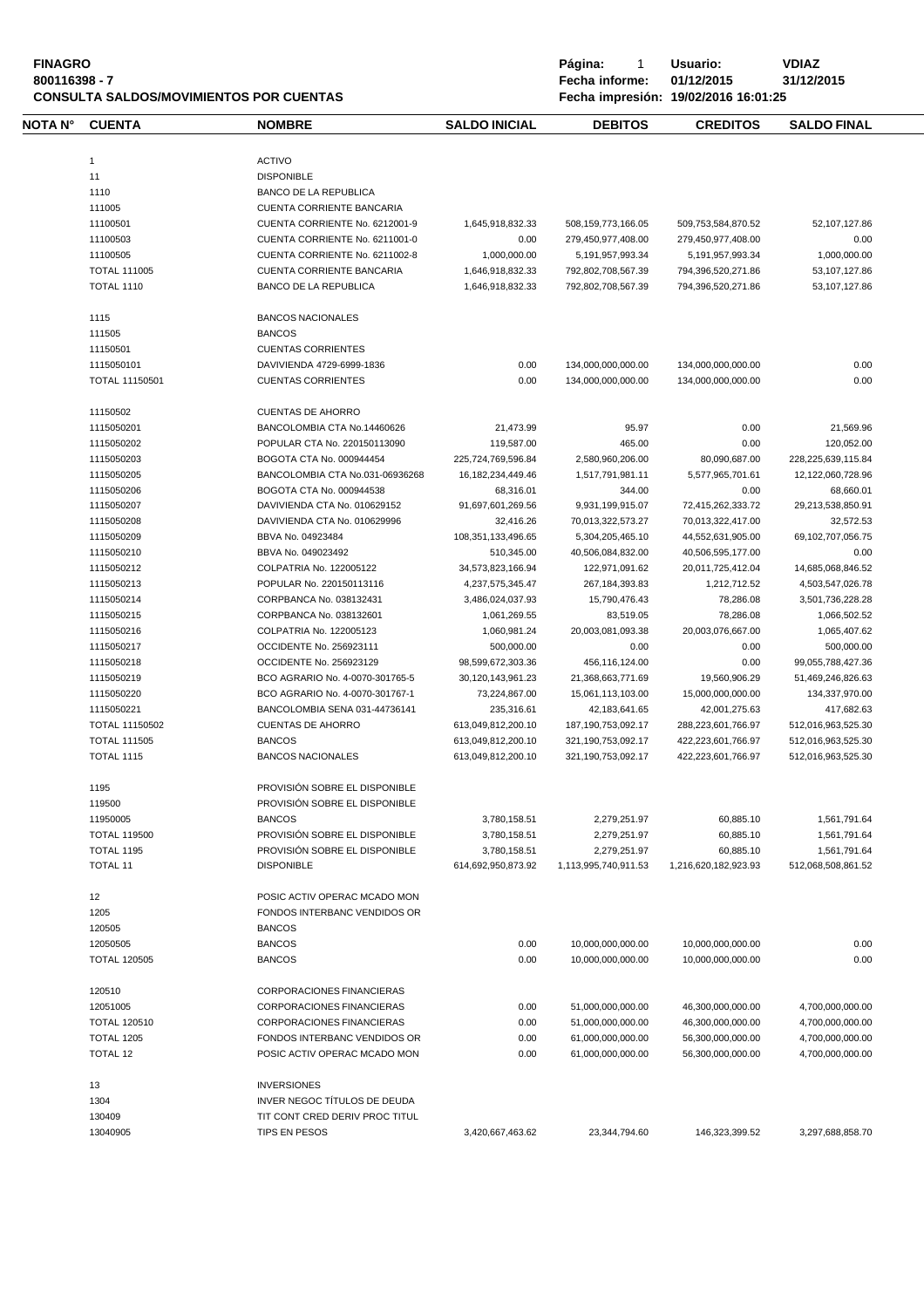| <b>FINAGRO</b>                                 | Página:        | Usuario:                             | VDIAZ   |
|------------------------------------------------|----------------|--------------------------------------|---------|
| 800116398 - 7                                  | Fecha informe: | 01/12/2015                           | 31/12/: |
| <b>CONSULTA SALDOS/MOVIMIENTOS POR CUENTAS</b> |                | Fecha impresión: 19/02/2016 16:01:25 |         |

**800116398 - 7 Fecha informe: 01/12/2015 31/12/2015 CONSULTA SALDOS/MOVIMIENTOS POR CUENTAS Fecha impresión: 19/02/2016 16:01:25**

| NOTA N° | <b>CUENTA</b>         | <b>NOMBRE</b>                                                      | <b>SALDO INICIAL</b>                    | <b>DEBITOS</b>                      | <b>CREDITOS</b>                       | <b>SALDO FINAL</b>                     |
|---------|-----------------------|--------------------------------------------------------------------|-----------------------------------------|-------------------------------------|---------------------------------------|----------------------------------------|
|         | <b>TOTAL 130409</b>   | TIT CONT CRED DERIV PROC TITUL                                     | 3,420,667,463.62                        | 23,344,794.60                       | 146,323,399.52                        | 3,297,688,858.70                       |
|         |                       |                                                                    |                                         |                                     |                                       |                                        |
|         | 130411<br>13041105    | TIT EMIT AVAL GAR INST VIG SUPER<br>CERTIFICADOS DE DEPÓSITO A TÉR |                                         |                                     |                                       |                                        |
|         | 13041110              | <b>BONOS</b>                                                       | 703,448,237,745.04<br>10,025,800,000.00 | 116,435,778,185.98<br>37,065,312.09 | 33,446,803,340.76<br>5,059,265,312.09 | 786,437,212,590.26<br>5,003,600,000.00 |
|         | <b>TOTAL 130411</b>   | TIT EMIT AVAL GAR INST VIG SUPER                                   | 713,474,037,745.04                      | 116,472,843,498.07                  | 38,506,068,652.85                     | 791,440,812,590.26                     |
|         | <b>TOTAL 1304</b>     | INVER NEGOC TÍTULOS DE DEUDA                                       | 716,894,705,208.66                      |                                     |                                       | 794,738,501,448.96                     |
|         |                       |                                                                    |                                         | 116,496,188,292.67                  | 38,652,392,052.37                     |                                        |
|         | 1308                  | <b>INVER MANTENER HASTA EL VENCI</b>                               |                                         |                                     |                                       |                                        |
|         | 130801                | TIT DEUDA PUB INTER EMIT GARANT                                    |                                         |                                     |                                       |                                        |
|         | 13080105              | TITULOS DE TESORERÍA (TES)                                         | 92,462,196,373.58                       | 9,997,613,177.52                    | 0.00                                  | 102,459,809,551.10                     |
|         | <b>TOTAL 130801</b>   | TIT DEUDA PUB INTER EMIT GARANT                                    | 92,462,196,373.58                       | 9,997,613,177.52                    | 0.00                                  | 102,459,809,551.10                     |
|         | 130811                | TIT EMIT AVAL GAR INST VIG SUPER                                   |                                         |                                     |                                       |                                        |
|         | 13081105              | CERTIFICADOS DE DEPÓSITO A TÉR                                     | 190,252,575,592.72                      | 1,076,840,818.12                    | 539,750,000.00                        | 190,789,666,410.84                     |
|         | <b>TOTAL 130811</b>   | TIT EMIT AVAL GAR INST VIG SUPER                                   |                                         |                                     |                                       |                                        |
|         |                       |                                                                    | 190,252,575,592.72                      | 1,076,840,818.12                    | 539,750,000.00                        | 190,789,666,410.84                     |
|         | <b>TOTAL 1308</b>     | INVER MANTENER HASTA EL VENCI                                      | 282,714,771,966.30                      | 11,074,453,995.64                   | 539,750,000.00                        | 293,249,475,961.94                     |
|         | 1316                  | INVER DISP PARA LA VENTA EN TIT                                    |                                         |                                     |                                       |                                        |
|         | 131604                | ACC BAJA MÍN LIQU BURS O SIN CO                                    |                                         |                                     |                                       |                                        |
|         | 13160405              | ACC BAJA MÍNIM LIQU BURS SIN CO                                    | 1,531,834.00                            | 0.00                                | 0.00                                  | 1,531,834.00                           |
|         | <b>TOTAL 131604</b>   | ACC BAJA MÍN LIQU BURS O SIN CO                                    | 1,531,834.00                            | 0.00                                | 0.00                                  | 1,531,834.00                           |
|         | <b>TOTAL 1316</b>     | INVER DISP PARA LA VENTA EN TIT                                    | 1,531,834.00                            | 0.00                                | 0.00                                  | 1,531,834.00                           |
|         | TOTAL 13              | <b>INVERSIONES</b>                                                 | 999,611,009,008.96                      | 127,570,642,288.31                  | 39, 192, 142, 052. 37                 | 1,087,989,509,244.90                   |
|         |                       |                                                                    |                                         |                                     |                                       |                                        |
|         | 14                    | CART CRÉD Y OPERAC LEASING FIN                                     |                                         |                                     |                                       |                                        |
|         | 1441                  | CAT A RGO NOR OT GTÍAS CRÉD OP                                     |                                         |                                     |                                       |                                        |
|         | 144115                | PRESTAMOS ORDINARIOS                                               | 58,578,566.00                           | 0.00                                | 4,784,543.00                          | 53,794,023.00                          |
|         | <b>TOTAL 1441</b>     | CAT A RGO NOR OT GTÍAS CRÉD OP                                     | 58,578,566.00                           | 0.00                                | 4,784,543.00                          | 53,794,023.00                          |
|         | 1450                  | CAT E RGO INC OT GTÍAS CRÉD OP                                     |                                         |                                     |                                       |                                        |
|         | 145015                | PRESTAMOS ORDINARIOS                                               |                                         |                                     |                                       |                                        |
|         | 14501505              | <b>DIRECTOS</b>                                                    | 10,798,217.00                           | 0.00                                | 0.00                                  | 10,798,217.00                          |
|         | <b>TOTAL 145015</b>   | PRESTAMOS ORDINARIOS                                               | 10,798,217.00                           | 0.00                                | 0.00                                  | 10,798,217.00                          |
|         | <b>TOTAL 1450</b>     | CAT E RGO INC OT GTÍAS CRÉD OP                                     | 10,798,217.00                           | 0.00                                | 0.00                                  | 10,798,217.00                          |
|         | 1459                  | CAT A RGO NOR GTÍA IDÓN CRÉD O                                     |                                         |                                     |                                       |                                        |
|         | 145915                | PRESTAMOS ORDINARIOS                                               |                                         |                                     |                                       |                                        |
|         |                       |                                                                    |                                         |                                     |                                       |                                        |
|         | 14591505              | <b>REDESCUENTO</b>                                                 |                                         |                                     |                                       |                                        |
|         | 1459150505            | <b>BANCOS</b>                                                      | 6,175,064,701,190.00                    | 215,676,286,332.00                  | 201,883,821,754.00                    | 6,188,857,165,768.00                   |
|         | 1459150510            | COMPAÑÍAS DE FINANCIAMIENTO C                                      | 118,405,602,328.00                      | 12,205,598,371.00                   | 3,112,669,746.00                      | 127,498,530,953.00                     |
|         | 1459150515            | COOP VIG POR LA SUPER FCIERA D                                     | 8,675,557,206.00                        | 367,848,016.00                      | 261,740,939.00                        | 8,781,664,283.00                       |
|         | 1459150520            | COOP VIG POR LA SUPER DE ECON                                      | 25,193,892,447.00                       | 1,203,147,626.00                    | 802,393,106.00                        | 25,594,646,967.00                      |
|         | <b>TOTAL 14591505</b> | <b>REDESCUENTO</b>                                                 | 6,327,339,753,171.00                    | 229,452,880,345.00                  | 206,060,625,545.00                    | 6,350,732,007,971.00                   |
|         | <b>TOTAL 145915</b>   | PRESTAMOS ORDINARIOS                                               | 6,327,339,753,171.00                    | 229,452,880,345.00                  | 206,060,625,545.00                    | 6,350,732,007,971.00                   |
|         | <b>TOTAL 1459</b>     | CAT A RGO NOR GTÍA IDÓN CRÉD O                                     | 6,327,339,753,171.00                    | 229,452,880,345.00                  | 206,060,625,545.00                    | 6,350,732,007,971.00                   |
|         | 1465                  | CAT E RGO INC GTÍA IDÓN CRÉD OP                                    |                                         |                                     |                                       |                                        |
|         | 146515                | PRESTAMOS ORDINARIOS                                               |                                         |                                     |                                       |                                        |
|         | 14651505              | <b>REDESCUENTO</b>                                                 |                                         |                                     |                                       |                                        |
|         | 1465150590            | OTRAS ENTIDADES                                                    | 13,096,796,382.00                       | 0.00                                | 0.00                                  | 13,096,796,382.00                      |
|         | TOTAL 14651505        | <b>REDESCUENTO</b>                                                 | 13,096,796,382.00                       | 0.00                                | 0.00                                  | 13,096,796,382.00                      |
|         | <b>TOTAL 146515</b>   | PRESTAMOS ORDINARIOS                                               | 13,096,796,382.00                       | 0.00                                | 0.00                                  | 13,096,796,382.00                      |
|         | TOTAL 1465            | CAT E RGO INC GTÍA IDÓN CRÉD OP                                    | 13,096,796,382.00                       | 0.00                                | 0.00                                  | 13,096,796,382.00                      |
|         |                       |                                                                    |                                         |                                     |                                       |                                        |
|         | 1487                  | COMPONENTE CONTRACÍCLICO PR                                        |                                         |                                     |                                       |                                        |
|         | 148715<br>TOTAL 1487  | CRÉD Y OP DE LEA COMERCIALES<br>COMPONENTE CONTRACÍCLICO PR        | 8,417,977,182.00<br>8,417,977,182.00    | 766,531.00<br>766,531.00            | 162,578,721.00<br>162,578,721.00      | 8,579,789,372.00<br>8,579,789,372.00   |
|         |                       |                                                                    |                                         |                                     |                                       |                                        |
|         | 1491                  | PROVISIÓN CRÉD OP LEASING DE C                                     |                                         |                                     |                                       |                                        |
|         | 149127                | CAT E - CRÉ IRRECUPERABLE OTRA                                     |                                         |                                     |                                       |                                        |
|         | 14912705              | <b>CREDITOS DIRECTOS</b>                                           | 10,798,217.00                           | 0.00                                | 0.00                                  | 10,798,217.00                          |
|         | <b>TOTAL 149127</b>   | CAT E - CRÉ IRRECUPERABLE OTRA                                     | 10,798,217.00                           | 0.00                                | 0.00                                  | 10,798,217.00                          |
|         | TOTAL 1491            | PROVISIÓN CRÉD OP LEASING DE C                                     | 10,798,217.00                           | 0.00                                | 0.00                                  | 10,798,217.00                          |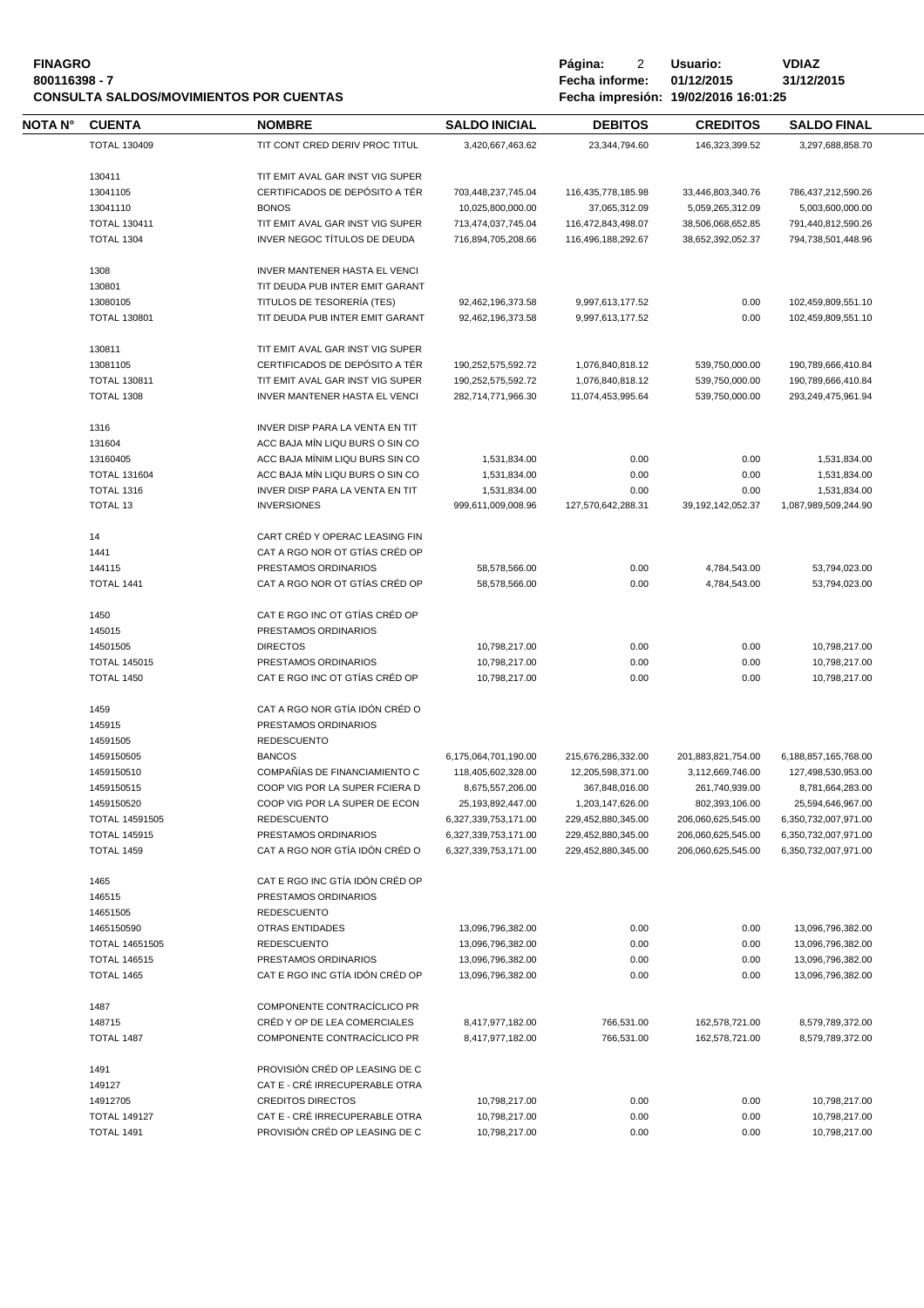| <b>FINAGRO</b><br>800116398 - 7 |                                       | <b>CONSULTA SALDOS/MOVIMIENTOS POR CUENTAS</b>                     |                                           | Página:<br>3<br>Fecha informe:       | Usuario:<br>01/12/2015<br>Fecha impresión: 19/02/2016 16:01:25 | <b>VDIAZ</b><br>31/12/2015                |
|---------------------------------|---------------------------------------|--------------------------------------------------------------------|-------------------------------------------|--------------------------------------|----------------------------------------------------------------|-------------------------------------------|
| NOTA N°                         | <b>CUENTA</b>                         | <b>NOMBRE</b>                                                      | <b>SALDO INICIAL</b>                      | <b>DEBITOS</b>                       | <b>CREDITOS</b>                                                | <b>SALDO FINAL</b>                        |
|                                 |                                       | PROVISIÓN CRÉD OP LEASING COM                                      |                                           |                                      |                                                                |                                           |
|                                 | 1495                                  |                                                                    |                                           |                                      |                                                                |                                           |
|                                 | 149505                                | CAT A - CRÉDITO NORMAL, GARANTÍ                                    |                                           |                                      |                                                                |                                           |
|                                 | 14950505                              | CAT A - CRÉDITO NORMAL, GARANTÍ                                    |                                           |                                      |                                                                |                                           |
|                                 | 1495050505                            | CAT A - CRÉDITO NORMAL, GARANTÍ                                    | 47,060,941,167.00                         | 177,532,216.00                       | 1,033,253,150.00                                               | 47,916,662,101.00                         |
|                                 | TOTAL 14950505<br><b>TOTAL 149505</b> | CAT A - CRÉDITO NORMAL, GARANTÍ<br>CAT A - CRÉDITO NORMAL, GARANTÍ | 47,060,941,167.00<br>47,060,941,167.00    | 177,532,216.00<br>177,532,216.00     | 1,033,253,150.00<br>1,033,253,150.00                           | 47,916,662,101.00<br>47,916,662,101.00    |
|                                 |                                       |                                                                    |                                           |                                      |                                                                |                                           |
|                                 | 149525                                | CAT E - CRÉ IRRECUPERABLE GTÍA I                                   |                                           |                                      |                                                                |                                           |
|                                 | 14952505                              | <b>REDESCUENTO</b>                                                 |                                           |                                      |                                                                |                                           |
|                                 | 1495250590                            | <b>OTRAS ENTIDADES</b>                                             | 13,096,796,382.00                         | 0.00                                 | 0.00                                                           | 13,096,796,382.00                         |
|                                 | <b>TOTAL 14952505</b>                 | <b>REDESCUENTO</b>                                                 | 13,096,796,382.00                         | 0.00                                 | 0.00                                                           | 13,096,796,382.00                         |
|                                 | <b>TOTAL 149525</b>                   | CAT E - CRÉ IRRECUPERABLE GTÍA I                                   | 13,096,796,382.00                         | 0.00                                 | 0.00                                                           | 13,096,796,382.00                         |
|                                 | <b>TOTAL 1495</b><br><b>TOTAL 14</b>  | PROVISIÓN CRÉD OP LEASING COM<br>CART CRÉD Y OPERAC LEASING FIN    | 60,157,737,549.00<br>6,271,919,413,388.00 | 177,532,216.00<br>229,631,179,092.00 | 1,033,253,150.00<br>207,261,241,959.00                         | 61,013,458,483.00<br>6,294,289,350,521.00 |
|                                 |                                       |                                                                    |                                           |                                      |                                                                |                                           |
|                                 | 16                                    | <b>CUENTAS POR COBRAR</b>                                          |                                           |                                      |                                                                |                                           |
|                                 | 1605                                  | <b>INTERESES</b>                                                   |                                           |                                      |                                                                |                                           |
|                                 | 160505                                | FDOS INTERBANC VENDIDOS PACT                                       |                                           |                                      |                                                                |                                           |
|                                 | 16050505                              | FDOS INTERBANC VENDIDOS PACT                                       |                                           |                                      |                                                                |                                           |
|                                 | 1605050505                            | FDOS INTERBANC VENDIDOS PACT                                       | 0.00                                      | 11,536,973.00                        | 10,812,389.00                                                  | 724,584.00                                |
|                                 | <b>TOTAL 16050505</b>                 | FDOS INTERBANC VENDIDOS PACT                                       | 0.00                                      | 11,536,973.00                        | 10,812,389.00                                                  | 724,584.00                                |
|                                 | <b>TOTAL 160505</b>                   | FDOS INTERBANC VENDIDOS PACT                                       | 0.00                                      | 11,536,973.00                        | 10,812,389.00                                                  | 724,584.00                                |
|                                 | 160518                                | CATEGORÍA A RIESGO NORMAL, CO                                      |                                           |                                      |                                                                |                                           |
|                                 | 16051805                              | CATEGORÍA A RIESGO NORMAL, CO                                      |                                           |                                      |                                                                |                                           |
|                                 | 1605180505                            | CATEGORÍA A RIESGO NORMAL, CO                                      | 128,558.00                                | 254,722.00                           | 281,549.00                                                     | 101,731.00                                |
|                                 | <b>TOTAL 16051805</b>                 | CATEGORÍA A RIESGO NORMAL, CO                                      | 128,558.00                                | 254,722.00                           | 281,549.00                                                     | 101,731.00                                |
|                                 | <b>TOTAL 160518</b>                   | CATEGORÍA A RIESGO NORMAL, CO                                      | 128,558.00                                | 254,722.00                           | 281,549.00                                                     | 101,731.00                                |
|                                 | 160542                                | CAT A RIESGO NORMAL, COMERCIA                                      |                                           |                                      |                                                                |                                           |
|                                 | 16054205                              | CAT A RIESGO NORMAL, COMERCIA                                      |                                           |                                      |                                                                |                                           |
|                                 | 1605420505                            | <b>BANCOS</b>                                                      | 47,222,834,560.00                         | 17, 145, 162, 174. 19                | 14,174,247,563.19                                              | 50, 193, 749, 171.00                      |
|                                 | 1605420510                            | COMPAÑIAS DE FINANCIAMIENTO C                                      | 1,077,603,895.00                          | 650,228,664.00                       | 419,353,112.00                                                 | 1,308,479,447.00                          |
|                                 | 1605420515                            | COOP VIG SUPERFINANCIERA                                           | 129,802,086.00                            | 35,891,934.00                        | 26,228,613.00                                                  | 139,465,407.00                            |
|                                 | 1605420520                            | COOP VIG SUPERSOLIDARIA                                            | 206,119,297.00                            | 77,628,298.00                        | 74,153,839.00                                                  | 209,593,756.00                            |
|                                 | 1605420525                            | <b>SUBSIDIOS DE TASA</b>                                           | 411, 135, 858.67                          | 89,947,792.00                        | 35,533,365.00                                                  | 465,550,285.67                            |
|                                 | TOTAL 16054205                        | CAT A RIESGO NORMAL, COMERCIA                                      | 49,047,495,696.67                         | 17,998,858,862.19                    | 14,729,516,492.19                                              | 52,316,838,066.67                         |
|                                 | <b>TOTAL 160542</b>                   | CAT A RIESGO NORMAL, COMERCIA                                      | 49,047,495,696.67                         | 17,998,858,862.19                    | 14,729,516,492.19                                              | 52,316,838,066.67                         |
|                                 | 160549                                | CAT E RGO DE INCOBRABILIDAD, CO                                    |                                           |                                      |                                                                |                                           |
|                                 | 16054905                              | <b>REDESCUENTO</b>                                                 |                                           |                                      |                                                                |                                           |
|                                 | 1605490590                            | <b>OTRAS ENTIDADES</b>                                             | 79,868,258.00                             | 65,672,510.00                        | 0.00                                                           | 145,540,768.00                            |
|                                 | TOTAL 16054905                        | <b>REDESCUENTO</b>                                                 | 79,868,258.00                             | 65,672,510.00                        | 0.00                                                           | 145,540,768.00                            |
|                                 | <b>TOTAL 160549</b>                   | CAT E RGO DE INCOBRABILIDAD, CO                                    | 79,868,258.00                             | 65,672,510.00                        | 0.00                                                           | 145,540,768.00                            |
|                                 | <b>TOTAL 1605</b>                     | <b>INTERESES</b>                                                   | 49,127,492,512.67                         | 18,076,323,067.19                    | 14,740,610,430.19                                              | 52,463,205,149.67                         |
|                                 | 1645                                  | ANTICIPOS DE CONTRATOS Y PROV                                      |                                           |                                      |                                                                |                                           |
|                                 |                                       |                                                                    |                                           |                                      |                                                                |                                           |
|                                 | 164505                                | ANTICIPOS DE CONTRATOS                                             |                                           |                                      | 222,065,206.00                                                 |                                           |
|                                 | 16450505<br><b>TOTAL 164505</b>       | ANTICIPOS DE CONTRATOS<br>ANTICIPOS DE CONTRATOS                   | 1,758,970,019.96<br>1,758,970,019.96      | 210,000,000.00                       |                                                                | 1,746,904,813.96<br>1,746,904,813.96      |
|                                 | TOTAL 1645                            | ANTICIPOS DE CONTRATOS Y PROV                                      | 1,758,970,019.96                          | 210,000,000.00<br>210,000,000.00     | 222,065,206.00<br>222,065,206.00                               | 1,746,904,813.96                          |
|                                 |                                       |                                                                    |                                           |                                      |                                                                |                                           |
|                                 | 1655                                  | ADELANTOS AL PERSONAL                                              |                                           |                                      |                                                                |                                           |
|                                 | 165510                                | <b>GASTOS DE VIAJE</b>                                             |                                           |                                      |                                                                |                                           |
|                                 | 16551005                              | <b>NACIONALES</b>                                                  | 28,351,400.00                             | 25,287,175.00                        | 52,757,072.00                                                  | 881,503.00                                |
|                                 | <b>TOTAL 165510</b>                   | <b>GASTOS DE VIAJE</b>                                             | 28,351,400.00                             | 25,287,175.00                        | 52,757,072.00                                                  | 881,503.00                                |
|                                 | 165595                                | <b>OTROS</b>                                                       |                                           |                                      |                                                                |                                           |
|                                 | 16559505                              | <b>OTROS</b>                                                       | 48,050.00                                 | 0.00                                 | 48,050.00                                                      | 0.00                                      |
|                                 | <b>TOTAL 165595</b>                   | <b>OTROS</b>                                                       | 48,050.00                                 | 0.00                                 | 48,050.00                                                      | 0.00                                      |
|                                 | <b>TOTAL 1655</b>                     | ADELANTOS AL PERSONAL                                              | 28,399,450.00                             | 25,287,175.00                        | 52,805,122.00                                                  | 881,503.00                                |
|                                 | 1687                                  | <b>DIVERSAS</b>                                                    |                                           |                                      |                                                                |                                           |
|                                 |                                       |                                                                    |                                           |                                      |                                                                |                                           |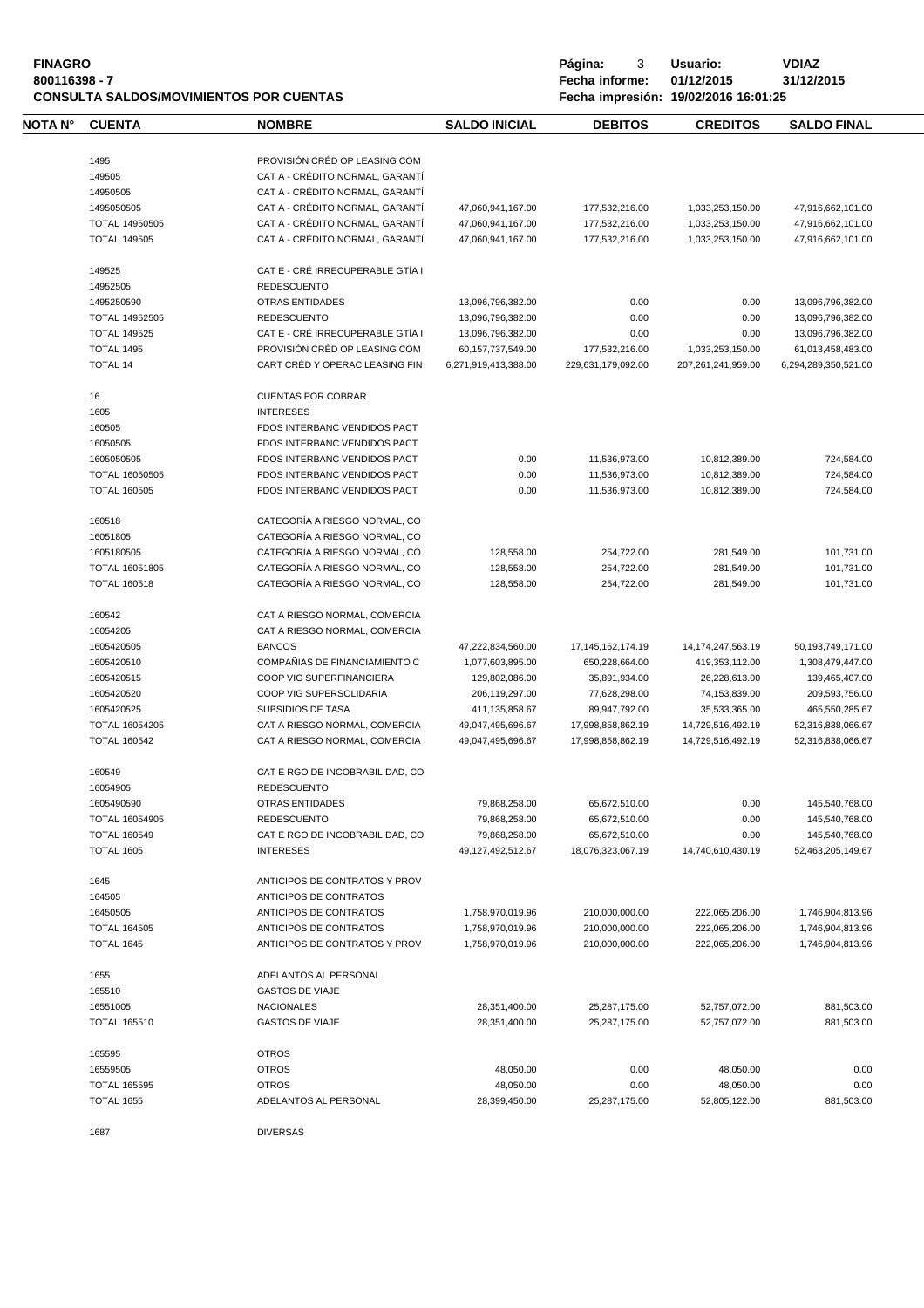| <b>FINAGRO</b>                                 | Página:        | Usuario:                             | <b>VDIAZ</b> |
|------------------------------------------------|----------------|--------------------------------------|--------------|
| 800116398 - 7                                  | Fecha informe: | 01/12/2015                           | 31/12/2015   |
| <b>CONSULTA SALDOS/MOVIMIENTOS POR CUENTAS</b> |                | Fecha impresión: 19/02/2016 16:01:25 |              |

**Fágina:** 4 **Usuario: VDIAZ**<br>**Fecha informe: 01/12/2015 31/12/2015** 

| NOTA N° | <b>CUENTA</b>         | <b>NOMBRE</b>                    | <b>SALDO INICIAL</b> | <b>DEBITOS</b>    | <b>CREDITOS</b>              | <b>SALDO FINAL</b> |  |
|---------|-----------------------|----------------------------------|----------------------|-------------------|------------------------------|--------------------|--|
|         | 168795                | <b>OTRAS</b>                     |                      |                   |                              |                    |  |
|         | 16879505              | PROGRAMAS ADMINISTRADOS          | 2,810,231,562.50     | 14,698,228,589.04 | 11,582,496,502.92            | 5,925,963,648.62   |  |
|         | 16879590              | <b>OTRAS</b>                     | 571,337,867.82       | 15,373,553,510.00 | 15,039,853,773.00            | 905,037,604.82     |  |
|         | <b>TOTAL 168795</b>   | <b>OTRAS</b>                     | 3,381,569,430.32     | 30,071,782,099.04 | 26,622,350,275.92            | 6,831,001,253.44   |  |
|         | <b>TOTAL 1687</b>     | <b>DIVERSAS</b>                  | 3,381,569,430.32     | 30,071,782,099.04 | 26,622,350,275.92            | 6,831,001,253.44   |  |
|         |                       |                                  |                      |                   |                              |                    |  |
|         | 1694                  | PROVISIÓN CUENTAS POR COBRAR     |                      |                   |                              |                    |  |
|         | 169457                | CAT E - CRÉDITO IRRECUPERABLE, I |                      |                   |                              |                    |  |
|         | 16945705              | <b>REDESCUENTO</b>               |                      |                   |                              |                    |  |
|         | 1694570590            | <b>OTRAS ENTIDADES</b>           | 79,868,258.00        | 0.00              | 65,672,510.00                | 145,540,768.00     |  |
|         | <b>TOTAL 16945705</b> | <b>REDESCUENTO</b>               | 79,868,258.00        | 0.00              | 65,672,510.00                | 145,540,768.00     |  |
|         | <b>TOTAL 169457</b>   | CAT E - CRÉDITO IRRECUPERABLE, I | 79,868,258.00        | 0.00              | 65,672,510.00                | 145,540,768.00     |  |
|         | TOTAL 1694            | PROVISIÓN CUENTAS POR COBRAR     | 79,868,258.00        | 0.00              | 65,672,510.00                | 145,540,768.00     |  |
|         | 1698                  | OTRAS PROVISIONES CUENTAS PO     |                      |                   |                              |                    |  |
|         | 169895                | <b>OTRAS</b>                     |                      |                   |                              |                    |  |
|         | 16989590              | <b>OTRAS</b>                     | 38, 102, 842.83      | 0.00              | 0.00                         | 38,102,842.83      |  |
|         |                       | <b>OTRAS</b>                     |                      |                   |                              |                    |  |
|         | <b>TOTAL 169895</b>   |                                  | 38,102,842.83        | 0.00              | 0.00                         | 38,102,842.83      |  |
|         | TOTAL 1698            | OTRAS PROVISIONES CUENTAS PO     | 38,102,842.83        | 0.00              | 0.00                         | 38,102,842.83      |  |
|         | TOTAL 16              | <b>CUENTAS POR COBRAR</b>        | 54,178,460,312.12    | 48,383,392,341.23 | 41,703,503,544.11            | 60,858,349,109.24  |  |
|         | 17                    | BIENES REALIZ RECIB PAGO Y BIEN  |                      |                   |                              |                    |  |
|         | 1710                  | BIENES RECIBIDOS EN PAGO         |                      |                   |                              |                    |  |
|         | 171010                | <b>BIENES MUEBLES</b>            | 855,680,055.00       | 0.00              | 0.00                         | 855,680,055.00     |  |
|         | 171025                | BIENES INMUEBLES DIFERENTES A    | 122,552,083.00       | 0.00              | 0.00                         | 122,552,083.00     |  |
|         | <b>TOTAL 1710</b>     | BIENES RECIBIDOS EN PAGO         | 978,232,138.00       | 0.00              | 0.00                         | 978,232,138.00     |  |
|         |                       |                                  |                      |                   |                              |                    |  |
|         | 1799                  | PROV BNES REALIZ REC PGO REST    |                      |                   |                              |                    |  |
|         | 179925                | BIENES REC EN PAGO DIFERENTES    | 978,232,138.00       | 0.00              | 0.00                         | 978,232,138.00     |  |
|         | <b>TOTAL 1799</b>     | PROV BNES REALIZ REC PGO REST    | 978,232,138.00       | 0.00              | 0.00                         | 978,232,138.00     |  |
|         | 18                    | PROPIEDADES Y EQUIPO             |                      |                   |                              |                    |  |
|         | 1805                  | <b>TERRENOS</b>                  |                      |                   |                              |                    |  |
|         | 180500                | <b>TERRENOS</b>                  |                      |                   |                              |                    |  |
|         | 18050005              | <b>URBANOS</b>                   | 508,160,422.00       | 0.00              | 0.00                         | 508,160,422.00     |  |
|         | <b>TOTAL 180500</b>   | <b>TERRENOS</b>                  | 508,160,422.00       | 0.00              | 0.00                         | 508,160,422.00     |  |
|         | <b>TOTAL 1805</b>     | <b>TERRENOS</b>                  | 508,160,422.00       | 0.00              | 0.00                         | 508,160,422.00     |  |
|         |                       |                                  |                      |                   |                              |                    |  |
|         | 1815                  | <b>EDIFICIOS</b>                 |                      |                   |                              |                    |  |
|         | 181500                | <b>EDIFICIOS</b>                 |                      |                   |                              |                    |  |
|         | 18150005              | <b>EDIFICIOS</b>                 | 3,018,685,029.00     | 0.00              | 0.00                         | 3,018,685,029.00   |  |
|         | <b>TOTAL 181500</b>   | <b>EDIFICIOS</b>                 | 3,018,685,029.00     | 0.00              | 0.00                         | 3,018,685,029.00   |  |
|         | <b>TOTAL 1815</b>     | <b>EDIFICIOS</b>                 | 3,018,685,029.00     | 0.00              | 0.00                         | 3,018,685,029.00   |  |
|         | 1820                  | EQUIPO, MUEBLES Y ENSERES DE O   |                      |                   |                              |                    |  |
|         | 182000                | EQUIPO, MUEBLES Y ENSERES DE O   |                      |                   |                              |                    |  |
|         | 18200005              | EQUIPO DE OFICINA                | 194,468,817.00       | 0.00              | 0.00                         | 194,468,817.00     |  |
|         | 18200010              | <b>MUEBLES Y ENSERES</b>         | 475,896,467.00       | 1,336,738.00      | 0.00                         | 477,233,205.00     |  |
|         | 18200015              | EQUIPOS DE COMUNICACION          | 1,449,161,513.00     | 10,000,113.00     |                              | 1,457,956,988.00   |  |
|         | <b>TOTAL 182000</b>   | EQUIPO, MUEBLES Y ENSERES DE O   | 2,119,526,797.00     | 11,336,851.00     | 1,204,638.00<br>1,204,638.00 | 2,129,659,010.00   |  |
|         |                       |                                  |                      | 11,336,851.00     | 1,204,638.00                 |                    |  |
|         | TOTAL 1820            | EQUIPO, MUEBLES Y ENSERES DE O   | 2,119,526,797.00     |                   |                              | 2,129,659,010.00   |  |
|         | 1825                  | EQUIPO DE COMPUTACIÓN            |                      |                   |                              |                    |  |
|         | 182500                | EQUIPO DE COMPUTACIÓN            |                      |                   |                              |                    |  |
|         | 18250005              | EQUIPO DE COMPUTO                | 965,920,443.00       | 1,571,700.00      | 0.00                         | 967,492,143.00     |  |
|         | <b>TOTAL 182500</b>   | EQUIPO DE COMPUTACIÓN            | 965,920,443.00       | 1,571,700.00      | 0.00                         | 967,492,143.00     |  |
|         | TOTAL 1825            | EQUIPO DE COMPUTACIÓN            | 965,920,443.00       | 1,571,700.00      | 0.00                         | 967,492,143.00     |  |
|         |                       |                                  |                      |                   |                              |                    |  |
|         | 1830                  | <b>VEHÍCULOS</b>                 |                      |                   |                              |                    |  |
|         | 183000                | <b>VEHÍCULOS</b>                 |                      |                   |                              |                    |  |
|         | 18300005              | <b>VEHÍCULOS</b>                 | 444,250,100.00       | 0.00              | 0.00                         | 444,250,100.00     |  |
|         | <b>TOTAL 183000</b>   | <b>VEHÍCULOS</b>                 | 444,250,100.00       | 0.00              | 0.00                         | 444,250,100.00     |  |
|         | <b>TOTAL 1830</b>     | <b>VEHÍCULOS</b>                 | 444,250,100.00       | 0.00              | 0.00                         | 444,250,100.00     |  |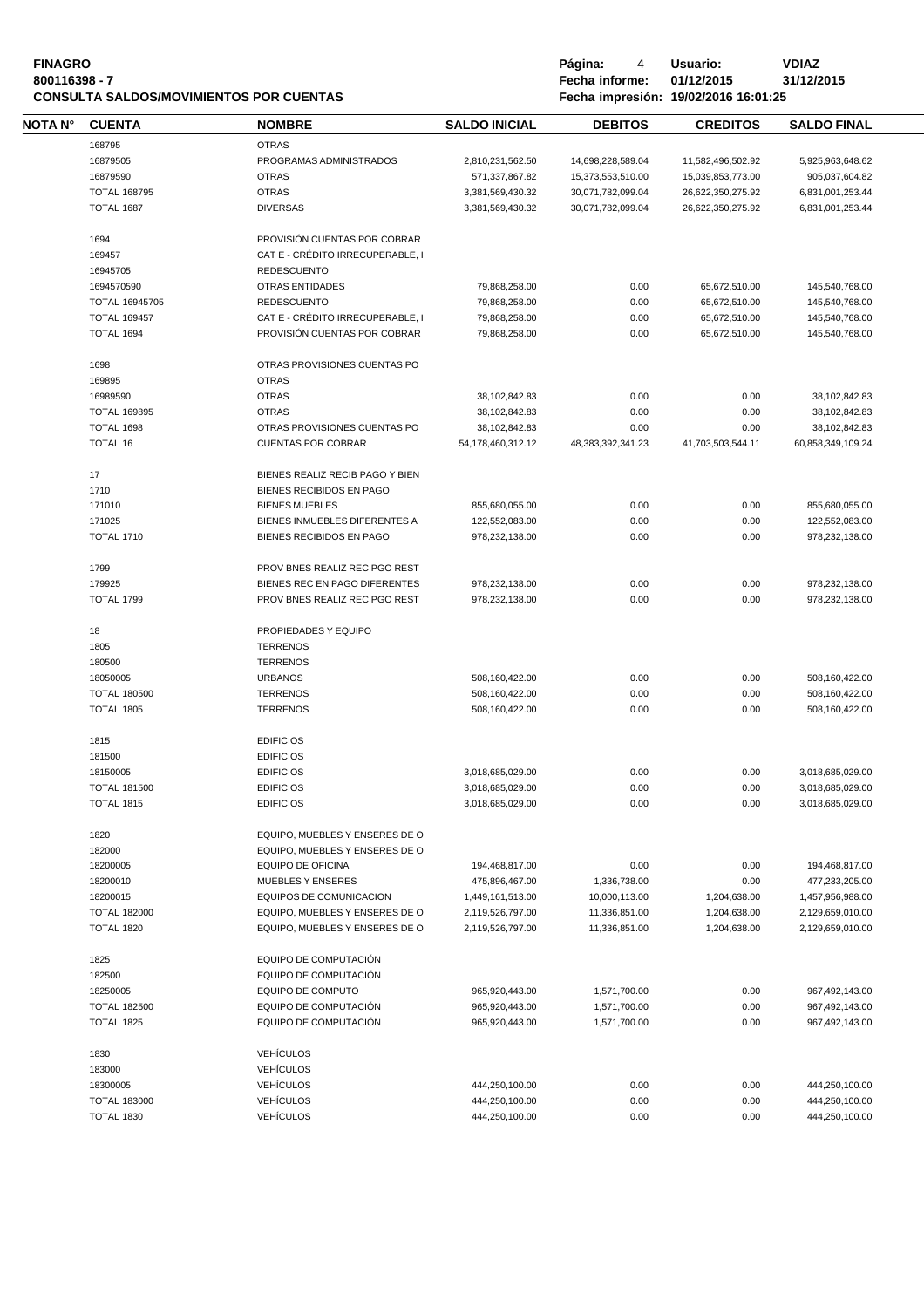# Página: 5 Usuario: VDIAZ<br>1999 - Bagina: 5 Antonio: VDIAZ<br>1999 - Fecha informe: 01/12/2015 31/12/2015 **CONSULTA SALDOS/MOVIMIENTOS POR CUENTAS**

**8**<br>**8**<br>**800116398 Fecha informe:** 01/12/2015<br>**18.01:25** 

| NOTA N° | <b>CUENTA</b>         | <b>NOMBRE</b>                   | <b>SALDO INICIAL</b> | <b>DEBITOS</b> | <b>CREDITOS</b>   | <b>SALDO FINAL</b> |  |
|---------|-----------------------|---------------------------------|----------------------|----------------|-------------------|--------------------|--|
|         | 1895                  | DEPRECIACIÓN Y AMORTIZACIÓN A   |                      |                |                   |                    |  |
|         | 189505                | <b>EDIFICIOS</b>                | 2,732,952,477.00     | 0.00           | 4,817,076.00      | 2,737,769,553.00   |  |
|         | 189510                | EQUIPO, MUEBLES Y ENSERES DE O  | 1,093,548,054.00     | 1,204,638.00   | 20,171,806.00     | 1,112,515,222.00   |  |
|         | 189515                | EQUIPO DE COMPUTACIÓN           | 839.272.611.65       | 0.00           | 7,652,145.00      | 846,924,756.65     |  |
|         | 189520                | <b>VEHÍCULOS</b>                | 309,846,751.00       | 0.00           | 5,688,333.00      | 315.535.084.00     |  |
|         | TOTAL 1895            | DEPRECIACIÓN Y AMORTIZACIÓN A   | 4,975,619,893.65     | 1,204,638.00   | 38,329,360.00     | 5,012,744,615.65   |  |
|         |                       |                                 |                      |                |                   |                    |  |
|         | <b>TOTAL 18</b>       | PROPIEDADES Y EQUIPO            | 2,080,922,897.35     | 14,113,189.00  | 39,533,998.00     | 2,055,502,088.35   |  |
|         | 19                    | OTROS ACTIVOS                   |                      |                |                   |                    |  |
|         | 1915                  | <b>GASTOS ANTICIPADOS</b>       |                      |                |                   |                    |  |
|         | 191510                | <b>SEGUROS</b>                  |                      |                |                   |                    |  |
|         | 19151005              | <b>SEGUROS</b>                  | 1,267,574,424.39     | 56,446,537.00  | 157,424,185.80    | 1,166,596,775.59   |  |
|         | <b>TOTAL 191510</b>   | <b>SEGUROS</b>                  | 1,267,574,424.39     | 56,446,537.00  | 157,424,185.80    | 1,166,596,775.59   |  |
|         |                       |                                 |                      |                |                   |                    |  |
|         | 191595                | <b>OTROS</b>                    |                      |                |                   |                    |  |
|         | 19159505              | <b>OTROS</b>                    | 175,511,706.75       | 22,765,707.00  | 183, 100, 275. 75 | 15,177,138.00      |  |
|         | <b>TOTAL 191595</b>   | <b>OTROS</b>                    | 175,511,706.75       | 22,765,707.00  | 183,100,275.75    | 15,177,138.00      |  |
|         | <b>TOTAL 1915</b>     | <b>GASTOS ANTICIPADOS</b>       | 1,443,086,131.14     | 79,212,244.00  | 340,524,461.55    | 1,181,773,913.59   |  |
|         | 1920                  | <b>CARGOS DIFERIDOS</b>         |                      |                |                   |                    |  |
|         | 192010                | <b>REMODELACIÓN</b>             |                      |                |                   |                    |  |
|         | 19201005              | <b>INMUEBLES</b>                |                      |                |                   |                    |  |
|         |                       | <b>INMUEBLES</b>                |                      |                | 106,744,292.53    |                    |  |
|         | 1920100505            |                                 | 966,436,688.58       | 0.00           |                   | 859,692,396.05     |  |
|         | TOTAL 19201005        | <b>INMUEBLES</b>                | 966,436,688.58       | 0.00           | 106,744,292.53    | 859,692,396.05     |  |
|         | <b>TOTAL 192010</b>   | <b>REMODELACIÓN</b>             | 966,436,688.58       | 0.00           | 106,744,292.53    | 859,692,396.05     |  |
|         | 192020                | PROGRAMAS PARA COMPUTADOR (     |                      |                |                   |                    |  |
|         | 19202005              | PROGRAMAS PARA COMPUTADOR (     |                      |                |                   |                    |  |
|         | 1920200505            | PROGRAMAS PARA COMPUTADOR (     | 4,021,398,790.66     | 312,930,559.34 | 143,356,519.21    | 4,190,972,830.79   |  |
|         | TOTAL 19202005        | PROGRAMAS PARA COMPUTADOR (     | 4,021,398,790.66     | 312,930,559.34 | 143,356,519.21    | 4,190,972,830.79   |  |
|         | <b>TOTAL 192020</b>   | PROGRAMAS PARA COMPUTADOR (     | 4,021,398,790.66     | 312,930,559.34 | 143,356,519.21    | 4,190,972,830.79   |  |
|         |                       |                                 |                      |                |                   |                    |  |
|         | 192030                | MEJORAS A PROP TOMADAS EN AR    |                      |                |                   |                    |  |
|         | 19203005              | MEJORAS A PROP TOMADAS EN AR    |                      |                |                   |                    |  |
|         | 1920300505            | MEJORAS A PROP TOMADAS EN AR    | 254,233,243.23       | 0.00           | 14,124,069.10     | 240,109,174.13     |  |
|         | TOTAL 19203005        | MEJORAS A PROP TOMADAS EN AR    | 254,233,243.23       | 0.00           | 14,124,069.10     | 240,109,174.13     |  |
|         | <b>TOTAL 192030</b>   | MEJORAS A PROP TOMADAS EN AR    | 254,233,243.23       | 0.00           | 14,124,069.10     | 240,109,174.13     |  |
|         |                       |                                 |                      |                |                   |                    |  |
|         | 192055                | CONTRIBUCIONES Y AFILIACIONES   |                      |                |                   |                    |  |
|         | 19205505              | CONTRIBUCIONES Y AFILIACIONES   |                      |                |                   |                    |  |
|         | 1920550505            | CONTRIBUCIONES Y AFILIACIONES   | 26,020,710.00        | 0.00           | 26,020,710.00     | 0.00               |  |
|         | <b>TOTAL 19205505</b> | CONTRIBUCIONES Y AFILIACIONES   | 26,020,710.00        | 0.00           | 26,020,710.00     | 0.00               |  |
|         | <b>TOTAL 192055</b>   | CONTRIBUCIONES Y AFILIACIONES   | 26,020,710.00        | 0.00           | 26,020,710.00     | 0.00               |  |
|         | 192095                | <b>OTROS</b>                    |                      |                |                   |                    |  |
|         | 19209505              | PROGRAMAS DE REFORESTACION      |                      |                |                   |                    |  |
|         |                       |                                 | 917,929,076.01       |                |                   |                    |  |
|         | 1920950505            | <b>REFOCOSTA</b>                |                      | 0.00           | 0.00              | 917,929,076.01     |  |
|         | 1920950510            | <b>MONTERREY</b>                | 21,978,958,039.79    | 122,065,206.00 | 387,424,698.22    | 21,713,598,547.57  |  |
|         | 1920950515            | CORMAGDALENA                    | 1,996,816,050.53     | 0.00           | 21,474,740.36     | 1,975,341,310.17   |  |
|         | 1920950520            | REFORESTADORA INDUSTRIAL DE A   | 357,661,255.00       | 0.00           | 0.00              | 357,661,255.00     |  |
|         | 1920950525            | <b>CONIF</b>                    | 140,207,381.61       | 185,280,787.00 | 1,333,334.40      | 324, 154, 834. 21  |  |
|         | TOTAL 19209505        | PROGRAMAS DE REFORESTACION      | 25,391,571,802.94    | 307,345,993.00 | 410,232,772.98    | 25,288,685,022.96  |  |
|         | 19209510              | PROYECTO SAVIA                  |                      |                |                   |                    |  |
|         | 1920951005            | PROYECTO SAVIA                  | 6,881,221,021.00     | 317,441,602.00 | 0.00              | 7,198,662,623.00   |  |
|         | TOTAL 19209510        | PROYECTO SAVIA                  | 6,881,221,021.00     | 317,441,602.00 | 0.00              | 7,198,662,623.00   |  |
|         | <b>TOTAL 192095</b>   | <b>OTROS</b>                    | 32,272,792,823.94    | 624,787,595.00 | 410,232,772.98    | 32,487,347,645.96  |  |
|         | <b>TOTAL 1920</b>     | <b>CARGOS DIFERIDOS</b>         | 37,540,882,256.41    | 937,718,154.34 | 700,478,363.82    | 37,778,122,046.93  |  |
|         |                       |                                 |                      |                |                   |                    |  |
|         | 1950                  | CRÉDITOS A EMPLEADOS            |                      |                |                   |                    |  |
|         | 195030                | CATEGORÍA A RIESGO NORMAL, CO   |                      |                |                   |                    |  |
|         | 19503005              | CAT A RGO NORMAL CONS - LIBRE I | 1,218,416,538.00     | 99,179,602.00  | 60,986,106.00     | 1,256,610,034.00   |  |
|         | 19503010              | CAT A RGO NORMAL CONS - CREDIT  | 85,141,928.10        | 16,412,515.00  | 71,948.00         | 101,482,495.10     |  |
|         | <b>TOTAL 195030</b>   | CATEGORÍA A RIESGO NORMAL, CO   | 1,303,558,466.10     | 115,592,117.00 | 61,058,054.00     | 1,358,092,529.10   |  |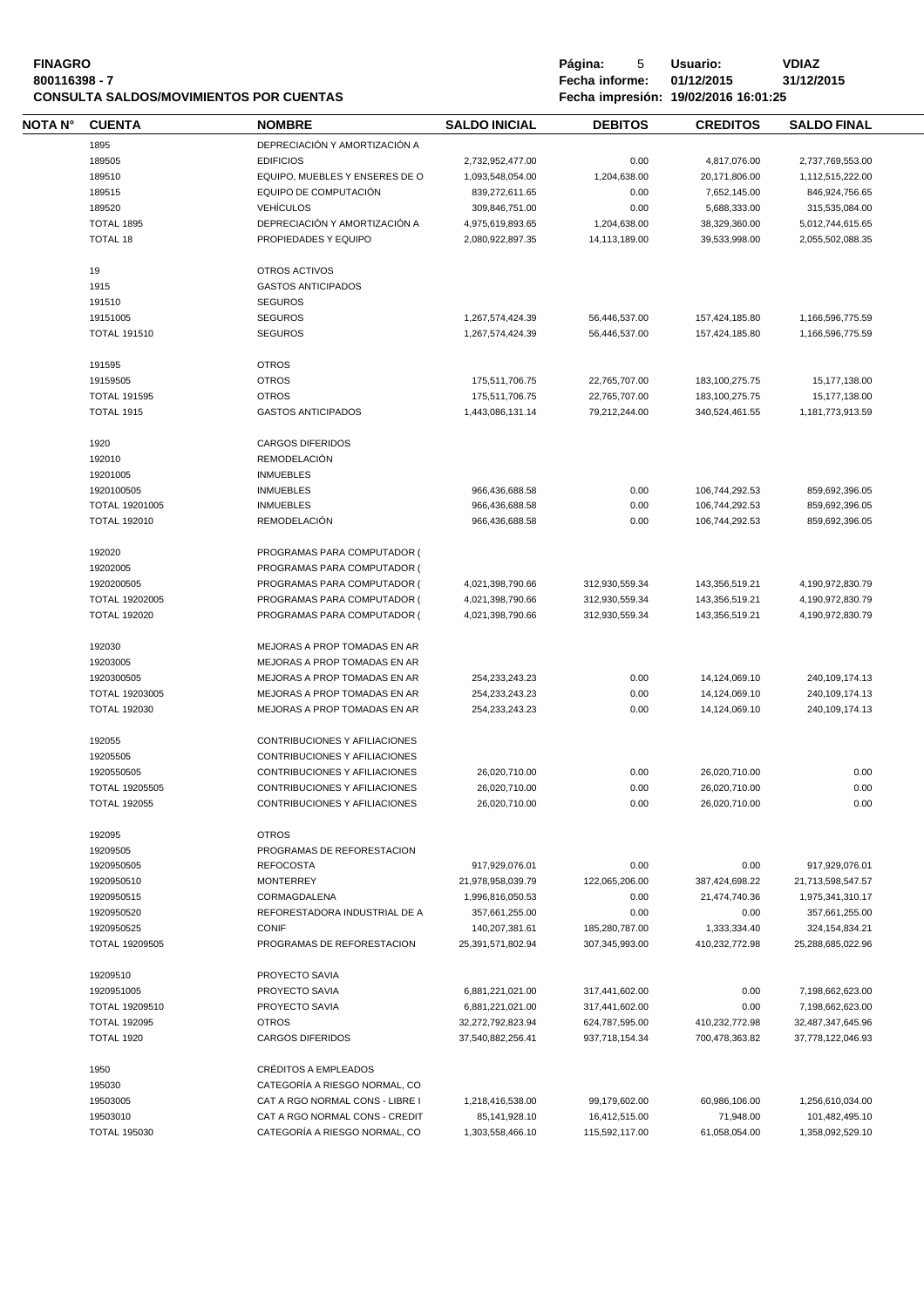| <b>FINAGRO</b>                                 | Página:        | Usuario:                             | VDIAZ   |
|------------------------------------------------|----------------|--------------------------------------|---------|
| 800116398 - 7                                  | Fecha informe: | 01/12/2015                           | 31/12/: |
| <b>CONSULTA SALDOS/MOVIMIENTOS POR CUENTAS</b> |                | Fecha impresión: 19/02/2016 16:01:25 |         |

**800116398 - 7 Fecha informe: 01/12/2015 31/12/2015 CONSULTA SALDOS/MOVIMIENTOS POR CUENTAS Fecha impresión: 19/02/2016 16:01:25**

| ΝΟΤΑ Ν° | <b>CUENTA</b>           | <b>NOMBRE</b>                 | <b>SALDO INICIAL</b> | <b>DEBITOS</b>       | <b>CREDITOS</b>      | <b>SALDO FINAL</b>   |
|---------|-------------------------|-------------------------------|----------------------|----------------------|----------------------|----------------------|
|         | <b>TOTAL 1950</b>       | <b>CRÉDITOS A EMPLEADOS</b>   | 1,303,558,466.10     | 115,592,117.00       | 61,058,054.00        | 1,358,092,529.10     |
|         | 1990                    | <b>DIVERSOS</b>               |                      |                      |                      |                      |
|         | 199005                  | ANTICIPOS IMPORRENTA          |                      |                      |                      |                      |
|         |                         |                               |                      |                      |                      |                      |
|         | 19900505                | ANTICIPO IMPUESTORENTACOMPLE  |                      |                      |                      |                      |
|         | 1990050505              | ANTICIPO IMPUESTORENTACOMPLE  | 19,101,948,000.00    | 5,791,056,167.00     | 19,101,948,000.00    | 5,791,056,167.00     |
|         | TOTAL 19900505          | ANTICIPO IMPUESTORENTACOMPLE  | 19,101,948,000.00    | 5,791,056,167.00     | 19,101,948,000.00    | 5,791,056,167.00     |
|         | <b>TOTAL 199005</b>     | ANTICIPOS IMPORRENTA          | 19,101,948,000.00    | 5,791,056,167.00     | 19,101,948,000.00    | 5,791,056,167.00     |
|         | 199010                  | RETENCIÓN EN LA FUENTE        |                      |                      |                      |                      |
|         | 19901005                | <b>AUTORRETENCIONES</b>       |                      |                      |                      |                      |
|         | 1990100505              | AUTORRETENCIONES DE RENTA     | 2,401,882,607.00     | 222,853,435.00       | 2,624,736,042.00     | 0.00                 |
|         | 1990100510              | AUTORRETENCIONES DE CREE      | 2,282,693,597.00     | 252,954,348.00       | 2,535,647,945.00     | 0.00                 |
|         | 1990100515              | AUT RETFTE SOBRE REND FINANC  | 310,276,749.99       | 48,246,666.00        | 358,523,415.99       | 0.00                 |
|         | 1990100520              | AUTERETENCION REND CARTERA 2. | 4,518,086,398.00     | 448,635,985.00       | 4,966,722,383.00     | 0.00                 |
|         | 1990100525              | AUTERETENCION INTERBANCARIOS  |                      |                      |                      | 0.00                 |
|         |                         |                               | 12,346,220.00        | 288,424.00           | 12,634,644.00        |                      |
|         | TOTAL 19901005          | <b>AUTORRETENCIONES</b>       | 9,525,285,571.99     | 972,978,858.00       | 10,498,264,429.99    | 0.00                 |
|         | 19901010                | <b>OTRAS RETENCIONES</b>      |                      |                      |                      |                      |
|         | 1990101005              | SERVICIOS DE ADMINISTRACION   | 674,766,835.00       | 63,140,845.00        | 737,907,680.00       | 0.00                 |
|         | 1990101010              | RENDIMIENTOS FINANCIEROS      | 991,445,979.18       | 143,042,828.41       | 1,134,488,807.59     | 0.00                 |
|         | 1990101020              | <b>VENTAS</b>                 | 1,048,194.00         | 0.00                 | 1,048,194.00         | 0.00                 |
|         | TOTAL 19901010          | <b>OTRAS RETENCIONES</b>      | 1,667,261,008.18     | 206, 183, 673.41     | 1,873,444,681.59     | 0.00                 |
|         | <b>TOTAL 199010</b>     | RETENCIÓN EN LA FUENTE        | 11,192,546,580.17    | 1,179,162,531.41     | 12,371,709,111.58    | 0.00                 |
|         | 199030                  | <b>CAJA MENOR</b>             |                      |                      |                      |                      |
|         |                         |                               |                      |                      |                      |                      |
|         | 19903005                | CAJA MENOR GERENCIA ADMINISTR |                      |                      |                      |                      |
|         | 1990300505              | CAJA MENOR GERENCIA ADMINISTR | 6,443,500.00         | 0.00                 | 6,443,500.00         | 0.00                 |
|         | TOTAL 19903005          | CAJA MENOR GERENCIA ADMINISTR | 6,443,500.00         | 0.00                 | 6,443,500.00         | 0.00                 |
|         | <b>TOTAL 199030</b>     | <b>CAJA MENOR</b>             | 6,443,500.00         | 0.00                 | 6,443,500.00         | 0.00                 |
|         | 199095                  | <b>OTROS</b>                  |                      |                      |                      |                      |
|         | 19909505                | <b>OTROS</b>                  |                      |                      |                      |                      |
|         | 1990950505              | <b>OTROS</b>                  | 34,547,033.64        | 0.00                 | 0.00                 | 34,547,033.64        |
|         | 1990950510              | DESEMBOLSOS CARTERA (CTA PTE) | 0.00                 | 228,807,926,472.00   | 228,807,926,472.00   | 0.00                 |
|         |                         |                               |                      |                      |                      |                      |
|         | 1990950515              | RECAUDOS CARTERA (CTA PTE)    | 0.00                 | 220,444,981,175.00   | 220,444,981,175.00   | 0.00                 |
|         | 1990950520              | AJUSTE CARTERA (CTA PTE)      | 0.00                 | 143,340,245.00       | 143,340,245.00       | 0.00                 |
|         | TOTAL 19909505          | <b>OTROS</b>                  | 34,547,033.64        | 449,396,247,892.00   | 449,396,247,892.00   | 34,547,033.64        |
|         | <b>TOTAL 199095</b>     | <b>OTROS</b>                  | 34,547,033.64        | 449,396,247,892.00   | 449,396,247,892.00   | 34,547,033.64        |
|         | <b>TOTAL 1990</b>       | <b>DIVERSOS</b>               | 30.335.485.113.81    | 456,366,466,590.41   | 480,876,348,503.58   | 5,825,603,200.64     |
|         | 1995                    | <b>VALORIZACIONES</b>         |                      |                      |                      |                      |
|         | 199510                  | PROPIEDADES Y EQUIPO          |                      |                      |                      |                      |
|         | 19951010                | <b>EDIFICIOS</b>              | 12,754,710,026.00    | 4,817,076.00         | 0.00                 | 12,759,527,102.00    |
|         | <b>TOTAL 199510</b>     | PROPIEDADES Y EQUIPO          | 12,754,710,026.00    | 4,817,076.00         | 0.00                 | 12,759,527,102.00    |
|         | <b>TOTAL 1995</b>       | <b>VALORIZACIONES</b>         | 12,754,710,026.00    | 4,817,076.00         | 0.00                 | 12,759,527,102.00    |
|         |                         | PROVISIÓN OTROS ACTIVOS       |                      |                      |                      |                      |
|         | 1999                    |                               |                      |                      |                      |                      |
|         | 199995                  | OTRAS PROVISIONES             |                      |                      |                      |                      |
|         | 19999505                | <b>REFOCOSTA</b>              | 285,868,082.00       | 0.00                 | 0.00                 | 285,868,082.00       |
|         | 19999510                | <b>MONTERREY</b>              | 6,934,387,420.85     | 31,888,091.91        | 0.00                 | 6,902,499,328.94     |
|         | 19999515                | CORMAGDALENA                  | 255,218,402.00       | 0.00                 | 0.00                 | 255,218,402.00       |
|         | 19999595                | <b>OTRAS PROVISIONES</b>      | 13,036,000.00        | 0.00                 | 545,000.00           | 13,581,000.00        |
|         | <b>TOTAL 199995</b>     | OTRAS PROVISIONES             | 7,488,509,904.85     | 31,888,091.91        | 545,000.00           | 7,457,166,812.94     |
|         | TOTAL 1999              | PROVISIÓN OTROS ACTIVOS       | 7,488,509,904.85     | 31,888,091.91        | 545,000.00           | 7,457,166,812.94     |
|         | TOTAL 19                | OTROS ACTIVOS                 | 75,889,212,088.61    | 457,535,694,273.66   | 481,978,954,382.95   | 51,445,951,979.32    |
|         | <b>TOTAL 1</b>          | <b>ACTIVO</b>                 | 8,018,371,968,568.96 | 2,038,130,762,095.73 | 2,043,095,558,860.36 | 8,013,407,171,804.33 |
|         | $\overline{\mathbf{c}}$ | PASIVO                        |                      |                      |                      |                      |
|         |                         |                               |                      |                      |                      |                      |
|         | 22                      | POSIC PASIV OPERAC MCDO MONET |                      |                      |                      |                      |
|         | 2205                    | FDOS INTERBANCARIOS COMPRAD   |                      |                      |                      |                      |
|         | 220505                  | <b>BANCOS</b>                 | 3,500,000,000.00     | 217,200,000,000.00   | 213,700,000,000.00   | 0.00                 |
|         | <b>TOTAL 2205</b>       | FDOS INTERBANCARIOS COMPRAD   | 3,500,000,000.00     | 217,200,000,000.00   | 213,700,000,000.00   | 0.00                 |
|         | TOTAL 22                | POSIC PASIV OPERAC MCDO MONET | 3,500,000,000.00     | 217,200,000,000.00   | 213,700,000,000.00   | 0.00                 |
|         |                         |                               |                      |                      |                      |                      |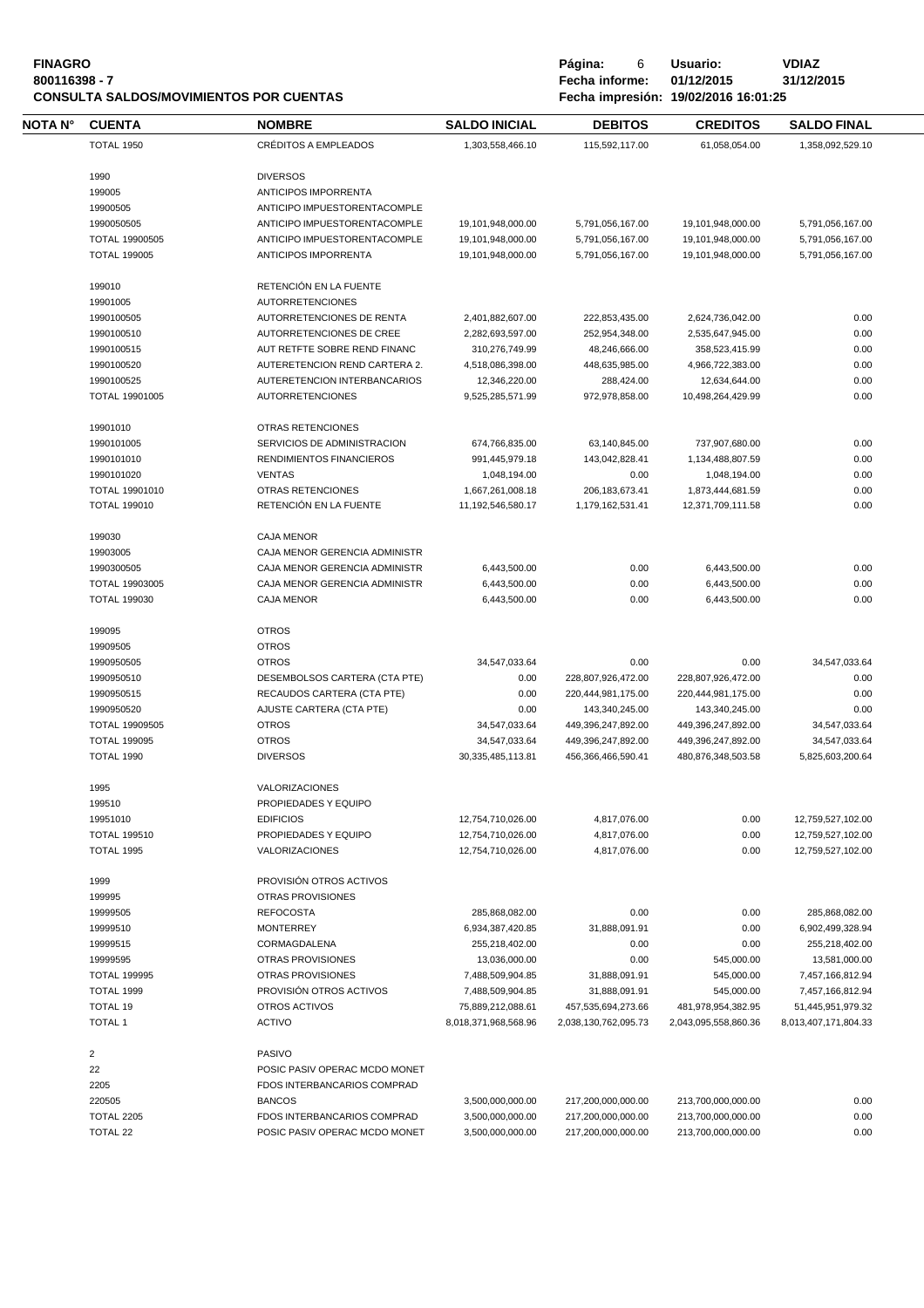| <b>FINAGRO</b><br>800116398 - 7 |                     | <b>CONSULTA SALDOS/MOVIMIENTOS POR CUENTAS</b> |                      | Página:<br>7<br>Fecha informe: | Usuario:<br>01/12/2015<br>Fecha impresión: 19/02/2016 16:01:25 | <b>VDIAZ</b><br>31/12/2015 |
|---------------------------------|---------------------|------------------------------------------------|----------------------|--------------------------------|----------------------------------------------------------------|----------------------------|
| NOTA N°                         | <b>CUENTA</b>       | <b>NOMBRE</b>                                  | <b>SALDO INICIAL</b> | <b>DEBITOS</b>                 | <b>CREDITOS</b>                                                | <b>SALDO FINAL</b>         |
|                                 | 25                  | <b>CUENTAS POR PAGAR</b>                       |                      |                                |                                                                |                            |
|                                 | 2505                | <b>INTERESES</b>                               |                      |                                |                                                                |                            |
|                                 | 250510              | OP DE MERCADO MONETARIO Y REL                  |                      |                                |                                                                |                            |
|                                 |                     |                                                |                      |                                |                                                                |                            |
|                                 | 25051005            | OP DE MERCADO MONETARIO Y REL                  | 0.00                 | 48,003,714.00                  | 48,003,714.00                                                  | 0.00                       |
|                                 | <b>TOTAL 250510</b> | OP DE MERCADO MONETARIO Y REL                  | 0.00                 | 48,003,714.00                  | 48,003,714.00                                                  | 0.00                       |
|                                 | 250520              | TÍTULOS DE INVERSIÓN EN CIRCULA                |                      |                                |                                                                |                            |
|                                 | 25052005            | TITULOS DE DESARROLLO AGROPE                   | 0.00                 | 11,962,583,673.58              | 11,962,583,673.58                                              | 0.00                       |
|                                 | 25052010            | TIT DE DESARROLLO AGROPECUARI                  | 2,926,410,241.70     | 0.00                           | 2,706,480,803.37                                               | 5,632,891,045.07           |
|                                 | 25052015            | TIT DE DESARROLLO AGROPECUARI                  | 10,136,527,336.18    | 0.00                           | 9,167,303,587.74                                               | 19,303,830,923.92          |
|                                 | <b>TOTAL 250520</b> | TÍTULOS DE INVERSIÓN EN CIRCULA                | 13,062,937,577.88    | 11,962,583,673.58              | 23,836,368,064.69                                              | 24,936,721,968.99          |
|                                 | <b>TOTAL 2505</b>   | <b>INTERESES</b>                               | 13,062,937,577.88    | 12,010,587,387.58              | 23,884,371,778.69                                              | 24,936,721,968.99          |
|                                 | 2510                | <b>COMISIONES Y HONORARIOS</b>                 |                      |                                |                                                                |                            |
|                                 | 251005              | <b>COMISIONES</b>                              | 219,316,825.78       | 219,316,825.78                 | 226,612,433.27                                                 | 226,612,433.27             |
|                                 | 251010              | <b>HONORARIOS</b>                              | 225,451,858.00       | 199,271,305.00                 | 860,730,923.00                                                 | 886,911,476.00             |
|                                 | <b>TOTAL 2510</b>   | <b>COMISIONES Y HONORARIOS</b>                 | 444,768,683.78       | 418.588.130.78                 | 1,087,343,356.27                                               | 1,113,523,909.27           |
|                                 |                     |                                                |                      |                                |                                                                |                            |
|                                 | 2515                | <b>IMPUESTOS</b>                               |                      |                                |                                                                |                            |
|                                 | 251510              | <b>INDUSTRIA Y COMERCIO</b>                    | 0.00                 | 0.00                           | 516,927,000.00                                                 | 516,927,000.00             |
|                                 | <b>TOTAL 2515</b>   | <b>IMPUESTOS</b>                               | 0.00                 | 0.00                           | 516,927,000.00                                                 | 516,927,000.00             |
|                                 | 2525                | ARRENDAMIENTOS                                 |                      |                                |                                                                |                            |
|                                 | 252500              | <b>ARRENDAMIENTOS</b>                          | 280,062,084.00       | 280,062,084.00                 | 276,747,072.00                                                 | 276,747,072.00             |
|                                 | <b>TOTAL 2525</b>   | ARRENDAMIENTOS                                 | 280,062,084.00       | 280,062,084.00                 | 276,747,072.00                                                 | 276,747,072.00             |
|                                 |                     |                                                |                      |                                |                                                                |                            |
|                                 | 2540                | PROMETIENTES COMPRADORES                       |                      |                                |                                                                |                            |
|                                 | 254010              | <b>BIENES MUEBLES</b>                          | 4,317,668.00         | 0.00                           | 0.00                                                           | 4,317,668.00               |
|                                 | <b>TOTAL 2540</b>   | PROMETIENTES COMPRADORES                       | 4,317,668.00         | 0.00                           | 0.00                                                           | 4,317,668.00               |
|                                 | 2545                | <b>PROVEEDORES</b>                             |                      |                                |                                                                |                            |
|                                 | 254500              | <b>PROVEEDORES</b>                             | 342,697,944.00       | 1,166,751,563.72               | 1,617,419,021.72                                               | 793,365,402.00             |
|                                 | <b>TOTAL 2545</b>   | <b>PROVEEDORES</b>                             | 342,697,944.00       | 1,166,751,563.72               | 1,617,419,021.72                                               | 793,365,402.00             |
|                                 | 2550                | CONTRIBUCIONES Y AFILIACIONES                  |                      |                                |                                                                |                            |
|                                 |                     |                                                |                      |                                |                                                                |                            |
|                                 | 255095              | <b>OTRAS</b>                                   | 0.00                 | 0.00                           | 30,156,165,767.00                                              | 30, 156, 165, 767.00       |
|                                 | <b>TOTAL 2550</b>   | CONTRIBUCIONES Y AFILIACIONES                  | 0.00                 | 0.00                           | 30,156,165,767.00                                              | 30, 156, 165, 767.00       |
|                                 | 2555                | RETENCIONES Y APORTES LABORA                   |                      |                                |                                                                |                            |
|                                 | 255505              | <b>RETENCIONES EN LA FUENTE</b>                |                      |                                |                                                                |                            |
|                                 | 25550505            | RETENCIONES EN LA FUENTE DE RE                 |                      |                                |                                                                |                            |
|                                 | 2555050502          | <b>EMPLEADOS</b>                               |                      |                                |                                                                |                            |
|                                 | 255505050202        | ASALARIADOS ART 383 E. T.                      | 77,555,910.00        | 77,556,000.00                  | 116,102,146.00                                                 | 116,102,056.00             |
|                                 | 255505050204        | EMPL ART. 383 E. T. DECL                       | 3,227,966.19         | 3,228,000.00                   | 7,049,390.00                                                   | 7,049,356.19               |
|                                 | 255505050206        | EMPL ART, 383 E. T. NO DECL                    | 184.27               | 0.00                           | 0.00                                                           | 184.27                     |
|                                 | 255505050208        | EMPL ART, 384 E. T. DECL                       | 84.936.63            | 1,446,917.00                   | 6,042,091.00                                                   | 4,680,110.63               |
|                                 | TOTAL 2555050502    | <b>EMPLEADOS</b>                               | 80,868,997.09        | 82,230,917.00                  | 129,193,627.00                                                 | 127,831,707.09             |
|                                 | 2555050504          | <b>HONORARIOS</b>                              |                      |                                |                                                                |                            |
|                                 | 255505050402        | HONORARIOS 11% DECL                            | 34,487,577.89        | 35,147,000.00                  | 62,995,898.00                                                  | 62,336,475.89              |
|                                 |                     | HONORARIOS 10% NO DECL                         |                      |                                |                                                                |                            |
|                                 | 255505050404        |                                                | 438.00               | 0.00                           | 0.00                                                           | 438.00                     |
|                                 | TOTAL 2555050504    | <b>HONORARIOS</b>                              | 34,488,015.89        | 35,147,000.00                  | 62,995,898.00                                                  | 62,336,913.89              |
|                                 | 2555050506          | <b>COMISIONES</b>                              |                      |                                |                                                                |                            |
|                                 | 255505050602        | <b>COMISIONES 11% DECL</b>                     | 26,752.00            | 27,000.00                      | 34,746.00                                                      | 34,498.00                  |
|                                 | TOTAL 2555050506    | <b>COMISIONES</b>                              | 26,752.00            | 27,000.00                      | 34,746.00                                                      | 34,498.00                  |
|                                 | 2555050508          | <b>SERVICIOS</b>                               |                      |                                |                                                                |                            |
|                                 | 255505050802        | SERV GEN 4% DECL                               | 1,127,174.81         | 1,127,000.00                   | 1,066,712.00                                                   | 1,066,886.81               |
|                                 | 255505050804        | SERV GEN 6% NO DECL                            | 0.00                 | 0.00                           | 252,000.00                                                     | 252,000.00                 |
|                                 |                     |                                                |                      |                                |                                                                |                            |
|                                 | 255505050806        | SERV GEN 4% DECL C. M.                         | 6,140.00             | 6,000.00                       | 0.00                                                           | 140.00                     |
|                                 | 255505050808        | SERV GEN 6% NO DECL C. M.                      | $-240.00$            | 0.00                           | 0.00                                                           | $-240.00$                  |
|                                 | 255505050810        | SERV TRANSP DE CARGA 1%                        | 400.00               | 0.00                           | 0.00                                                           | 400.00                     |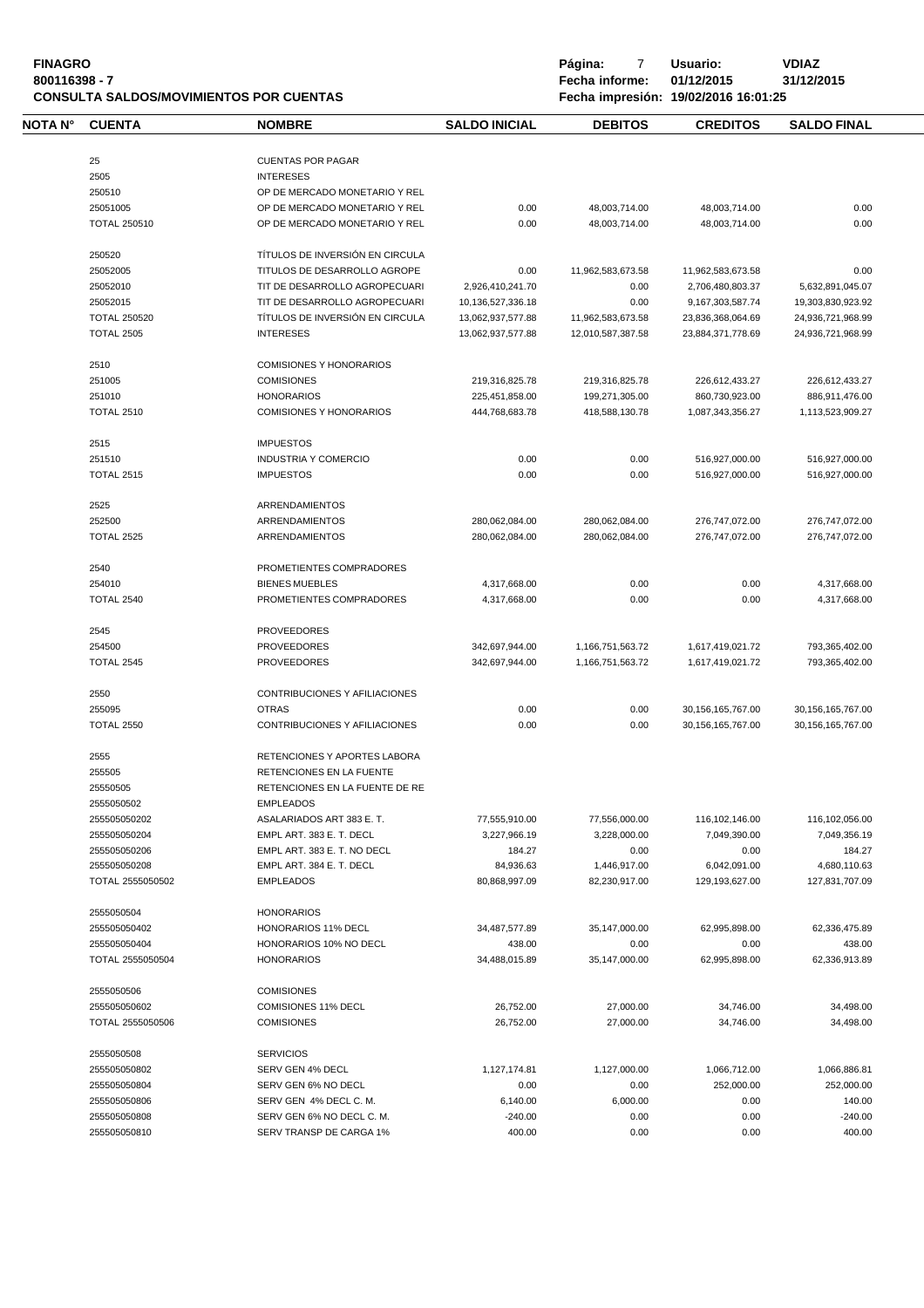### **FINAGRO P á g i n a :** 8 **U s u a r i o : VDIAZ 800116398 - 7 Fecha informe: 01/12/2015 31/12/2015 CONSULTA SALDOS/MOVIMIENTOS POR CUENTAS**

| NOTA N° | <b>CUENTA</b>         | <b>NOMBRE</b>                     | <b>SALDO INICIAL</b>           | <b>DEBITOS</b>                 | <b>CREDITOS</b>                | <b>SALDO FINAL</b> |
|---------|-----------------------|-----------------------------------|--------------------------------|--------------------------------|--------------------------------|--------------------|
|         | 255505050812          | SERV TRANSP NAL TERR PASAJ 3.5    | 138,700.00                     | 139,000.00                     | 95,550.00                      | 95,250.00          |
|         | 255505050818          | SERV ASEO Y VIGILANCIA 2%         | 9,126.00                       | 9,000.00                       | 9,568.00                       | 9,694.00           |
|         | 255505050820          | <b>SERV TEMPORALES 1%</b>         | 32,170.00                      | 32,000.00                      | 33,142.00                      | 33,312.00          |
|         | 255505050822          | SERV HOTEL RESTAUR 2.5% DECL      | 150,803.00                     | 151,000.00                     | 171,550.00                     | 171,353.00         |
|         | 255505050824          | SERV HOTEL RESTAUR 3.5% NO DE     | 510.00                         | 0.00                           | 57,120.00                      | 57,630.00          |
|         | 255505050826          | SERV HOTEL REST 2.5% DECL C. M.   | 488.00                         | 0.00                           | 0.00                           | 488.00             |
|         | 255505050830          | SERV MANTENIM SOFTWARE 3.5%       | 3,770,283.00                   | 3,770,000.00                   | 17,671,498.00                  | 17,671,781.00      |
|         | TOTAL 2555050508      | <b>SERVICIOS</b>                  | 5,235,554.81                   | 5,234,000.00                   | 19,357,140.00                  | 19,358,694.81      |
|         |                       |                                   |                                |                                |                                |                    |
|         | 2555050510            | <b>ARRENDAMIENTOS</b>             |                                |                                |                                |                    |
|         | 255505051002          | ARREN INMUEBLES 3.5%              | 21,955.00                      | 22,000.00                      | 22.136.00                      | 22,091.00          |
|         | 255505051004          | <b>ARREN MUEBLES 4%</b>           | 622.814.00                     | 623,000.00                     | 1,047,094.00                   | 1,046,908.00       |
|         | 255505051008          | ARREN MUEBLES 4% C.M.             | 200.00                         | 0.00                           | 0.00                           | 200.00             |
|         | TOTAL 2555050510      | ARRENDAMIENTOS                    | 644,969.00                     | 645,000.00                     | 1,069,230.00                   | 1,069,199.00       |
|         |                       |                                   |                                |                                |                                |                    |
|         | 2555050512            | <b>COMPRAS</b>                    |                                |                                |                                |                    |
|         | 255505051202          | COMP GEN DECL 2.5%                | 55,339.29                      | 55,000.00                      | 880,239.00                     | 880,578.29         |
|         | 255505051204          | COMP GEN NO DECL 3.5%             | $-500.00$                      | 0.00                           | 0.00                           | $-500.00$          |
|         | 255505051206          | COMP COMBUSTIBLES 0.1%            | 1,758.00                       | 2,000.00                       | 3,726.00                       | 3,484.00           |
|         | 255505051208          | COMP GEN 2.5% DECL C. M.          | 19.00                          | 0.00                           | 0.00                           | 19.00              |
|         | TOTAL 2555050512      | <b>COMPRAS</b>                    | 56,616.29                      | 57,000.00                      | 883,965.00                     | 883,581.29         |
|         |                       |                                   |                                |                                |                                |                    |
|         | 2555050514            | OTROS INGRESOS TRIBUTARIOS        |                                |                                |                                |                    |
|         | 255505051402          | OTROS ING TRIB 2.5% DECL          | 25.00                          | 0.00                           | 0.00                           | 25.00              |
|         | TOTAL 2555050514      | OTROS INGRESOS TRIBUTARIOS        | 25.00                          | 0.00                           | 0.00                           | 25.00              |
|         | 2555050516            | PAGOS AL EXTERIOR                 |                                |                                |                                |                    |
|         | 255505051602          | SERVICIOS DESDE EL EXTERIOR 10    | 435.00                         | 0.00                           | 2,276,571.00                   | 2,277,006.00       |
|         | 255505051604          | <b>COMPRAS EN EL EXTERIOR 33%</b> | 240.00                         | 0.00                           | 0.00                           | 240.00             |
|         |                       |                                   |                                |                                |                                |                    |
|         | TOTAL 2555050516      | PAGOS AL EXTERIOR                 | 675.00                         | 0.00                           | 2,276,571.00                   | 2,277,246.00       |
|         | <b>TOTAL 25550505</b> | RETENCIONES EN LA FUENTE DE RE    | 121,321,605.08                 | 123,340,917.00                 | 215,811,177.00                 | 213,791,865.08     |
|         | 25550510              | AUTORRETENCIONES DE RENTA         |                                |                                |                                |                    |
|         | 2555051002            | RENDIMIENTOS FINANCIEROS          |                                |                                |                                |                    |
|         | 255505100202          | <b>REND FINANCIEROS 4%</b>        | 176,199,212.60                 | 176,199,000.00                 | 222,853,435.00                 | 222,853,647.60     |
|         | 255505100204          | <b>REND FINANCIEROS 7%</b>        | 34,538,862.99                  | 34,539,000.00                  | 48,246,666.00                  | 48,246,528.99      |
|         | 255505100206          | REND CARTERA 2.5%                 | 405,573,601.00                 | 405,574,000.00                 | 448,635,985.00                 | 448.635.586.00     |
|         | 255505100208          | REND INTERBANCARIOS 2.5%          | 837,220.00                     | 837,000.00                     | 288,424.00                     | 288,644.00         |
|         | TOTAL 2555051002      | RENDIMIENTOS FINANCIEROS          | 617,148,896.59                 | 617,149,000.00                 | 720,024,510.00                 | 720,024,406.59     |
|         | TOTAL 25550510        | AUTORRETENCIONES DE RENTA         | 617,148,896.59                 | 617.149.000.00                 | 720,024,510.00                 | 720,024,406.59     |
|         |                       |                                   |                                |                                |                                |                    |
|         | 25550515              | RETENCIONES DE CREE               |                                |                                |                                |                    |
|         | 2555051502            | AUTORRETENCIONES DE CREE          |                                |                                |                                |                    |
|         | 255505150204          | AUTORRETENCION CREE 0.8%          | 203,623,710.00                 | 203,625,000.00                 | 252,954,348.00                 | 252,953,058.00     |
|         | TOTAL 2555051502      | AUTORRETENCIONES DE CREE          | 203,623,710.00                 | 203,625,000.00                 | 252,954,348.00                 | 252,953,058.00     |
|         | TOTAL 25550515        | RETENCIONES DE CREE               | 203,623,710.00                 | 203,625,000.00                 | 252,954,348.00                 | 252,953,058.00     |
|         | 25550535              | RETENCIONES EN LA FUENTE DE IV    |                                |                                |                                |                    |
|         | 2555053502            | RETENCIONES EN LA FUENTE DE IV    |                                |                                |                                |                    |
|         | 255505350202          | RETEIVA 15% SOBRE IVA 16% BIENE   | 33,549.00                      | 34,000.00                      | 531,491.00                     | 531,040.00         |
|         | 255505350204          | RETEIVA 15% SOBRE IVA 16% SERV    | 11,525,667.00                  | 14,198,835.00                  | 33,391,648.00                  | 30,718,480.00      |
|         | 255505350206          | RETEIVA 15% SOBRE IVA 5% BIENES   | $-463.00$                      | 0.00                           | 0.00                           | $-463.00$          |
|         | 255505350208          | RETEIVA 15% SOBRE IVA 5% SERV     | $-246.00$                      | 0.00                           | 0.00                           | $-246.00$          |
|         | 255505350212          | RETEIVA 15% IVA 16% SERV C.M.     | 181.00                         | 0.00                           | 0.00                           | 181.00             |
|         | 255505350218          | RETEIVA 100% IVA 16% BIENES       | $-400.00$                      | 0.00                           | 0.00                           | $-400.00$          |
|         | TOTAL 2555053502      | RETENCIONES EN LA FUENTE DE IV    |                                |                                |                                | 31,248,592.00      |
|         | TOTAL 25550535        | RETENCIONES EN LA FUENTE DE IV    | 11,558,288.00<br>11,558,288.00 | 14,232,835.00<br>14,232,835.00 | 33,923,139.00<br>33,923,139.00 | 31,248,592.00      |
|         |                       |                                   |                                |                                |                                |                    |
|         | 25550540              | RETENCIONES EN LA FUENTE DE IC    |                                |                                |                                |                    |
|         | 2555054002            | RETENCIONES EN LA FUENTE DE IC    |                                |                                |                                |                    |
|         | 255505400202          | TARIFA 4.14X1000 BIENES           | 33,911.00                      | 0.00                           | 137,490.00                     | 171,401.00         |
|         | 255505400204          | TARIFA 4.14X1000 SERVICIOS        | 15,947.00                      | 0.00                           | 11,302.00                      | 27,249.00          |
|         | 255505400208          | TARIFA 6.9X1000 SERVICIOS         | 1,917,059.00                   | 700,272.00                     | 6,991,743.00                   | 8,208,530.00       |
|         | 255505400210          | TARIFA 9.66X1000 BIENES           | $-528.00$                      | 0.00                           | 0.00                           | $-528.00$          |
|         |                       |                                   |                                |                                |                                |                    |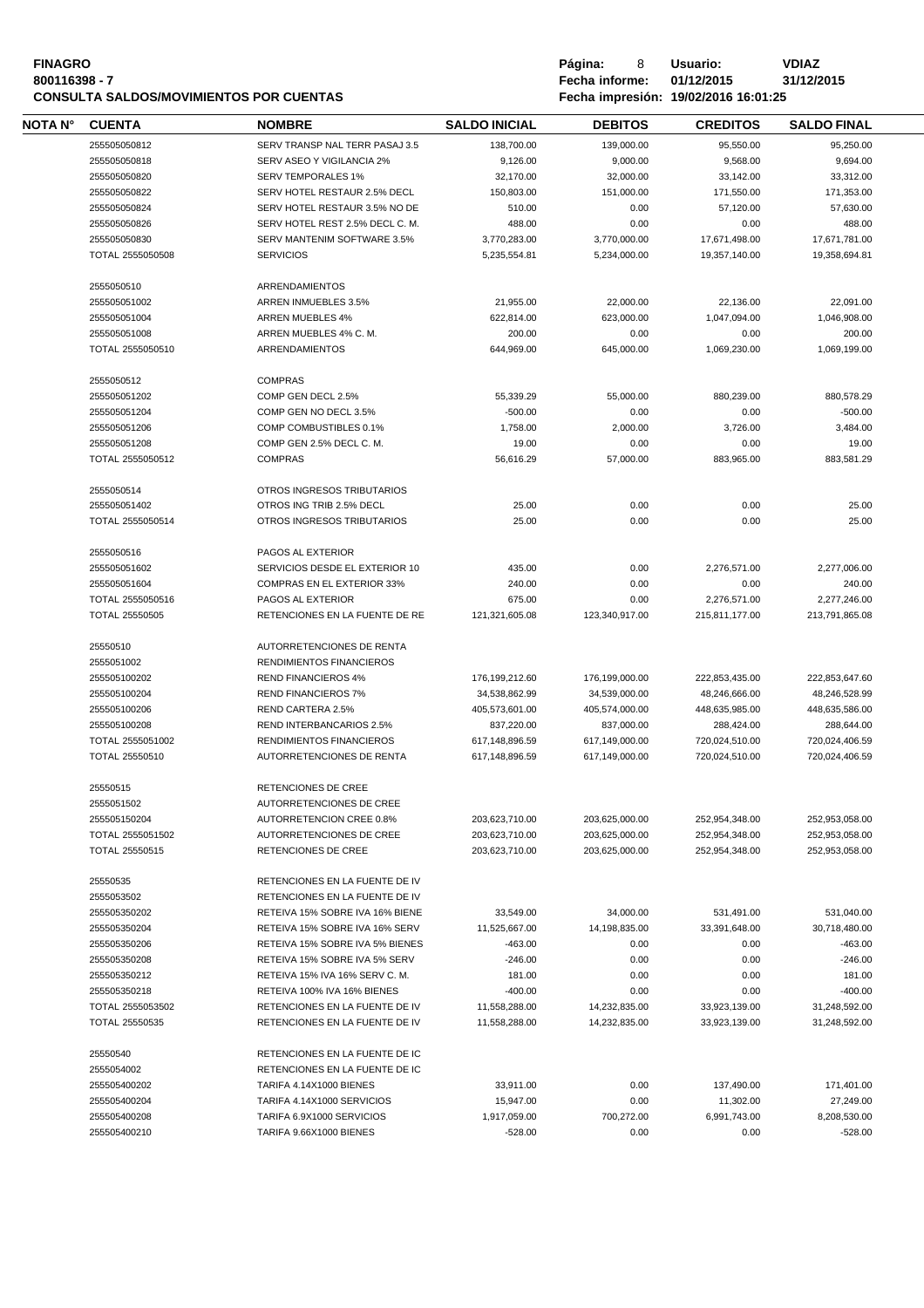| <b>FINAGRO</b>                                 | Página:               | Usuario:                             | VDIAZ      |
|------------------------------------------------|-----------------------|--------------------------------------|------------|
| 800116398 - 7                                  | <b>Fecha informe:</b> | 01/12/2015                           | 31/12/2015 |
| <b>CONSULTA SALDOS/MOVIMIENTOS POR CUENTAS</b> |                       | Fecha impresión: 19/02/2016 16:01:25 |            |

|         |                       | <b>CONSULTA SALDOS/MOVIMIENTOS POR CUENTAS</b> | Fecha impresión: 19/02/2016 16:01:25 |                   |                    |                    |  |
|---------|-----------------------|------------------------------------------------|--------------------------------------|-------------------|--------------------|--------------------|--|
| NOTA N° | <b>CUENTA</b>         | <b>NOMBRE</b>                                  | <b>SALDO INICIAL</b>                 | <b>DEBITOS</b>    | <b>CREDITOS</b>    | <b>SALDO FINAL</b> |  |
|         | 255505400212          | TARIFA 9.66X1000 SERVICIOS                     | 2,575,340.00                         | 0.00              | 5,397,093.00       | 7,972,433.00       |  |
|         | 255505400214          | <b>TARIFA 11.04X1000 BIENES</b>                | 28,208.00                            | 0.00              | 1,550,763.00       | 1,578,971.00       |  |
|         | 255505400216          | TARIFA 11.04X1000 SERVICIOS                    | $-75.00$                             | 0.00              | 0.00               | $-75.00$           |  |
|         | 255505400218          | TARIFA 13.8X1000 BIENES                        | 33,598.00                            | 0.00              | 54,460.00          | 88,058.00          |  |
|         | 255505400220          | TARIFA 13.8X1000 SERVICIOS                     | 83,281.00                            | 0.00              | 152,656.00         | 235,937.00         |  |
|         | 255505400224          | TARIFA 4.14X1000 SERVICIOS C.M.                | $-210.00$                            | 0.00              | 0.00               | $-210.00$          |  |
|         | 255505400228          | TARIFA 6.9X1000 SERVICIOS C. M.                | $-206.00$                            | 0.00              | 0.00               | $-206.00$          |  |
|         | 255505400230          | TARIFA 9.66X1000 BIENES C. M.                  | 57.00                                | 0.00              | 0.00               | 57.00              |  |
|         | 255505400236          | TARIFA 11.04X1000 SERV C. M.                   | 1,818.00                             | 0.00              | 0.00               | 1,818.00           |  |
|         | 255505400240          | TARIFA 13.8X1000 SERVICIOS C. M.               | 4,439.00                             | 0.00              | 0.00               | 4,439.00           |  |
|         | TOTAL 2555054002      | RETENCIONES EN LA FUENTE DE IC                 | 4,692,639.00                         | 700,272.00        | 14,295,507.00      | 18,287,874.00      |  |
|         | TOTAL 25550540        | RETENCIONES EN LA FUENTE DE IC                 | 4,692,639.00                         | 700,272.00        | 14,295,507.00      | 18,287,874.00      |  |
|         | <b>TOTAL 255505</b>   | RETENCIONES EN LA FUENTE                       | 958, 345, 138.67                     | 959,048,024.00    | 1,237,008,681.00   | 1,236,305,795.67   |  |
|         | 255515                | <b>JUDICIALES</b>                              |                                      |                   |                    |                    |  |
|         | 25551505              | <b>EMBARGOS</b>                                |                                      |                   |                    |                    |  |
|         | 2555150505            | <b>EMBARGOS</b>                                | 0.00                                 | 9.372.052.00      | 9,372,052.00       | 0.00               |  |
|         | TOTAL 25551505        | <b>EMBARGOS</b>                                | 0.00                                 | 9,372,052.00      | 9,372,052.00       | 0.00               |  |
|         | <b>TOTAL 255515</b>   | <b>JUDICIALES</b>                              | 0.00                                 | 9,372,052.00      | 9,372,052.00       | 0.00               |  |
|         | 255530                | <b>FONDO DE EMPLEADOS</b>                      |                                      |                   |                    |                    |  |
|         | 25553005              | APORTES Y AHORRO EN FONDOS D                   |                                      |                   |                    |                    |  |
|         | 2555300505            | APORTES Y AHORRO EN FONDOS D                   | 1,063,700.00                         | 0.00              | 579,400.00         | 1,643,100.00       |  |
|         | <b>TOTAL 25553005</b> | APORTES Y AHORRO EN FONDOS D                   | 1,063,700.00                         | 0.00              | 579,400.00         | 1,643,100.00       |  |
|         | <b>TOTAL 255530</b>   | FONDO DE EMPLEADOS                             | 1,063,700.00                         | 0.00              | 579,400.00         | 1,643,100.00       |  |
|         |                       |                                                |                                      |                   |                    |                    |  |
|         | 255540                | CAJA COMPENSACIÓN FAMILIAR, IC                 |                                      |                   |                    |                    |  |
|         | 25554005              | CAJA COMPENSACIÓN FAMILIAR, IC                 |                                      |                   |                    |                    |  |
|         | 2555400505            | CAJA DE COMPENSACIÓN FAMILIAR                  | 42,633,500.00                        | 86,736,400.00     | 44,102,900.00      | 0.00               |  |
|         | 2555400510            | <b>SENA</b>                                    | 10,533,500.00                        | 29,597,700.00     | 19,064,200.00      | 0.00               |  |
|         | 2555400515            | <b>ICBF</b>                                    | 15,798,900.00                        | 44,392,800.00     | 28,593,900.00      | 0.00               |  |
|         | TOTAL 25554005        | CAJA COMPENSACIÓN FAMILIAR, IC                 | 68,965,900.00                        | 160,726,900.00    | 91,761,000.00      | 0.00               |  |
|         | <b>TOTAL 255540</b>   | CAJA COMPENSACIÓN FAMILIAR, IC                 | 68,965,900.00                        | 160,726,900.00    | 91,761,000.00      | 0.00               |  |
|         | 255595                | <b>OTROS</b>                                   |                                      |                   |                    |                    |  |
|         | 25559505              | <b>OTROS</b>                                   |                                      |                   |                    |                    |  |
|         | 2555950505            | APORTES OBLIGATORIOS FONDOS                    | 178,586,600.00                       | 406,072,800.00    | 227,486,200.00     | 0.00               |  |
|         | 2555950510            | APORTES OBLIGATORIOS SALUD                     | 87,427,235.00                        | 237,845,436.00    | 150,418,201.00     | 0.00               |  |
|         | 2555950515            | <b>APORTES ARL</b>                             | 6,708,423.00                         | 12,348,299.00     | 6,831,990.00       | 1,192,114.00       |  |
|         | 2555950520            | APORTES VOLUNTARIOS FONDOS D                   | 0.00                                 | 26,826,392.00     | 26,826,392.00      | 0.00               |  |
|         | 2555950525            | APORTES A CUENTAS AFC                          | 0.00                                 | 43,250,000.00     | 43,250,000.00      | 0.00               |  |
|         | 2555950530            | PLANES COMPLEM MEDICINA ODON                   | 5,613,627.00                         | 99,793,370.00     | 95,219,389.00      | 1,039,646.00       |  |
|         | 2555950535            | <b>LIBRANZAS</b>                               | 0.00                                 | 43,610,475.00     | 43,610,475.00      | 0.00               |  |
|         | 2555950540            | OTROS DESCUENTOS DE NOMINA                     | 902,850.00                           | 141,077,888.00    | 140,675,038.00     | 500,000.00         |  |
|         | TOTAL 25559505        | <b>OTROS</b>                                   | 279,238,735.00                       | 1,010,824,660.00  | 734,317,685.00     | 2,731,760.00       |  |
|         | <b>TOTAL 255595</b>   | <b>OTROS</b>                                   | 279,238,735.00                       | 1,010,824,660.00  | 734,317,685.00     | 2,731,760.00       |  |
|         | <b>TOTAL 2555</b>     | RETENCIONES Y APORTES LABORA                   | 1,307,613,473.67                     | 2,139,971,636.00  | 2,073,038,818.00   | 1,240,680,655.67   |  |
|         | 2595                  | <b>DIVERSAS</b>                                |                                      |                   |                    |                    |  |
|         | 259510                | <b>NOMINA</b>                                  |                                      |                   |                    |                    |  |
|         | 25951005              | NOMINA POR PAGAR                               | 386,893.00                           | 2,191,735,366.00  | 2,193,786,398.00   | 2,437,925.00       |  |
|         | <b>TOTAL 259510</b>   | <b>NOMINA</b>                                  | 386,893.00                           | 2,191,735,366.00  | 2,193,786,398.00   | 2,437,925.00       |  |
|         | 259515                | CHEQUES GIRADOS NO COBRADOS                    |                                      |                   |                    |                    |  |
|         | 25951505              | CHEQUES GIRADOS NO COBRADOS                    | 131,954.00                           | 0.00              | 0.00               | 131,954.00         |  |
|         | <b>TOTAL 259515</b>   | CHEQUES GIRADOS NO COBRADOS                    | 131,954.00                           | 0.00              | 0.00               | 131,954.00         |  |
|         |                       | <b>OTRAS</b>                                   |                                      |                   |                    |                    |  |
|         | 259595<br>25959505    | ANTICIPOS GASTOS DE VIAJE                      | 1,089,250.00                         | 5,207,200.00      | 4,235,496.00       | 117,546.00         |  |
|         | 25959510              | PROGRAMAS ADMINISTRADOS                        | 0.00                                 | 15,023,384,570.00 | 15,205,870,033.89  | 182,485,463.89     |  |
|         | 25959595              | OTRAS CUENTAS POR PAGAR                        | 1,027,549,959.74                     | 63,387,660,582.41 | 62,595,104,038.53  | 234,993,415.86     |  |
|         | <b>TOTAL 259595</b>   | <b>OTRAS</b>                                   | 1,028,639,209.74                     | 78,416,252,352.41 | 77,805,209,568.42  | 417,596,425.75     |  |
|         | <b>TOTAL 2595</b>     | <b>DIVERSAS</b>                                | 1,029,158,056.74                     | 80,607,987,718.41 | 79,998,995,966.42  | 420,166,304.75     |  |
|         | TOTAL 25              | <b>CUENTAS POR PAGAR</b>                       | 16,471,555,488.07                    | 96,623,948,520.49 | 139,611,008,780.10 | 59,458,615,747.68  |  |
|         |                       |                                                |                                      |                   |                    |                    |  |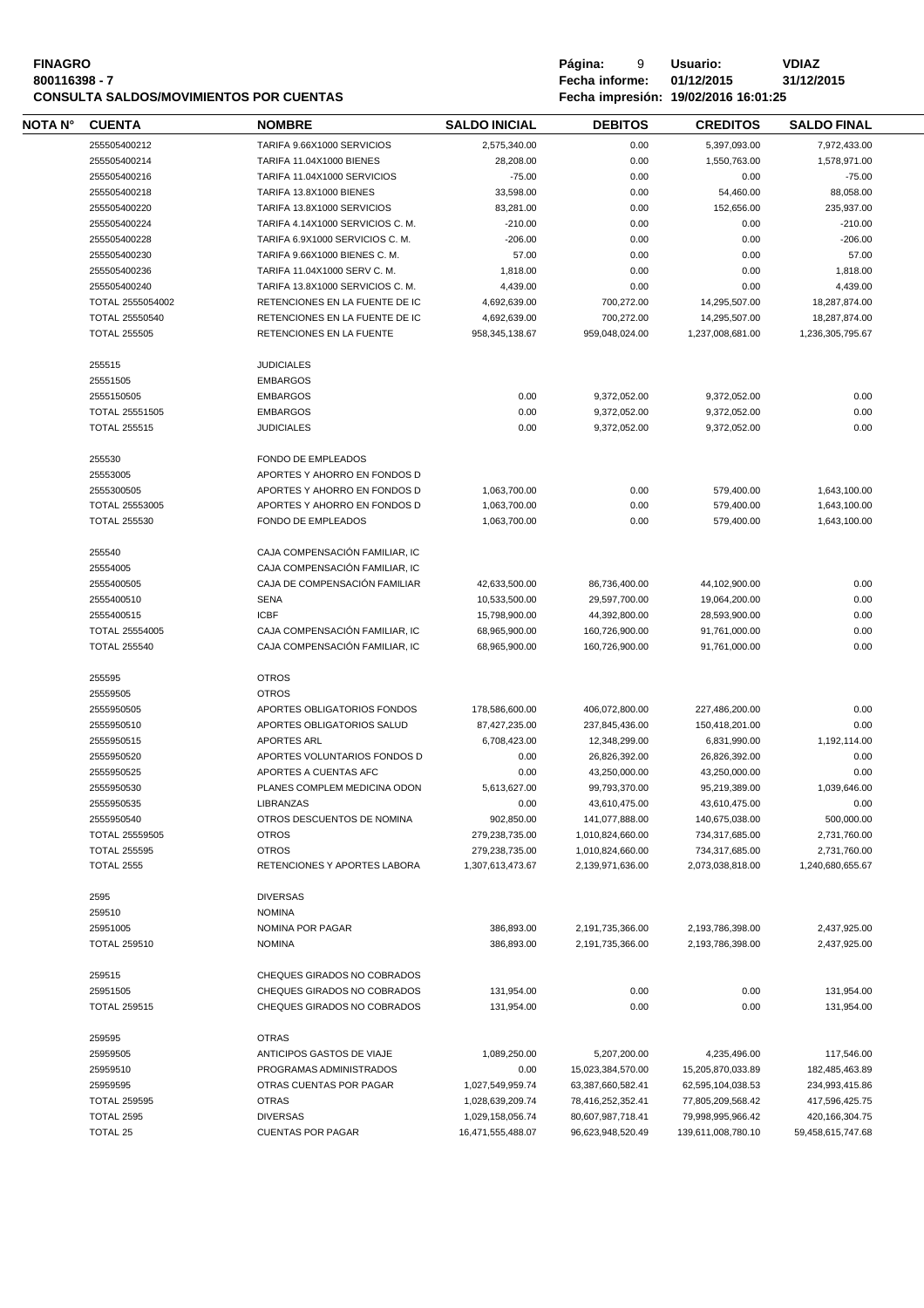| <b>FINAGRO</b><br>800116398 - 7 |                     | <b>CONSULTA SALDOS/MOVIMIENTOS POR CUENTAS</b>                  |                      | Página:<br>10<br>Fecha informe:<br>Fecha impresión: 19/02/2016 16:01:25 | Usuario:<br>01/12/2015 | <b>VDIAZ</b><br>31/12/2015 |
|---------------------------------|---------------------|-----------------------------------------------------------------|----------------------|-------------------------------------------------------------------------|------------------------|----------------------------|
| NOTA N°                         | <b>CUENTA</b>       | <b>NOMBRE</b>                                                   | <b>SALDO INICIAL</b> | <b>DEBITOS</b>                                                          | <b>CREDITOS</b>        | <b>SALDO FINAL</b>         |
|                                 | 26<br>2612          | TÍTULOS DE INVERSIÓN EN CIRCULA<br>TÍTULOS DE DESARROLLO AGROPE |                      |                                                                         |                        |                            |
|                                 | 261205              | TÍT DE DESARROLLO AGROPECUARI                                   | 3,286,242,918,353.54 | 921,847,000.00                                                          | 301,857,000.00         | 3,285,622,928,353.54       |
|                                 | 261210              | TÍT DE DESARROLLO AGROPECUARI                                   | 3,791,777,828,594.99 | 1,765,213,000.00                                                        | 513,972,000.00         | 3,790,526,587,594.99       |
|                                 | <b>TOTAL 2612</b>   | TÍTULOS DE DESARROLLO AGROPE                                    | 7,078,020,746,948.53 | 2,687,060,000.00                                                        | 815,829,000.00         | 7,076,149,515,948.53       |
|                                 | <b>TOTAL 26</b>     | TÍTULOS DE INVERSIÓN EN CIRCULA                                 | 7,078,020,746,948.53 | 2,687,060,000.00                                                        | 815,829,000.00         | 7,076,149,515,948.53       |
|                                 | 27                  | <b>OTROS PASIVOS</b>                                            |                      |                                                                         |                        |                            |
|                                 | 2710                | OBLIGACIONES LABORALES CONSO                                    |                      |                                                                         |                        |                            |
|                                 | 271005              | CESANTÍAS CONSOLIDADAS                                          |                      |                                                                         |                        |                            |
|                                 | 27100505            | CESANTÍAS CONSOLIDADAS                                          | 0.00                 | 0.00                                                                    | 575,452,666.00         | 575,452,666.00             |
|                                 | <b>TOTAL 271005</b> | <b>CESANTÍAS CONSOLIDADAS</b>                                   | 0.00                 | 0.00                                                                    | 575,452,666.00         | 575,452,666.00             |
|                                 |                     |                                                                 |                      |                                                                         |                        |                            |
|                                 | 271010              | INTERESES SOBRE CESANTÍAS                                       |                      |                                                                         |                        |                            |
|                                 | 27101005            | INTERESES SOBRE CESANTÍAS                                       | 0.00                 | 0.00                                                                    | 67,721,421.00          | 67,721,421.00              |
|                                 | <b>TOTAL 271010</b> | INTERESES SOBRE CESANTÍAS                                       | 0.00                 | 0.00                                                                    | 67,721,421.00          | 67,721,421.00              |
|                                 | 271015              | VACACIONES CONSOLIDADAS                                         |                      |                                                                         |                        |                            |
|                                 | 27101505            | VACACIONES CONSOLIDADAS                                         | 0.00                 | 0.00                                                                    | 1,478,846,027.00       | 1,478,846,027.00           |
|                                 | <b>TOTAL 271015</b> | VACACIONES CONSOLIDADAS                                         | 0.00                 | 0.00                                                                    | 1,478,846,027.00       | 1,478,846,027.00           |
|                                 | 271095              | OTRAS PRESTACIONES SOCIALES                                     |                      |                                                                         |                        |                            |
|                                 | 27109505            | PRIMA DE VACACIONES                                             | 0.00                 | 0.00                                                                    | 410,736,231.00         | 410,736,231.00             |
|                                 | 27109515            | PRIMA DE ANTIGÜEDAD                                             | 0.00                 |                                                                         |                        |                            |
|                                 |                     |                                                                 |                      | 0.00                                                                    | 169,502,742.00         | 169,502,742.00             |
|                                 | <b>TOTAL 271095</b> | OTRAS PRESTACIONES SOCIALES                                     | 0.00                 | 0.00                                                                    | 580,238,973.00         | 580,238,973.00             |
|                                 | <b>TOTAL 2710</b>   | OBLIGACIONES LABORALES CONSO                                    | 0.00                 | 0.00                                                                    | 2,702,259,087.00       | 2,702,259,087.00           |
|                                 | <b>TOTAL 27</b>     | <b>OTROS PASIVOS</b>                                            | 0.00                 | 0.00                                                                    | 2,702,259,087.00       | 2,702,259,087.00           |
|                                 | 28                  | PASIVOS ESTIMADOS Y PROVISIONE                                  |                      |                                                                         |                        |                            |
|                                 | 2810                | OBLIGACIONES LABORALES                                          |                      |                                                                         |                        |                            |
|                                 | 281005              | <b>CESANTÍAS</b>                                                |                      |                                                                         |                        |                            |
|                                 | 28100505            | <b>CESANTÍAS</b>                                                | 524, 141, 315.00     | 575,452,666.00                                                          | 51,311,351.00          | 0.00                       |
|                                 | <b>TOTAL 281005</b> | <b>CESANTÍAS</b>                                                | 524, 141, 315.00     | 575,452,666.00                                                          | 51,311,351.00          | 0.00                       |
|                                 | 281010              | INTERESES SOBRE CESANTÍAS                                       |                      |                                                                         |                        |                            |
|                                 | 28101005            | INTERESES SOBRE CESANTÍAS                                       | 56,576,609.00        | 67,721,421.00                                                           | 11,144,812.00          | 0.00                       |
|                                 | <b>TOTAL 281010</b> | INTERESES SOBRE CESANTÍAS                                       | 56,576,609.00        | 67,721,421.00                                                           | 11,144,812.00          | 0.00                       |
|                                 |                     |                                                                 |                      |                                                                         |                        |                            |
|                                 | 281015              | <b>VACACIONES</b>                                               |                      |                                                                         |                        |                            |
|                                 | 28101505            | <b>VACACIONES</b>                                               | 1,485,658,876.00     | 1,573,262,701.00                                                        | 87,603,825.00          | 0.00                       |
|                                 | <b>TOTAL 281015</b> | <b>VACACIONES</b>                                               | 1,485,658,876.00     | 1,573,262,701.00                                                        | 87,603,825.00          | 0.00                       |
|                                 | 281020              | PRIMA LEGAL                                                     |                      |                                                                         |                        |                            |
|                                 | 28102005            | PRIMA LEGAL DE SERVICIOS                                        | 248,068,028.00       | 299,536,235.00                                                          | 51,468,207.00          | 0.00                       |
|                                 | <b>TOTAL 281020</b> | PRIMA LEGAL                                                     | 248,068,028.00       | 299,536,235.00                                                          | 51,468,207.00          | 0.00                       |
|                                 |                     |                                                                 |                      |                                                                         |                        |                            |
|                                 | 281025              | PRIMA EXTRALEGAL                                                |                      |                                                                         |                        |                            |
|                                 | 28102505            | PRIMA EXTRALEGAL                                                | 357,087,659.00       | 395,496,501.00                                                          | 38,408,842.00          | 0.00                       |
|                                 | <b>TOTAL 281025</b> | PRIMA EXTRALEGAL                                                | 357.087.659.00       | 395,496,501.00                                                          | 38,408,842.00          | 0.00                       |
|                                 | 281030              | PRIMA DE VACACIONES                                             |                      |                                                                         |                        |                            |
|                                 | 28103005            | PRIMA DE VACACIONES                                             | 407,620,988.00       | 432,679,097.00                                                          | 25,058,109.00          | 0.00                       |
|                                 | <b>TOTAL 281030</b> | PRIMA DE VACACIONES                                             | 407,620,988.00       | 432,679,097.00                                                          | 25,058,109.00          | 0.00                       |
|                                 | 281040              | PRIMA DE ANTIGÜEDAD                                             |                      |                                                                         |                        |                            |
|                                 | 28104005            | PRIMA DE ANTIGÜEDAD                                             | 160,391,043.00       | 185,693,989.00                                                          | 25,302,946.00          | 0.00                       |
|                                 | <b>TOTAL 281040</b> | PRIMA DE ANTIGÜEDAD                                             | 160,391,043.00       | 185,693,989.00                                                          | 25,302,946.00          | 0.00                       |
|                                 | <b>TOTAL 2810</b>   | OBLIGACIONES LABORALES                                          | 3,239,544,518.00     | 3,529,842,610.00                                                        | 290,298,092.00         | 0.00                       |
|                                 |                     |                                                                 |                      |                                                                         |                        |                            |
|                                 | 2815                | <b>IMPUESTOS</b>                                                |                      |                                                                         |                        |                            |
|                                 | 281505              | RENTA Y COMPLEMENTARIOS                                         |                      |                                                                         |                        |                            |
|                                 | 28150505            | RENTA Y COMPLEMENTARIOS                                         | 12,521,551,132.94    | 22,794,657,166.58                                                       | 11,805,722,517.00      | 1,532,616,483.36           |
|                                 | 28150510            | CREE                                                            | 7,297,600,312.24     | 8,678,999,945.00                                                        | 3,364,879,262.76       | 1,983,479,630.00           |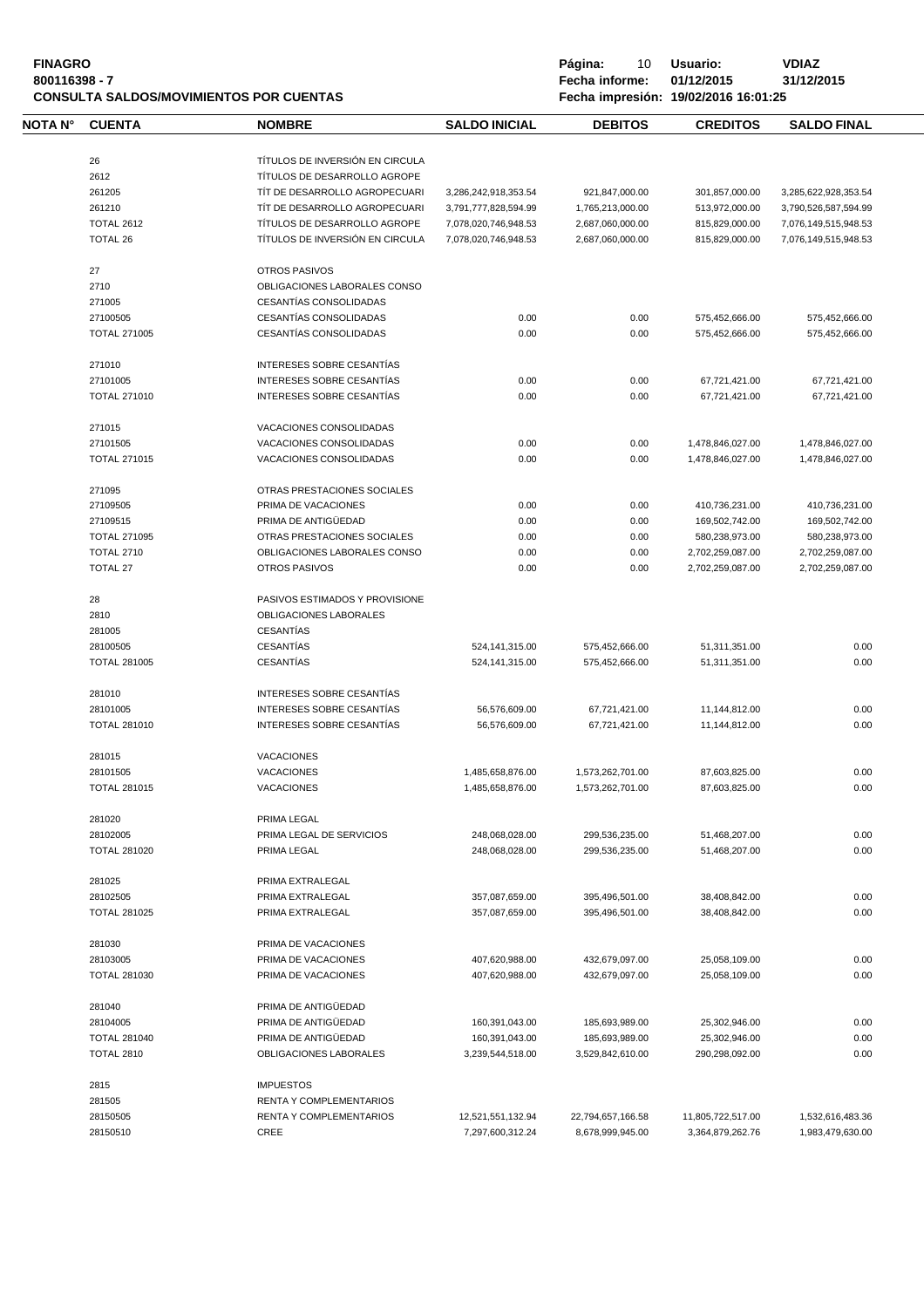| <b>FINAGRO</b>                                 |
|------------------------------------------------|
| 800116398 - 7                                  |
| <b>CONSULTA SALDOS/MOVIMIENTOS POR CUENTAS</b> |

**Página:** 11 **Usuario: <br>Fecha informe: 01/12/2015 31/12/2015 800116398 - 7 Fecha informe: 01/12/2015 31/12/2015 CONSULTA SALDOS/MOVIMIENTOS POR CUENTAS Fecha impresión: 19/02/2016 16:01:25**

| NOTA N° | <b>CUENTA</b>                            | <b>NOMBRE</b>                                   | <b>SALDO INICIAL</b>                | <b>DEBITOS</b>                      | <b>CREDITOS</b>                    | <b>SALDO FINAL</b>             |  |
|---------|------------------------------------------|-------------------------------------------------|-------------------------------------|-------------------------------------|------------------------------------|--------------------------------|--|
|         | <b>TOTAL 281505</b>                      | RENTA Y COMPLEMENTARIOS                         | 19,819,151,445.18                   | 31,473,657,111.58                   | 15,170,601,779.76                  | 3,516,096,113.36               |  |
|         |                                          |                                                 |                                     |                                     |                                    |                                |  |
|         | 281510                                   | <b>INDUSTRIA Y COMERCIO</b>                     |                                     |                                     |                                    |                                |  |
|         | 28151005                                 | <b>INDUSTRIA Y COMERCIO</b>                     | 232,313,000.00                      | 516,927,000.00                      | 284,614,000.00                     | 0.00                           |  |
|         | <b>TOTAL 281510</b><br><b>TOTAL 2815</b> | <b>INDUSTRIA Y COMERCIO</b><br><b>IMPUESTOS</b> | 232,313,000.00                      | 516,927,000.00                      | 284,614,000.00                     | 0.00                           |  |
|         |                                          |                                                 | 20,051,464,445.18                   | 31,990,584,111.58                   | 15,455,215,779.76                  | 3,516,096,113.36               |  |
|         | 2820                                     | CONTRIBUCIONES Y AFILIACIONES                   |                                     |                                     |                                    |                                |  |
|         | 282095                                   | <b>OTRAS</b>                                    |                                     |                                     |                                    |                                |  |
|         | 28209505                                 | CONTRIBUCIÓN FONDO AGROPECU                     | 26,653,869,570.00                   | 30,156,165,767.00                   | 3,502,296,197.00                   | 0.00                           |  |
|         | <b>TOTAL 282095</b>                      | <b>OTRAS</b>                                    | 26,653,869,570.00                   | 30,156,165,767.00                   | 3,502,296,197.00                   | 0.00                           |  |
|         | <b>TOTAL 2820</b>                        | CONTRIBUCIONES Y AFILIACIONES                   | 26,653,869,570.00                   | 30, 156, 165, 767.00                | 3,502,296,197.00                   | 0.00                           |  |
|         | 2865                                     | MULTAS SANC LITIG INDEM DEMAND                  |                                     |                                     |                                    |                                |  |
|         | 286525                                   | DEMANDAS LABORALES                              |                                     |                                     |                                    |                                |  |
|         | 28652505                                 | <b>DEMANDAS LABORALES</b>                       | 1,983,183.89                        | 0.00                                | 7,032.10                           | 1,990,215.99                   |  |
|         | <b>TOTAL 286525</b>                      | DEMANDAS LABORALES                              | 1,983,183.89                        | 0.00                                | 7,032.10                           | 1,990,215.99                   |  |
|         | 286540                                   | OTROS LITIG PROC ADMINIST JUDIC                 |                                     |                                     |                                    |                                |  |
|         | 28654005                                 | OTROS LITIG PROC ADMINIST JUDIC                 | 12,788,980.00                       | 0.00                                | 111,500,000.00                     | 124,288,980.00                 |  |
|         | <b>TOTAL 286540</b>                      | OTROS LITIG PROC ADMINIST JUDIC                 | 12,788,980.00                       | 0.00                                | 111,500,000.00                     | 124,288,980.00                 |  |
|         | TOTAL 2865                               | MULTAS SANC LITIG INDEM DEMAND                  | 14,772,163.89                       | 0.00                                | 111,507,032.10                     | 126,279,195.99                 |  |
|         |                                          |                                                 |                                     |                                     |                                    |                                |  |
|         | 2895                                     | <b>DIVERSOS</b>                                 |                                     |                                     |                                    |                                |  |
|         | 289595                                   | <b>OTROS</b><br>PROVISION PAGOS A PROVEEDORE    |                                     |                                     |                                    |                                |  |
|         | 28959505                                 | <b>OTROS</b>                                    | 126,860,134.00<br>126,860,134.00    | 126,860,134.00                      | 29,090,359.00                      | 29,090,359.00                  |  |
|         | <b>TOTAL 289595</b><br><b>TOTAL 2895</b> | <b>DIVERSOS</b>                                 |                                     | 126,860,134.00                      | 29,090,359.00                      | 29,090,359.00<br>29,090,359.00 |  |
|         | TOTAL 28                                 | PASIVOS ESTIMADOS Y PROVISIONE                  | 126,860,134.00<br>50,086,510,831.07 | 126,860,134.00<br>65,803,452,622.58 | 29,090,359.00<br>19,388,407,459.86 | 3,671,465,668.35               |  |
|         | <b>TOTAL 2</b>                           | <b>PASIVO</b>                                   | 7,148,078,813,267.67                | 382,314,461,143.07                  | 376,217,504,326.96                 | 7,141,981,856,451.56           |  |
|         |                                          |                                                 |                                     |                                     |                                    |                                |  |
|         | 3                                        | <b>PATRIMONIO</b>                               |                                     |                                     |                                    |                                |  |
|         | 31                                       | <b>CAPITAL SOCIAL</b>                           |                                     |                                     |                                    |                                |  |
|         | 3105                                     | CAPITAL SUSCRITO Y PAGADO                       |                                     |                                     |                                    |                                |  |
|         | 310505                                   | CAPITAL AUTORIZADO                              | 350,000,000,000.00                  | 0.00                                | 100,000,000,000.00                 | 450,000,000,000.00             |  |
|         | 310510                                   | CAPITAL POR SUSCRIBIR (-)                       | 13,256,441,000.00                   | 100,000,000,000.00                  | 0.00                               | 113,256,441,000.00             |  |
|         | <b>TOTAL 3105</b>                        | CAPITAL SUSCRITO Y PAGADO                       | 336,743,559,000.00                  | 100,000,000,000.00                  | 100,000,000,000.00                 | 336,743,559,000.00             |  |
|         | <b>TOTAL 31</b>                          | <b>CAPITAL SOCIAL</b>                           | 336,743,559,000.00                  | 100.000.000.000.00                  | 100,000,000,000.00                 | 336,743,559,000.00             |  |
|         | 32                                       | <b>RESERVAS</b>                                 |                                     |                                     |                                    |                                |  |
|         | 3205                                     | <b>RESERVA LEGAL</b>                            |                                     |                                     |                                    |                                |  |
|         | 320505                                   | APROPIACIÓN DE UTILIDADES LIQUI                 | 76,949,311,163.97                   | 0.00                                | 0.00                               | 76.949.311.163.97              |  |
|         | 320510                                   | PRIMA EN COLOCACIÓN DE ACCION                   | 366,872,859,368.90                  | 0.00                                | 0.00                               | 366,872,859,368.90             |  |
|         | TOTAL 3205                               | RESERVA LEGAL                                   | 443,822,170,532.87                  | 0.00                                | 0.00                               | 443,822,170,532.87             |  |
|         | 3215                                     | RESERVAS OCASIONALES                            |                                     |                                     |                                    |                                |  |
|         | 321595                                   | <b>OTRAS</b>                                    |                                     |                                     |                                    |                                |  |
|         | 32159505                                 | RESERVA PROG CRED PEQUEÑOS P                    | 4,529,180,000.00                    | 0.00                                | 0.00                               | 4,529,180,000.00               |  |
|         | 32159510                                 | D.2336/95 VALOR INV.RENTA FIJA                  | 4,849,327,688.97                    | 0.00                                | 0.00                               | 4,849,327,688.97               |  |
|         | <b>TOTAL 321595</b>                      | <b>OTRAS</b>                                    | 9,378,507,688.97                    | 0.00                                | 0.00                               | 9,378,507,688.97               |  |
|         | <b>TOTAL 3215</b>                        | RESERVAS OCASIONALES                            | 9,378,507,688.97                    | 0.00                                | 0.00                               | 9,378,507,688.97               |  |
|         | TOTAL 32                                 | <b>RESERVAS</b>                                 | 453,200,678,221.84                  | 0.00                                | 0.00                               | 453,200,678,221.84             |  |
|         | 34                                       | SUPERAVIT O DÉFICIT                             |                                     |                                     |                                    |                                |  |
|         | 3410                                     | <b>DONACIONES</b>                               |                                     |                                     |                                    |                                |  |
|         | 341000                                   | <b>DONACIONES</b>                               |                                     |                                     |                                    |                                |  |
|         | 34100005                                 | <b>DONACIONES</b>                               | 4,535,469,249.97                    | 0.00                                | 0.00                               | 4,535,469,249.97               |  |
|         | <b>TOTAL 341000</b>                      | <b>DONACIONES</b>                               | 4,535,469,249.97                    | 0.00                                | 0.00                               | 4,535,469,249.97               |  |
|         | <b>TOTAL 3410</b>                        | <b>DONACIONES</b>                               | 4,535,469,249.97                    | 0.00                                | 0.00                               | 4,535,469,249.97               |  |
|         | 3415                                     | <b>VALORIZACIONES</b>                           |                                     |                                     |                                    |                                |  |
|         | 341510                                   | PROPIEDADES Y EQUIPO                            |                                     |                                     |                                    |                                |  |
|         | 34151010                                 | <b>EDIFICIOS</b>                                | 12,754,710,026.00                   | 0.00                                | 4,817,076.00                       | 12,759,527,102.00              |  |
|         | <b>TOTAL 341510</b>                      | PROPIEDADES Y EQUIPO                            | 12,754,710,026.00                   | 0.00                                | 4,817,076.00                       | 12,759,527,102.00              |  |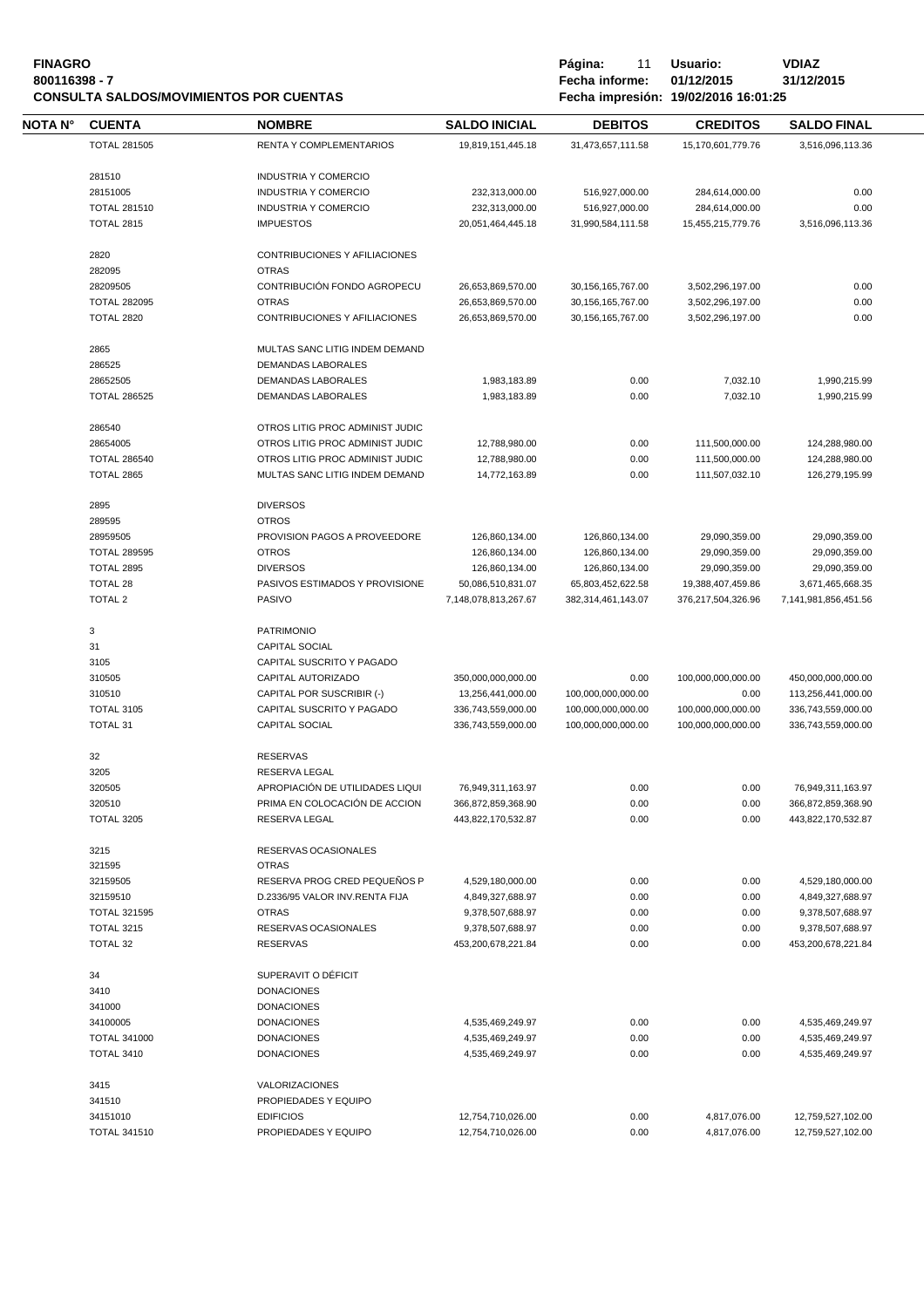| <b>FINAGRO</b><br>800116398 - 7 |                                 | <b>CONSULTA SALDOS/MOVIMIENTOS POR CUENTAS</b> |                                        | Página:<br>12<br>Fecha informe:<br>Fecha impresión: 19/02/2016 16:01:25 | Usuario:<br>01/12/2015               | <b>VDIAZ</b><br>31/12/2015             |  |
|---------------------------------|---------------------------------|------------------------------------------------|----------------------------------------|-------------------------------------------------------------------------|--------------------------------------|----------------------------------------|--|
| NOTA N°                         | <b>CUENTA</b>                   | <b>NOMBRE</b>                                  | <b>SALDO INICIAL</b>                   | <b>DEBITOS</b>                                                          | <b>CREDITOS</b>                      | <b>SALDO FINAL</b>                     |  |
|                                 | <b>TOTAL 3415</b>               | <b>VALORIZACIONES</b>                          | 12,754,710,026.00                      | 0.00                                                                    | 4,817,076.00                         | 12,759,527,102.00                      |  |
|                                 | 3417                            | REVALORIZACIÓN DEL PATRIMONIO                  |                                        |                                                                         |                                      |                                        |  |
|                                 |                                 |                                                |                                        |                                                                         |                                      |                                        |  |
|                                 | 341710                          | AJUSTES AL PATRIMONIO                          |                                        |                                                                         |                                      |                                        |  |
|                                 | 34171005                        | AJUSTES AL PATRIMONIO                          | 2,652.78                               | 0.00                                                                    | 0.00                                 | 2,652.78                               |  |
|                                 | <b>TOTAL 341710</b>             | AJUSTES AL PATRIMONIO                          | 2,652.78                               | 0.00                                                                    | 0.00                                 | 2,652.78                               |  |
|                                 | TOTAL 3417                      | REVALORIZACIÓN DEL PATRIMONIO                  | 2,652.78                               | 0.00                                                                    | 0.00                                 | 2,652.78                               |  |
|                                 | <b>TOTAL 34</b>                 | SUPERAVIT O DÉFICIT                            | 17,290,181,928.75                      | 0.00                                                                    | 4,817,076.00                         | 17,294,999,004.75                      |  |
|                                 | 36                              | RESULTADOS DEL EJERCICIO                       |                                        |                                                                         |                                      |                                        |  |
|                                 | 3600                            | RESULTADOS DEL EJERCICIO                       |                                        |                                                                         |                                      |                                        |  |
|                                 | 360000                          | RESULTADOS DEL EJERCICIO                       | 63,058,736,150.70                      | 0.00                                                                    | 1,127,342,975.48                     | 64,186,079,126.18                      |  |
|                                 | <b>TOTAL 3600</b>               | RESULTADOS DEL EJERCICIO                       | 63,058,736,150.70                      | 0.00                                                                    | 1,127,342,975.48                     | 64,186,079,126.18                      |  |
|                                 | <b>TOTAL 36</b>                 | RESULTADOS DEL EJERCICIO                       | 63,058,736,150.70                      | 0.00                                                                    | 1,127,342,975.48                     | 64,186,079,126.18                      |  |
|                                 | TOTAL <sub>3</sub>              | <b>PATRIMONIO</b>                              | 870,293,155,301.29                     | 100,000,000,000.00                                                      | 101,132,160,051.48                   | 871,425,315,352.77                     |  |
|                                 |                                 |                                                |                                        |                                                                         |                                      |                                        |  |
|                                 | 4<br>41                         | <b>INGRESOS</b><br><b>OPERACIONALES</b>        |                                        |                                                                         |                                      |                                        |  |
|                                 | 4102                            | INT Y DESCUENTO AMORTIZ CARTE                  |                                        |                                                                         |                                      |                                        |  |
|                                 |                                 | <b>CRÉDITOS COMERCIALES</b>                    |                                        |                                                                         |                                      |                                        |  |
|                                 | 410202                          |                                                |                                        |                                                                         |                                      |                                        |  |
|                                 | 41020205                        | <b>REDESCUENTO</b>                             |                                        |                                                                         |                                      |                                        |  |
|                                 | 4102020505                      | <b>BANCOS</b>                                  | 171,905,024,292.00                     | 157,243,991.19                                                          | 17,249,152,501.19                    | 188,996,932,802.00                     |  |
|                                 | 4102020510                      | COMPAÑÍAS DE FINANCIAMIENTO C                  | 6,327,098,248.00                       | 66,092,822.00                                                           | 650,228,664.00                       | 6,911,234,090.00                       |  |
|                                 | 4102020515                      | COOP VIG SUPERFINANCIERA                       | 381,014,308.00                         | 195.00                                                                  | 35,891,934.00                        | 416,906,047.00                         |  |
|                                 | 4102020520                      | COOP VIG SUPERSOLIDARIA                        | 687,722,588.00                         | 0.00                                                                    | 77,628,298.00                        | 765,350,886.00                         |  |
|                                 | 4102020525                      | SUBSIDIO DE TASA                               | 1,358,778,822.00                       | 0.00                                                                    | 89,947,792.00                        | 1,448,726,614.00                       |  |
|                                 | 4102020590                      | <b>OTRAS ENTIDADES</b>                         | 61,304,847.00                          | 0.00                                                                    | 65,672,510.00                        | 126,977,357.00                         |  |
|                                 | TOTAL 41020205                  | <b>REDESCUENTO</b>                             | 180,720,943,105.00                     | 223,337,008.19                                                          | 18,168,521,699.19                    | 198,666,127,796.00                     |  |
|                                 | <b>TOTAL 410202</b>             | CRÉDITOS COMERCIALES                           | 180,720,943,105.00                     | 223,337,008.19                                                          | 18,168,521,699.19                    | 198,666,127,796.00                     |  |
|                                 | 410203                          | CRÉDITOS DE CONSUMO                            |                                        |                                                                         |                                      |                                        |  |
|                                 | 41020305                        | CRÉDITOS DE CONSUMO                            |                                        |                                                                         |                                      |                                        |  |
|                                 |                                 |                                                |                                        |                                                                         |                                      |                                        |  |
|                                 | 4102030505                      | CRÉDITOS DE CONSUMO                            | 2,490,003.00                           | 0.00                                                                    | 254,722.00                           | 2,744,725.00                           |  |
|                                 | <b>TOTAL 41020305</b>           | <b>CRÉDITOS DE CONSUMO</b>                     | 2,490,003.00                           | 0.00                                                                    | 254,722.00                           | 2,744,725.00                           |  |
|                                 | <b>TOTAL 410203</b>             | CRÉDITOS DE CONSUMO                            | 2,490,003.00                           | 0.00                                                                    | 254,722.00                           | 2,744,725.00                           |  |
|                                 | 410241                          | MORATORIOS CARTERA DE CONSU                    |                                        |                                                                         |                                      |                                        |  |
|                                 | 41024105                        | MORATORIOS CARTERA DE CONSU                    |                                        |                                                                         |                                      |                                        |  |
|                                 | 4102410505                      | MORATORIOS CARTERA DE CONSU                    | 9,526.00                               | 0.00                                                                    | 0.00                                 | 9.526.00                               |  |
|                                 | TOTAL 41024105                  | MORATORIOS CARTERA DE CONSU                    | 9,526.00                               | 0.00                                                                    | 0.00                                 | 9,526.00                               |  |
|                                 | <b>TOTAL 410241</b>             | MORATORIOS CARTERA DE CONSU                    | 9,526.00                               | 0.00                                                                    | 0.00                                 | 9,526.00                               |  |
|                                 | <b>TOTAL 4102</b>               | INT Y DESCUENTO AMORTIZ CARTE                  | 180,723,442,634.00                     | 223,337,008.19                                                          | 18, 168, 776, 421. 19                | 198,668,882,047.00                     |  |
|                                 | 4104                            | REND OP REPO SIMUL TRANS TEM V                 |                                        |                                                                         |                                      |                                        |  |
|                                 | 410402                          | DEPÓSITOS A LA VISTA                           |                                        |                                                                         |                                      |                                        |  |
|                                 |                                 |                                                |                                        |                                                                         |                                      |                                        |  |
|                                 | 41040205<br><b>TOTAL 410402</b> | DEPÓSITOS A LA VISTA<br>DEPÓSITOS A LA VISTA   | 18,596,044,223.39<br>18,596,044,223.39 | 0.00<br>0.00                                                            | 2,732,711,468.09<br>2,732,711,468.09 | 21,328,755,691.48<br>21,328,755,691.48 |  |
|                                 |                                 |                                                |                                        |                                                                         |                                      |                                        |  |
|                                 | 410403                          | FONDOS INTERB VENDIDOS ORDINA                  |                                        |                                                                         |                                      |                                        |  |
|                                 | 41040305                        | <b>BANCOS</b>                                  | 258,730,128.99                         | 0.00                                                                    | 1,538,333.00                         | 260,268,461.99                         |  |
|                                 | 41040310                        | <b>CORPORACIONES FINANCIERAS</b>               | 235,120,754.00                         | 0.00                                                                    | 9,998,640.00                         | 245,119,394.00                         |  |
|                                 | <b>TOTAL 410403</b>             | FONDOS INTERB VENDIDOS ORDINA                  | 493,850,882.99                         | 0.00                                                                    | 11,536,973.00                        | 505,387,855.99                         |  |
|                                 | 410495                          | OTROS INTERESES                                |                                        |                                                                         |                                      |                                        |  |
|                                 | 41049505                        | <b>CREDITOS A EMPLEADOS</b>                    | 273,823.00                             | 0.00                                                                    | 0.00                                 | 273,823.00                             |  |
|                                 | <b>TOTAL 410495</b>             | <b>OTROS INTERESES</b>                         | 273,823.00                             | 0.00                                                                    | 0.00                                 | 273,823.00                             |  |
|                                 | TOTAL 4104                      | REND OP REPO SIMUL TRANS TEM V                 | 19,090,168,929.38                      | 0.00                                                                    | 2,744,248,441.09                     | 21,834,417,370.47                      |  |
|                                 |                                 |                                                |                                        |                                                                         |                                      |                                        |  |
|                                 | 4107                            | UTIL EN VAL DE INV NEG EN TIT DE               |                                        |                                                                         |                                      |                                        |  |
|                                 | 410706                          | POR INCREMENTO EN EL VALORME                   |                                        |                                                                         |                                      |                                        |  |
|                                 | 41070605                        | TÍTDEU PÚB INTERNA EMIT GARANT                 | 2,281,500,000.00                       | 0.00                                                                    | 0.00                                 | 2,281,500,000.00                       |  |
|                                 | 41070635                        | <b>BONOS</b>                                   | 172,997,186.21                         | 10,000.00                                                               | 37,190,312.09                        | 210,177,498.30                         |  |
|                                 | 41070640                        | <b>TÍTULOS HIPOTECARIOS</b>                    | 636,475,222.78                         | 0.00                                                                    | 23,344,794.62                        | 659,820,017.40                         |  |
|                                 | 41070655                        | TIT EMIT AVAL ACEP GARAN INST VI               | 43,864,722,016.93                      | 44,101.48                                                               | 4,492,573,890.47                     | 48, 357, 251, 805. 92                  |  |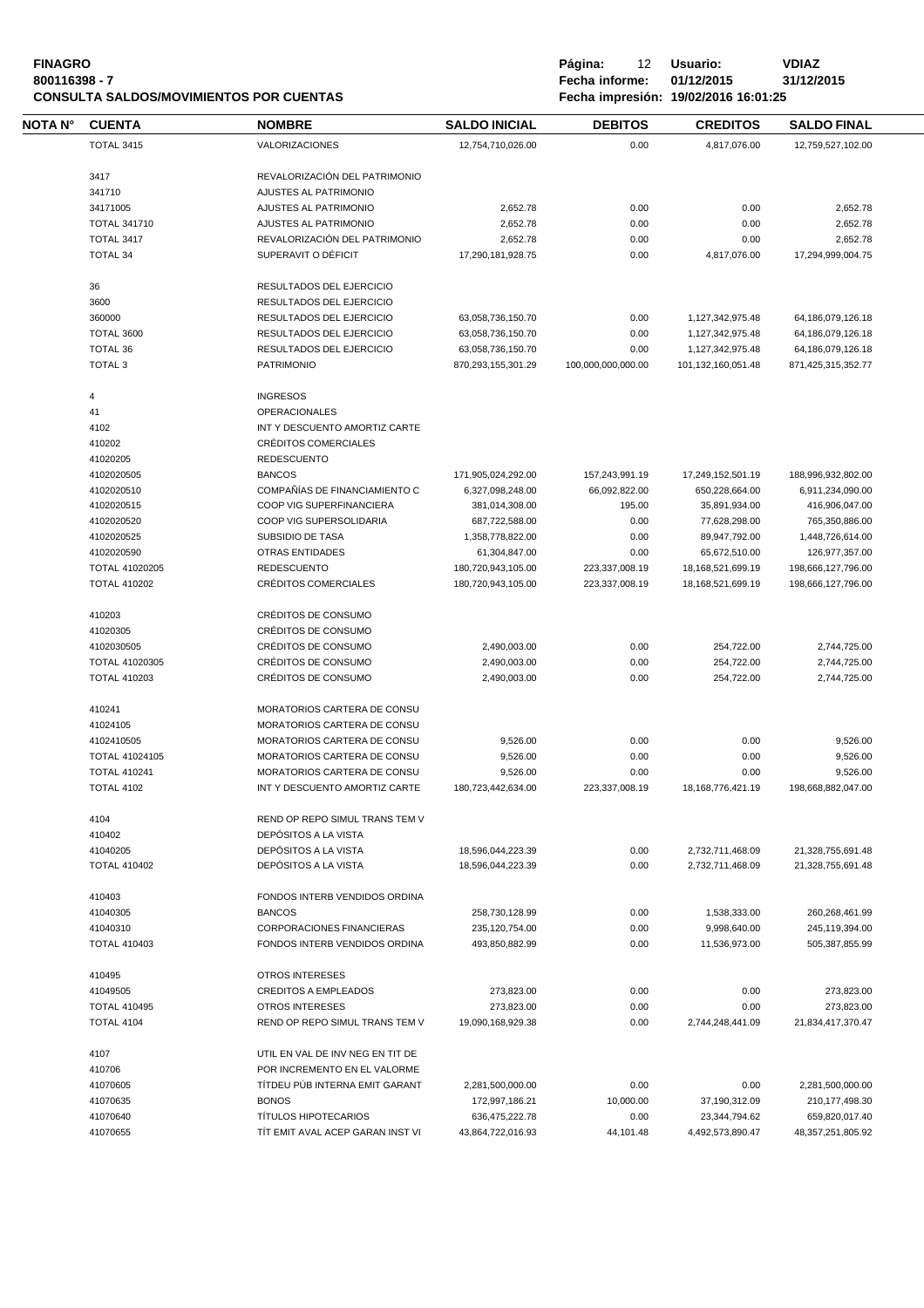# **FINAGRO P á g i n a :** 13 **U s u a r i o : VDIAZ CONSULTA SALDOS/MOVIMIENTOS POR CUENTAS**

**800011639**<br>**8111669 - Fecha informe:** 01/12/2015<br>**811169 - 812/12/2016** 16:01:25

| NOTA N° | <b>CUENTA</b>       | <b>NOMBRE</b>                    | <b>SALDO INICIAL</b> | <b>DEBITOS</b> | <b>CREDITOS</b>   | <b>SALDO FINAL</b> |  |
|---------|---------------------|----------------------------------|----------------------|----------------|-------------------|--------------------|--|
|         | <b>TOTAL 410706</b> | POR INCREMENTO EN EL VALORME     | 46,955,694,425.92    | 54,101.48      | 4,553,108,997.18  | 51,508,749,321.62  |  |
|         |                     |                                  |                      |                |                   |                    |  |
|         | 410712              | POR DISMINUCIÓN EN EL VALORME    |                      |                |                   |                    |  |
|         | 41071205            | TÍTDEU PÚB INTERNA EMIT GARANT   | 66,600,000.00        | 0.00           | 0.00              | 66,600,000.00      |  |
|         | 41071235            | <b>BONOS</b>                     | 40,987,686.21        | 1,465,312.09   | 0.00              | 42,452,998.30      |  |
|         | 41071240            | <b>TÍTULOS HIPOTECARIOS</b>      | 471,852,220.58       | 11,397,207.36  | 0.00              | 483,249,427.94     |  |
|         | 41071255            | TIT EMIT AVAL ACEP GARAN INST VI | 5,767,397,704.58     | 489,918,781.77 | 0.00              | 6,257,316,486.35   |  |
|         | <b>TOTAL 410712</b> | POR DISMINUCIÓN EN EL VALORME    | 6,346,837,611.37     | 502,781,301.22 | 0.00              | 6,849,618,912.59   |  |
|         | <b>TOTAL 4107</b>   | UTIL EN VAL DE INV NEG EN TIT DE | 40,608,856,814.55    | 502,835,402.70 | 4,553,108,997.18  | 44,659,130,409.03  |  |
|         | 4111                | UTIL EN VAL INV MANTENER AL VEN  |                      |                |                   |                    |  |
|         | 411106              | POR INCREMENTO EN EL VALOR PR    |                      |                |                   |                    |  |
|         | 41110605            | TÍTDEU PÚB INTERNA EMIT O GARA   | 11,126,841,000.67    | 0.00           | 489,213,177.52    | 11,616,054,178.19  |  |
|         | 41110655            | TIT EMIT AVAL ACEP GARAN INST VI | 2,171,279,935.72     | 180,000.00     | 1,077,215,818.12  | 3,248,315,753.84   |  |
|         | <b>TOTAL 411106</b> | POR INCREMENTO EN EL VALOR PR    | 13,298,120,936.39    | 180,000.00     | 1,566,428,995.64  | 14,864,369,932.03  |  |
|         | <b>TOTAL 4111</b>   | UTIL EN VAL INV MANTENER AL VEN  | 13,298,120,936.39    | 180,000.00     | 1,566,428,995.64  | 14,864,369,932.03  |  |
|         |                     |                                  |                      |                |                   |                    |  |
|         | 4160                | RECUPERACIONES OPERACIONALE      |                      |                |                   |                    |  |
|         | 416009              | REINTEGRO PROVISIONES DE CART    | 63,067,233,000.00    | 0.00           | 0.00              | 63,067,233,000.00  |  |
|         | TOTAL 4160          | RECUPERACIONES OPERACIONALE      | 63,067,233,000.00    | 0.00           | 0.00              | 63,067,233,000.00  |  |
|         | 4195                | <b>DIVERSOS</b>                  |                      |                |                   |                    |  |
|         | 419595              | <b>OTROS</b>                     |                      |                |                   |                    |  |
|         | 41959505            | ADMINISTRACION PROGRAMAS         |                      |                |                   |                    |  |
|         |                     |                                  | 23,458,457,586.24    | 0.00           | 5,090,600,097.00  | 28,549,057,683.24  |  |
|         | 41959510            | <b>VENTA DE MADERA</b>           | 174,466,511.00       | 0.00           | 0.00              | 174,466,511.00     |  |
|         | 41959595            | <b>OTROS</b>                     | 22,478,979.00        | 0.00           | 0.00              | 22,478,979.00      |  |
|         | <b>TOTAL 419595</b> | <b>OTROS</b>                     | 23,655,403,076.24    | 0.00           | 5,090,600,097.00  | 28,746,003,173.24  |  |
|         | <b>TOTAL 4195</b>   | <b>DIVERSOS</b>                  | 23,655,403,076.24    | 0.00           | 5,090,600,097.00  | 28,746,003,173.24  |  |
|         | <b>TOTAL 41</b>     | <b>OPERACIONALES</b>             | 340,443,225,390.56   | 726,352,410.89 | 32,123,162,952.10 | 371,840,035,931.77 |  |
|         | 42                  | NO OPERACIONALES                 |                      |                |                   |                    |  |
|         | 4225                | <b>RECUPERACIONES</b>            |                      |                |                   |                    |  |
|         | 422513              | REINTEGRO OTRAS PROVISIONES      |                      |                |                   |                    |  |
|         | 42251305            | REINTEGRO PROVISION DISPONIBL    | 417,196.25           | 0.00           | 1,522,797.33      | 1,939,993.58       |  |
|         | 42251310            | REINTEGRO PROVISIÓN CUENTAS P    | 45,750,326.00        | 0.00           | 0.00              | 45,750,326.00      |  |
|         | 42251320            | REINTEGRO OTRAS PROVISIONES      | 203, 198, 826.34     | 0.00           | 0.00              | 203,198,826.34     |  |
|         | <b>TOTAL 422513</b> | REINTEGRO OTRAS PROVISIONES      | 249,366,348.59       | 0.00           | 1,522,797.33      | 250,889,145.92     |  |
|         |                     |                                  |                      |                |                   |                    |  |
|         | 422514              | REINTEGRO PROVISIONES OTROS A    |                      |                |                   |                    |  |
|         | 42251405            | REINTEGRO PROVISIONES OTROS A    | 204,562,248.15       | 0.00           | 31,888,091.91     | 236,450,340.06     |  |
|         | <b>TOTAL 422514</b> | REINTEGRO PROVISIONES OTROS A    | 204,562,248.15       | 0.00           | 31,888,091.91     | 236,450,340.06     |  |
|         | 422530              | RECUPERACIONES POR SINIESTRO     |                      |                |                   |                    |  |
|         | 42253005            | RECUPERACIONES POR SINIESTRO     | 3,937,135.00         | 0.00           | 0.00              | 3,937,135.00       |  |
|         | <b>TOTAL 422530</b> | RECUPERACIONES POR SINIESTRO     | 3,937,135.00         | 0.00           | 0.00              | 3,937,135.00       |  |
|         |                     |                                  |                      |                |                   |                    |  |
|         | 422595              | OTRAS RECUPERACIONES             |                      |                |                   |                    |  |
|         | 42259505            | RECUPER GASTOS EJERCICIOS ANT    | 736,618,517.24       | 0.00           | 207,695,680.00    | 944,314,197.24     |  |
|         | 42259510            | RECUPERACION VENTA ACTIVOS DA    | 900,000.00           | 0.00           | 0.00              | 900,000.00         |  |
|         | 42259515            | RECUPERACIÓN DAÑOS BRDP          | 1,232,000.00         | 0.00           | 0.00              | 1,232,000.00       |  |
|         | 42259520            | REINTEGRO INCAPACIDADES PAGA     | 80,864,526.00        | 0.00           | 16,665,789.00     | 97,530,315.00      |  |
|         | <b>TOTAL 422595</b> | OTRAS RECUPERACIONES             | 819,615,043.24       | 0.00           | 224,361,469.00    | 1,043,976,512.24   |  |
|         | TOTAL 4225          | <b>RECUPERACIONES</b>            | 1,277,480,774.98     | 0.00           | 257,772,358.24    | 1,535,253,133.22   |  |
|         | 4295                | <b>DIVERSOS</b>                  |                      |                |                   |                    |  |
|         | 429595              | <b>OTROS</b>                     |                      |                |                   |                    |  |
|         | 42959505            | REEMB GRAVAMEN MOVIMIENTOS F     | 988,497,226.56       | 0.01           | 18,972,754.43     | 1,007,469,980.98   |  |
|         | 42959510            | ING.PERIODOS ANTERIORES VTA M    | 47,400,571.00        | 0.00           | 0.00              | 47,400,571.00      |  |
|         | 42959595            | <b>OTROS</b>                     | 22,022,126.43        | 0.00           | 24,315,875.00     | 46,338,001.43      |  |
|         | <b>TOTAL 429595</b> | <b>OTROS</b>                     | 1,057,919,923.99     | 0.01           | 43,288,629.43     | 1,101,208,553.41   |  |
|         | TOTAL 4295          | <b>DIVERSOS</b>                  | 1,057,919,923.99     | 0.01           | 43,288,629.43     | 1,101,208,553.41   |  |
|         | <b>TOTAL 42</b>     | NO OPERACIONALES                 | 2,335,400,698.97     | 0.01           | 301,060,987.67    | 2,636,461,686.63   |  |
|         | <b>TOTAL 4</b>      | <b>INGRESOS</b>                  | 342,778,626,089.53   | 726,352,410.90 | 32,424,223,939.77 | 374,476,497,618.40 |  |
|         |                     |                                  |                      |                |                   |                    |  |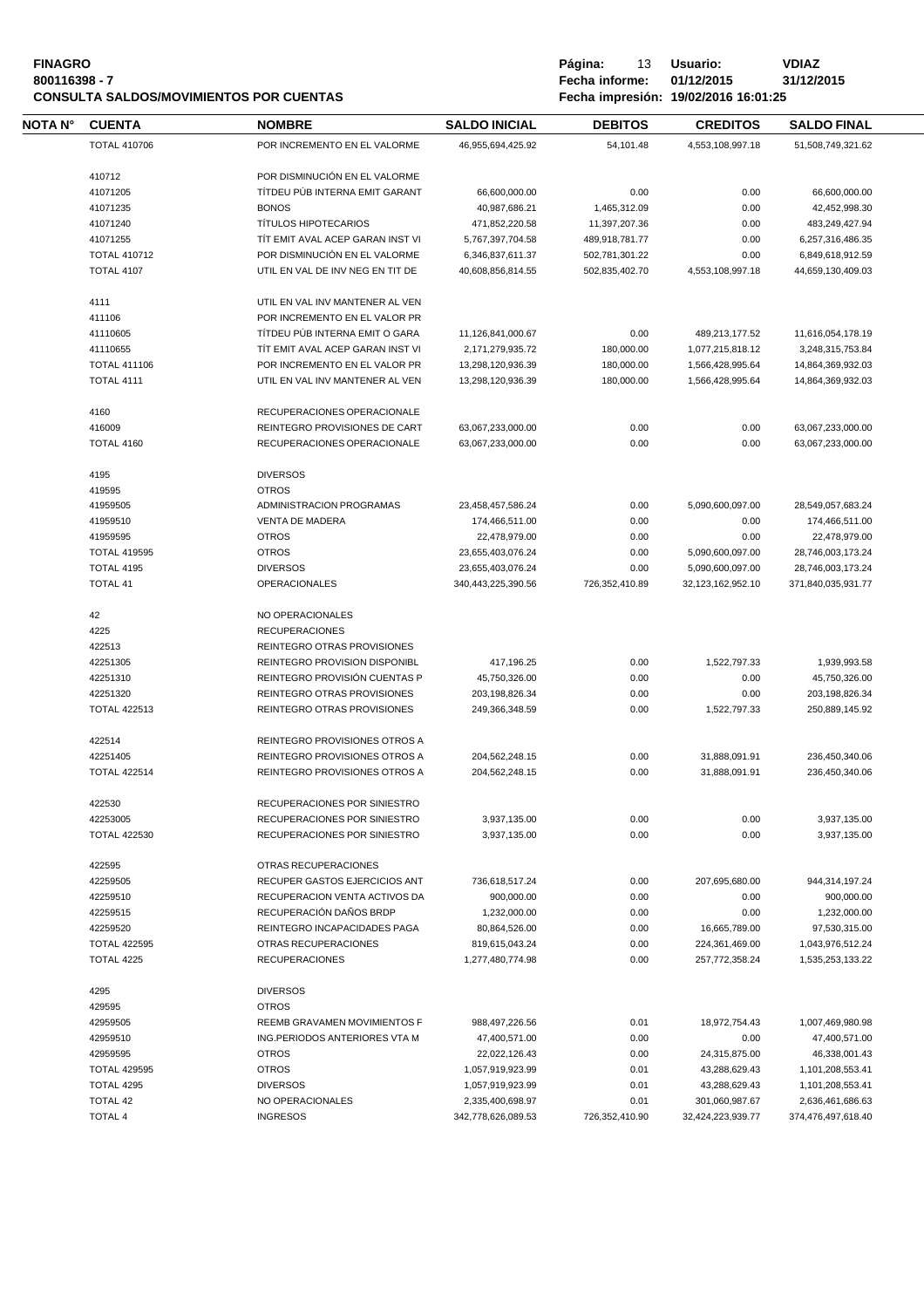| <b>FINAGRO</b>                          | Página:        | 14 | Usuario:                             | VDIAZ      |
|-----------------------------------------|----------------|----|--------------------------------------|------------|
| 800116398 - 7                           | Fecha informe: |    | 01/12/2015                           | 31/12/2015 |
| CONSULTA SALDOS/MOVIMIENTOS POR CUENTAS |                |    | Fecha impresión: 19/02/2016 16:01:25 |            |

| NOTA N° | <b>CUENTA</b>                            | <b>NOMBRE</b>                                   | <b>SALDO INICIAL</b> | <b>DEBITOS</b>    | <b>CREDITOS</b>  | <b>SALDO FINAL</b> |  |
|---------|------------------------------------------|-------------------------------------------------|----------------------|-------------------|------------------|--------------------|--|
|         | 5                                        | <b>GASTOS Y COSTOS</b>                          |                      |                   |                  |                    |  |
|         | 51                                       | <b>OPERACIONALES</b>                            |                      |                   |                  |                    |  |
|         | 5104                                     | REND OP REPO SIMUL TRANSF TEM                   |                      |                   |                  |                    |  |
|         | 510402                                   | FONDOS INTERB COMPRADOS ORDI                    |                      |                   |                  |                    |  |
|         | 51040205                                 | FONDOS INTERB COMPRADOS ORDI                    |                      |                   |                  |                    |  |
|         | 5104020505                               | <b>BANCOS</b>                                   | 218, 122, 778.00     | 48,003,714.00     | 0.00             | 266,126,492.00     |  |
|         | 5104020510                               | CORPORACIONES FINANCIERAS                       | 1,331,111.00         | 0.00              | 0.00             | 1,331,111.00       |  |
|         | TOTAL 51040205                           | FONDOS INTERB COMPRADOS ORDI                    | 219,453,889.00       | 48,003,714.00     | 0.00             | 267,457,603.00     |  |
|         | <b>TOTAL 510402</b>                      | FONDOS INTERB COMPRADOS ORDI                    | 219,453,889.00       | 48.003.714.00     | 0.00             | 267,457,603.00     |  |
|         | 510407                                   | INTAMORTIZACIÓN DESCUENTO TÍTI                  |                      |                   |                  |                    |  |
|         | 51040705                                 | POR INCREMENTO EN EL VALOR DE                   |                      |                   |                  |                    |  |
|         | 5104070505                               | TIT DE DESARROLLO AGROPECUARI                   | 17,548,774,342.81    | 11,962,583,673.58 | 9,240,602,793.45 | 20,270,755,222.94  |  |
|         | 5104070510                               | TIT DE DESARROLLO AGROPECUARI                   | 88,528,113,148.74    | 9,240,602,793.45  | 0.00             | 97,768,715,942.19  |  |
|         | TOTAL 51040705                           | POR INCREMENTO EN EL VALOR DE                   | 106,076,887,491.55   | 21,203,186,467.03 | 9,240,602,793.45 | 118,039,471,165.13 |  |
|         | <b>TOTAL 510407</b>                      | INTAMORTIZACIÓN DESCUENTO TÍTI                  | 106,076,887,491.55   | 21,203,186,467.03 | 9,240,602,793.45 | 118,039,471,165.13 |  |
|         | 510421                                   | REND X COMPROMISOSTRANSF EN                     |                      |                   |                  |                    |  |
|         | 51042105                                 | REND X COMPROMISOSTRANSF EN                     |                      |                   |                  |                    |  |
|         | 5104210505                               | REND X COMPROMISOSTRANSF EN                     | 636,990.00           | 0.00              | 0.00             | 636,990.00         |  |
|         | TOTAL 51042105                           | REND X COMPROMISOSTRANSF EN                     | 636,990.00           | 0.00              | 0.00             | 636,990.00         |  |
|         | <b>TOTAL 510421</b>                      | REND X COMPROMISOSTRANSF EN                     | 636,990.00           | 0.00              | 0.00             | 636,990.00         |  |
|         | 510495                                   | OTROS INTERESES                                 |                      |                   |                  |                    |  |
|         | 51049505                                 | <b>OTROS INTERESES</b>                          |                      |                   |                  |                    |  |
|         | 5104950505                               | <b>OTROS INTERESES</b>                          | 212,309.00           | 0.00              | 212,309.00       | 0.00               |  |
|         | TOTAL 51049505                           | <b>OTROS INTERESES</b>                          | 212,309.00           | 0.00              | 212,309.00       | 0.00               |  |
|         | <b>TOTAL 510495</b>                      | OTROS INTERESES                                 | 212,309.00           | 0.00              | 212,309.00       | 0.00               |  |
|         | <b>TOTAL 5104</b>                        | REND OP REPO SIMUL TRANSF TEM                   | 106,297,190,679.55   | 21,251,190,181.03 | 9,240,815,102.45 | 118,307,565,758.13 |  |
|         |                                          |                                                 |                      |                   |                  |                    |  |
|         | 5115<br>511520                           | <b>COMISIONES</b><br><b>SERVICIOS BANCARIOS</b> |                      |                   |                  |                    |  |
|         | 51152005                                 | SERVICIOS BANCARIOS                             | 69,675,826.57        | 16,847,686.32     | 0.00             | 86,523,512.89      |  |
|         | <b>TOTAL 511520</b>                      | <b>SERVICIOS BANCARIOS</b>                      | 69,675,826.57        | 16,847,686.32     | 0.00             | 86,523,512.89      |  |
|         | 511530                                   | NEGOCIOS FIDUCIARIOS                            |                      |                   |                  |                    |  |
|         | 51153005                                 | NEGOCIOS FIDUCIARIOS                            | 2,438,550,026.38     | 226,612,433.27    | 0.00             | 2,665,162,459.65   |  |
|         | <b>TOTAL 511530</b>                      | NEGOCIOS FIDUCIARIOS                            | 2,438,550,026.38     | 226,612,433.27    | 0.00             | 2,665,162,459.65   |  |
|         |                                          |                                                 |                      |                   |                  |                    |  |
|         | 511595<br>51159505                       | OTROS SERVICIOS<br>OTROS SERVICIOS              | 433,410,039.00       | 103,801,133.00    | 50,000,000.00    | 487,211,172.00     |  |
|         |                                          | OTROS SERVICIOS                                 | 433,410,039.00       | 103,801,133.00    | 50,000,000.00    | 487,211,172.00     |  |
|         | <b>TOTAL 511595</b><br><b>TOTAL 5115</b> | <b>COMISIONES</b>                               | 2,941,635,891.95     | 347,261,252.59    | 50,000,000.00    | 3,238,897,144.54   |  |
|         |                                          |                                                 |                      |                   |                  |                    |  |
|         | 5120                                     | <b>GASTOS DE PERSONAL</b>                       |                      |                   |                  |                    |  |
|         | 512003                                   | <b>SALARIO INTEGRAL</b>                         |                      |                   |                  |                    |  |
|         | 51200305                                 | SALARIO INTEGRAL                                | 7,120,219,150.00     | 644,658,365.00    | 0.00             | 7,764,877,515.00   |  |
|         | 51200310                                 | INCAPACIDADES SALARIO INTEGRAL                  | 19,428,923.00        | 5,822,430.00      | 0.00             | 25,251,353.00      |  |
|         | 51200315                                 | AUXILIO DE INCAPACIDAD SALARIO I                | 22,560,706.00        | 6,728,626.00      | 0.00             | 29,289,332.00      |  |
|         | 51200320                                 | AUXILIO LICENCIA DE MATERNIDAD                  | 3,048,724.00         | 0.00              | 0.00             | 3,048,724.00       |  |
|         | <b>TOTAL 512003</b>                      | SALARIO INTEGRAL                                | 7,165,257,503.00     | 657,209,421.00    | 0.00             | 7,822,466,924.00   |  |
|         | 512005                                   | <b>SUELDOS</b>                                  |                      |                   |                  |                    |  |
|         | 51200505                                 | <b>SUELDOS</b>                                  | 6,043,074,897.00     | 577,732,806.00    | 0.00             | 6,620,807,703.00   |  |
|         | 51200510                                 | INCAPACIDADES SUELDOS                           | 117,928,792.00       | 9,912,682.00      | 0.00             | 127,841,474.00     |  |
|         | 51200520                                 | AUXILIO LICENCIA DE MATERNIDAD                  | 11,869,344.00        | 0.00              | 0.00             | 11,869,344.00      |  |
|         | 51200525                                 | <b>ACCIDENTES DE TRABAJO</b>                    | 1,520,172.00         | 0.00              | 0.00             | 1,520,172.00       |  |
|         | <b>TOTAL 512005</b>                      | <b>SUELDOS</b>                                  | 6,174,393,205.00     | 587,645,488.00    | 0.00             | 6,762,038,693.00   |  |
|         | 512010                                   | <b>HORAS EXTRAS</b>                             |                      |                   |                  |                    |  |
|         | 51201005                                 | <b>HORAS EXTRAS</b>                             | 28,427,055.00        | 3,140,133.00      | 0.00             | 31,567,188.00      |  |
|         | <b>TOTAL 512010</b>                      | <b>HORAS EXTRAS</b>                             | 28,427,055.00        | 3,140,133.00      | 0.00             | 31,567,188.00      |  |
|         | 512015                                   | AUXILIO DE TRANSPORTE                           |                      |                   |                  |                    |  |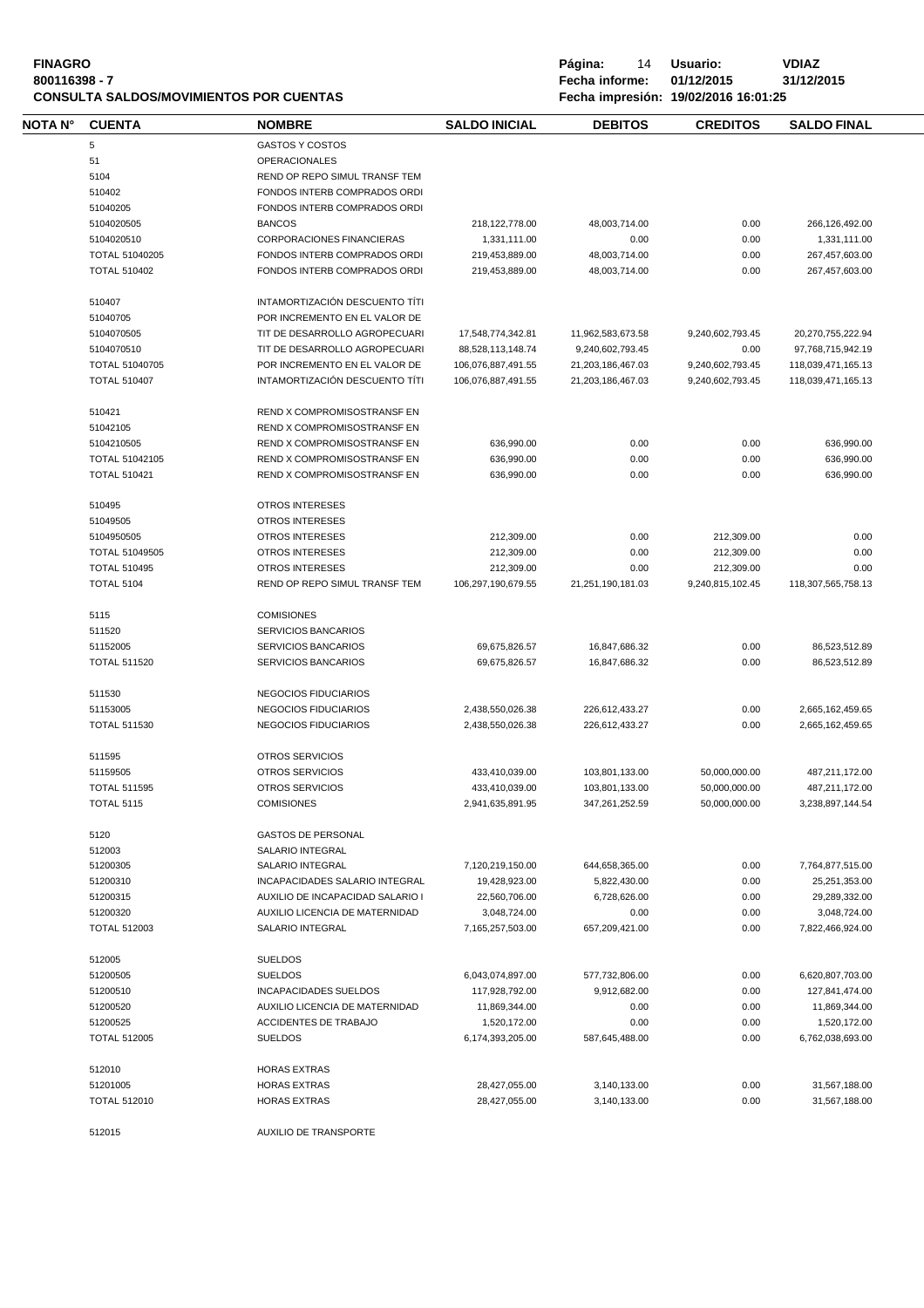| <b>FINAGRO</b><br>800116398 - 7 |                     | <b>CONSULTA SALDOS/MOVIMIENTOS POR CUENTAS</b> |                      | Página:<br>15<br>Fecha informe: | Usuario:<br>01/12/2015<br>Fecha impresión: 19/02/2016 16:01:25 | <b>VDIAZ</b><br>31/12/2015 |
|---------------------------------|---------------------|------------------------------------------------|----------------------|---------------------------------|----------------------------------------------------------------|----------------------------|
| NOTA N°                         | <b>CUENTA</b>       | <b>NOMBRE</b>                                  | <b>SALDO INICIAL</b> | <b>DEBITOS</b>                  | <b>CREDITOS</b>                                                | <b>SALDO FINAL</b>         |
|                                 | 51201505            | AUXILIO DE TRANSPORTE                          | 10,905,133.00        | 966,934.00                      | 0.00                                                           | 11,872,067.00              |
|                                 | <b>TOTAL 512015</b> | AUXILIO DE TRANSPORTE                          | 10,905,133.00        | 966,934.00                      | 0.00                                                           | 11,872,067.00              |
|                                 | 512020              | SUBSIDIO DE ALIMENTACIÓN                       |                      |                                 |                                                                |                            |
|                                 | 51202005            | SUBSIDIO DE ALIMENTACIÓN                       | 24,899,427.00        | 2,191,293.00                    | 0.00                                                           | 27,090,720.00              |
|                                 | <b>TOTAL 512020</b> | SUBSIDIO DE ALIMENTACIÓN                       | 24,899,427.00        | 2,191,293.00                    | 0.00                                                           | 27,090,720.00              |
|                                 | 512025              | <b>CESANTÍAS</b>                               |                      |                                 |                                                                |                            |
|                                 | 51202505            | <b>CESANTÍAS</b>                               | 539,028,554.00       | 51,311,351.00                   | 0.00                                                           | 590,339,905.00             |
|                                 | <b>TOTAL 512025</b> | CESANTÍAS                                      | 539,028,554.00       | 51,311,351.00                   | 0.00                                                           | 590,339,905.00             |
|                                 | 512030              | INTERESES SOBRE CESANTÍAS                      |                      |                                 |                                                                |                            |
|                                 | 51203005            | INTERESES SOBRE CESANTÍAS                      | 57,598,116.00        | 11,144,812.00                   | 0.00                                                           | 68,742,928.00              |
|                                 | <b>TOTAL 512030</b> | INTERESES SOBRE CESANTÍAS                      | 57,598,116.00        | 11,144,812.00                   | 0.00                                                           | 68,742,928.00              |
|                                 | 512035              | PRIMA LEGAL                                    |                      |                                 |                                                                |                            |
|                                 | 51203505            | PRIMA LEGAL DE SERVICIOS                       | 538,282,161.00       | 51,468,207.00                   | 0.00                                                           | 589,750,368.00             |
|                                 | <b>TOTAL 512035</b> | PRIMA LEGAL                                    | 538,282,161.00       | 51,468,207.00                   | 0.00                                                           | 589,750,368.00             |
|                                 | 512040              | PRIMA EXTRALEGAL                               |                      |                                 |                                                                |                            |
|                                 | 51204010            | PRIMA DE NAVIDAD                               | 367, 137, 022.00     | 38,408,842.00                   | 0.00                                                           | 405,545,864.00             |
|                                 | <b>TOTAL 512040</b> | PRIMA EXTRALEGAL                               | 367, 137, 022.00     | 38,408,842.00                   | 0.00                                                           | 405,545,864.00             |
|                                 | 512045              | <b>VACACIONES</b>                              |                      |                                 |                                                                |                            |
|                                 | 51204505            | VACACIONES DISFRUTADAS                         | 827,695,131.00       | 87,603,825.00                   | 0.00                                                           | 915,298,956.00             |
|                                 | <b>TOTAL 512045</b> | <b>VACACIONES</b>                              | 827,695,131.00       | 87,603,825.00                   | 0.00                                                           | 915,298,956.00             |
|                                 | 512050              | PRIMA DE VACACIONES                            |                      |                                 |                                                                |                            |
|                                 | 51205005            | PRIMA DE VACACIONES                            | 287,232,423.00       | 25,058,109.00                   | 0.00                                                           | 312,290,532.00             |
|                                 | <b>TOTAL 512050</b> | PRIMA DE VACACIONES                            | 287,232,423.00       | 25,058,109.00                   | 0.00                                                           | 312,290,532.00             |
|                                 | 512055              | PRIMA DE ANTIGÜEDAD                            |                      |                                 |                                                                |                            |
|                                 | 51205505            | PRIMA DE ANTIGÜEDAD                            | 272,783,036.00       | 25,302,946.00                   | 0.00                                                           | 298,085,982.00             |
|                                 | <b>TOTAL 512055</b> | PRIMA DE ANTIGÜEDAD                            | 272,783,036.00       | 25,302,946.00                   | 0.00                                                           | 298,085,982.00             |
|                                 | 512070              | <b>BONIFICACIONES</b>                          |                      |                                 |                                                                |                            |
|                                 | 51207005            | <b>BONIFICACIONES</b>                          | 46,888,063.00        | 6,934,374.00                    | 4,715,951.00                                                   | 49,106,486.00              |
|                                 | <b>TOTAL 512070</b> | <b>BONIFICACIONES</b>                          | 46,888,063.00        | 6,934,374.00                    | 4,715,951.00                                                   | 49,106,486.00              |
|                                 | 512075              | <b>INDEMNIZACIONES</b>                         |                      |                                 |                                                                |                            |
|                                 | 51207505            | <b>INDEMNIZACIONES</b>                         | 17,677,190.00        | 0.00                            | 0.00                                                           | 17,677,190.00              |
|                                 | <b>TOTAL 512075</b> | <b>INDEMNIZACIONES</b>                         | 17,677,190.00        | 0.00                            | 0.00                                                           | 17,677,190.00              |
|                                 | 512090              | APORT CAJA COMP FAMILIAR ICBF S                |                      |                                 |                                                                |                            |
|                                 | 51209005            | CAJA DE COMPENSACIÓN FAMILIAR                  | 255,120,300.00       | 24,322,400.00                   | 0.00                                                           | 279,442,700.00             |
|                                 | 51209010            | <b>SENA</b>                                    | 26,337,500.00        | 9,173,900.00                    | 0.00                                                           | 35,511,400.00              |
|                                 | 51209015            | <b>ICBF</b>                                    | 37,859,900.00        | 13,622,600.00                   | 0.00                                                           | 51,482,500.00              |
|                                 | <b>TOTAL 512090</b> | APORT CAJA COMP FAMILIAR ICBF S                | 319,317,700.00       | 47,118,900.00                   | 0.00                                                           | 366,436,600.00             |
|                                 | 512092              | APORT CAJA COMP ICBF SENA-SALA                 |                      |                                 |                                                                |                            |
|                                 | 51209205            | CAJA DE COMPENSACIÓN FAMILIAR                  | 207,212,100.00       | 19,780,500.00                   | 0.00                                                           | 226,992,600.00             |
|                                 | 51209210            | <b>SENA</b>                                    | 103,246,200.00       | 9,890,300.00                    | 0.00                                                           | 113,136,500.00             |
|                                 | 51209215            | <b>ICBF</b>                                    | 156,502,100.00       | 14,971,300.00                   | 0.00                                                           | 171,473,400.00             |
|                                 | <b>TOTAL 512092</b> | APORT CAJA COMP ICBF SENA-SALA                 | 466,960,400.00       | 44,642,100.00                   | 0.00                                                           | 511,602,500.00             |
|                                 | 512095              | <b>OTROS APORTES</b>                           |                      |                                 |                                                                |                            |
|                                 | 51209505            | APORTES OBLIGATORIOS FONDOS                    | 1,334,395,802.00     | 158,383,249.00                  | 0.00                                                           | 1,492,779,051.00           |
|                                 | 51209510            | APORTES OBLIGATORIOS SALUD                     | 540,013,771.00       | 96,471,188.00                   | 554.00                                                         | 636,484,405.00             |
|                                 | 51209515            | <b>APORTES ARL</b>                             | 58,407,628.00        | 6,831,990.00                    | 0.00                                                           | 65,239,618.00              |
|                                 | <b>TOTAL 512095</b> | <b>OTROS APORTES</b>                           | 1,932,817,201.00     | 261,686,427.00                  | 554.00                                                         | 2,194,503,074.00           |
|                                 | 512096              | AUXILIOS AL PERSONAL                           |                      |                                 |                                                                |                            |
|                                 | 51209605            | <b>AUXILIOS AL PERSONAL</b>                    | 8,716,199.00         | 15,034,672.00                   | 0.00                                                           | 23,750,871.00              |
|                                 | <b>TOTAL 512096</b> | AUXILIOS AL PERSONAL                           | 8,716,199.00         | 15,034,672.00                   | 0.00                                                           | 23,750,871.00              |
|                                 |                     |                                                |                      |                                 |                                                                |                            |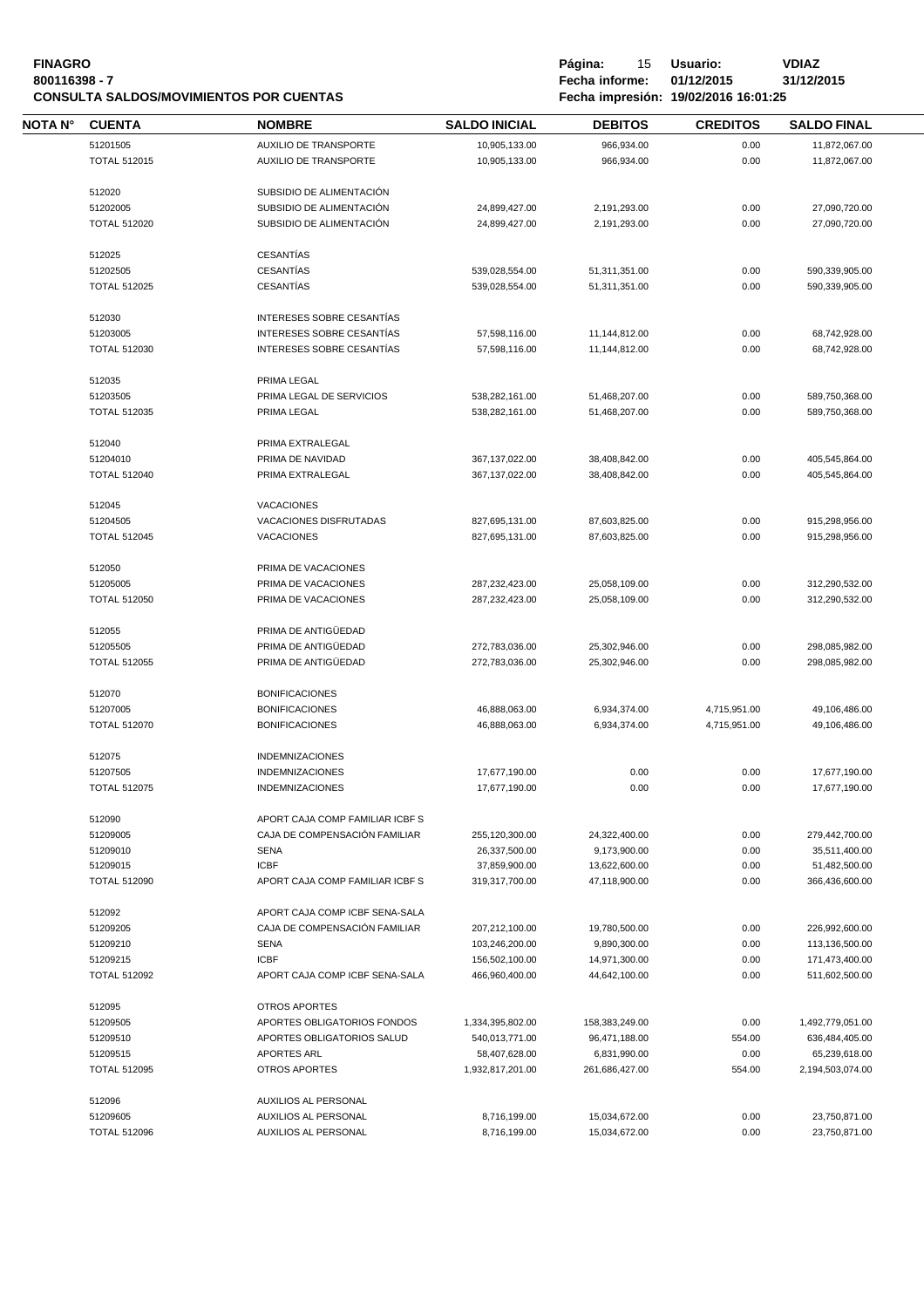### **FINAGRO P á g i n a :** 16 **U s u a r i o : VDIAZ 800116398 - 7 Fecha informe: 01/12/2015 31/12/2015 CONSULTA SALDOS/MOVIMIENTOS POR CUENTAS**

| ΝΟΤΑ Ν° | <b>CUENTA</b>       | <b>NOMBRE</b>                                              | <b>SALDO INICIAL</b>                 | <b>DEBITOS</b>                   | <b>CREDITOS</b> | <b>SALDO FINAL</b>                   |  |
|---------|---------------------|------------------------------------------------------------|--------------------------------------|----------------------------------|-----------------|--------------------------------------|--|
|         | <b>TOTAL 5120</b>   | <b>GASTOS DE PERSONAL</b>                                  | 19,086,015,519.00                    | 1,916,867,834.00                 | 4,716,505.00    | 20,998,166,848.00                    |  |
|         |                     |                                                            |                                      |                                  |                 |                                      |  |
|         | 5130                | <b>HONORARIOS</b>                                          |                                      |                                  |                 |                                      |  |
|         | 513005              | <b>JUNTA DIRECTIVA</b>                                     |                                      |                                  |                 |                                      |  |
|         | 51300505            | <b>JUNTA DIRECTIVA</b>                                     | 94,075,100.00                        | 9,020,900.00                     | 0.00            | 103,096,000.00                       |  |
|         | <b>TOTAL 513005</b> | <b>JUNTA DIRECTIVA</b>                                     | 94,075,100.00                        | 9,020,900.00                     | 0.00            | 103,096,000.00                       |  |
|         | 513010              | REVISORÍA FISCAL Y AUDITORIA EX                            |                                      |                                  |                 |                                      |  |
|         | 51301005            | REVISORÍA FISCAL Y AUDITORIA EX                            | 260,028,016.00                       | 23,868,752.00                    | 0.00            | 283,896,768.00                       |  |
|         | <b>TOTAL 513010</b> | REVISORÍA FISCAL Y AUDITORIA EX                            | 260,028,016.00                       | 23,868,752.00                    | 0.00            | 283,896,768.00                       |  |
|         |                     |                                                            |                                      |                                  |                 |                                      |  |
|         | 513015              | AVALÚOS                                                    |                                      |                                  |                 |                                      |  |
|         | 51301505            | AVALÚOS                                                    | 3,016,000.00                         | 0.00                             | 0.00            | 3,016,000.00                         |  |
|         | <b>TOTAL 513015</b> | AVALÚOS                                                    | 3,016,000.00                         | 0.00                             | 0.00            | 3,016,000.00                         |  |
|         | 513020              | ASESORÍAS JURÍDICAS                                        |                                      |                                  |                 |                                      |  |
|         | 51302005            | ASESORÍAS JURÍDICAS                                        | 1,057,061,913.00                     | 533,129,584.00                   | 622,032,360.00  | 968, 159, 137.00                     |  |
|         | <b>TOTAL 513020</b> | ASESORÍAS JURÍDICAS                                        | 1,057,061,913.00                     | 533,129,584.00                   | 622,032,360.00  | 968,159,137.00                       |  |
|         |                     |                                                            |                                      |                                  |                 |                                      |  |
|         | 513095              | <b>OTROS</b>                                               |                                      |                                  |                 |                                      |  |
|         | 51309505            | OTROS HONORARIOS                                           | 1,372,456,826.00                     | 326,679,647.00                   | 0.00            | 1,699,136,473.00                     |  |
|         | <b>TOTAL 513095</b> | <b>OTROS</b>                                               | 1,372,456,826.00                     | 326,679,647.00                   | 0.00            | 1,699,136,473.00                     |  |
|         | TOTAL 5130          | <b>HONORARIOS</b>                                          | 2,786,637,855.00                     | 892,698,883.00                   | 622,032,360.00  | 3,057,304,378.00                     |  |
|         | 5140                | <b>IMPUESTOS</b>                                           |                                      |                                  |                 |                                      |  |
|         | 514005              | REGISTRO Y ANOTACIÓN                                       |                                      |                                  |                 |                                      |  |
|         | 51400505            | REGISTRO Y ANOTACIÓN                                       | 37,408,500.00                        | 0.00                             | 0.00            | 37,408,500.00                        |  |
|         | <b>TOTAL 514005</b> | REGISTRO Y ANOTACIÓN                                       | 37,408,500.00                        | 0.00                             | 0.00            | 37,408,500.00                        |  |
|         |                     |                                                            |                                      |                                  |                 |                                      |  |
|         | 514010<br>51401005  | <b>INDUSTRIA Y COMERCIO</b>                                |                                      |                                  |                 |                                      |  |
|         | <b>TOTAL 514010</b> | <b>INDUSTRIA Y COMERCIO</b><br><b>INDUSTRIA Y COMERCIO</b> | 2,469,092,000.00<br>2,469,092,000.00 | 284,614,000.00<br>284,614,000.00 | 0.00<br>0.00    | 2,753,706,000.00<br>2,753,706,000.00 |  |
|         |                     |                                                            |                                      |                                  |                 |                                      |  |
|         | 514015              | PREDIAL                                                    |                                      |                                  |                 |                                      |  |
|         | 51401505            | PREDIAL                                                    | 86,485,000.00                        | 0.00                             | 0.00            | 86,485,000.00                        |  |
|         | <b>TOTAL 514015</b> | PREDIAL                                                    | 86,485,000.00                        | 0.00                             | 0.00            | 86,485,000.00                        |  |
|         | 514020              | <b>VEHÍCULOS</b>                                           |                                      |                                  |                 |                                      |  |
|         | 51402005            | <b>VEHÍCULOS</b>                                           | 5,723,000.00                         | 0.00                             | 0.00            | 5,723,000.00                         |  |
|         | <b>TOTAL 514020</b> | <b>VEHÍCULOS</b>                                           | 5,723,000.00                         | 0.00                             | 0.00            | 5,723,000.00                         |  |
|         |                     |                                                            |                                      |                                  |                 |                                      |  |
|         | 514035              | <b>GRAVAMEN MOVIMIENTOS FINANCIE</b>                       |                                      |                                  |                 |                                      |  |
|         | 51403505            | <b>GRAVAMEN MOVIMIENTOS FINANCIE</b>                       | 5,529,413,585.21                     | 56,359,310.42                    | 0.00            | 5,585,772,895.63                     |  |
|         | <b>TOTAL 514035</b> | <b>GRAVAMEN MOVIMIENTOS FINANCIE</b>                       | 5,529,413,585.21                     | 56,359,310.42                    | 0.00            | 5,585,772,895.63                     |  |
|         | 514095              | SOBRETASAS Y OTROS                                         |                                      |                                  |                 |                                      |  |
|         | 51409515            | <b>PEAJES</b>                                              | 2,579,200.00                         | 207,200.00                       | 0.00            | 2,786,400.00                         |  |
|         | 51409595            | <b>OTROS</b>                                               | 9,999,871,000.00                     | 0.00                             | 0.00            | 9,999,871,000.00                     |  |
|         | <b>TOTAL 514095</b> | SOBRETASAS Y OTROS                                         | 10,002,450,200.00                    | 207,200.00                       | 0.00            | 10,002,657,400.00                    |  |
|         | <b>TOTAL 5140</b>   | <b>IMPUESTOS</b>                                           | 18,130,572,285.21                    | 341,180,510.42                   | 0.00            | 18,471,752,795.63                    |  |
|         |                     |                                                            |                                      |                                  |                 |                                      |  |
|         | 5145                | ARRENDAMIENTOS                                             |                                      |                                  |                 |                                      |  |
|         | 514505              | EQUIPO DE COMPUTACIÓN                                      |                                      |                                  |                 |                                      |  |
|         | 51450505            | EQUIPO DE COMPUTACIÓN                                      | 154,855,224.00                       | 18,153,044.00                    | 5,500,000.00    | 167,508,268.00                       |  |
|         | <b>TOTAL 514505</b> | EQUIPO DE COMPUTACIÓN                                      | 154,855,224.00                       | 18,153,044.00                    | 5,500,000.00    | 167,508,268.00                       |  |
|         | 514510              | LOCALES Y OFICINAS                                         |                                      |                                  |                 |                                      |  |
|         | 51451005            | LOCALES Y OFICINAS                                         | 413,608,052.00                       | 24,641,679.00                    | 466,000.00      | 437,783,731.00                       |  |
|         | <b>TOTAL 514510</b> | LOCALES Y OFICINAS                                         | 413,608,052.00                       | 24,641,679.00                    | 466,000.00      | 437,783,731.00                       |  |
|         | 514515              | PARQUEADEROS                                               |                                      |                                  |                 |                                      |  |
|         | 51451505            | PARQUEADEROS                                               | 32,079,830.00                        | 2,734,191.00                     | 0.00            | 34,814,021.00                        |  |
|         | <b>TOTAL 514515</b> | PARQUEADEROS                                               | 32,079,830.00                        |                                  | 0.00            |                                      |  |
|         |                     |                                                            |                                      | 2,734,191.00                     |                 | 34,814,021.00                        |  |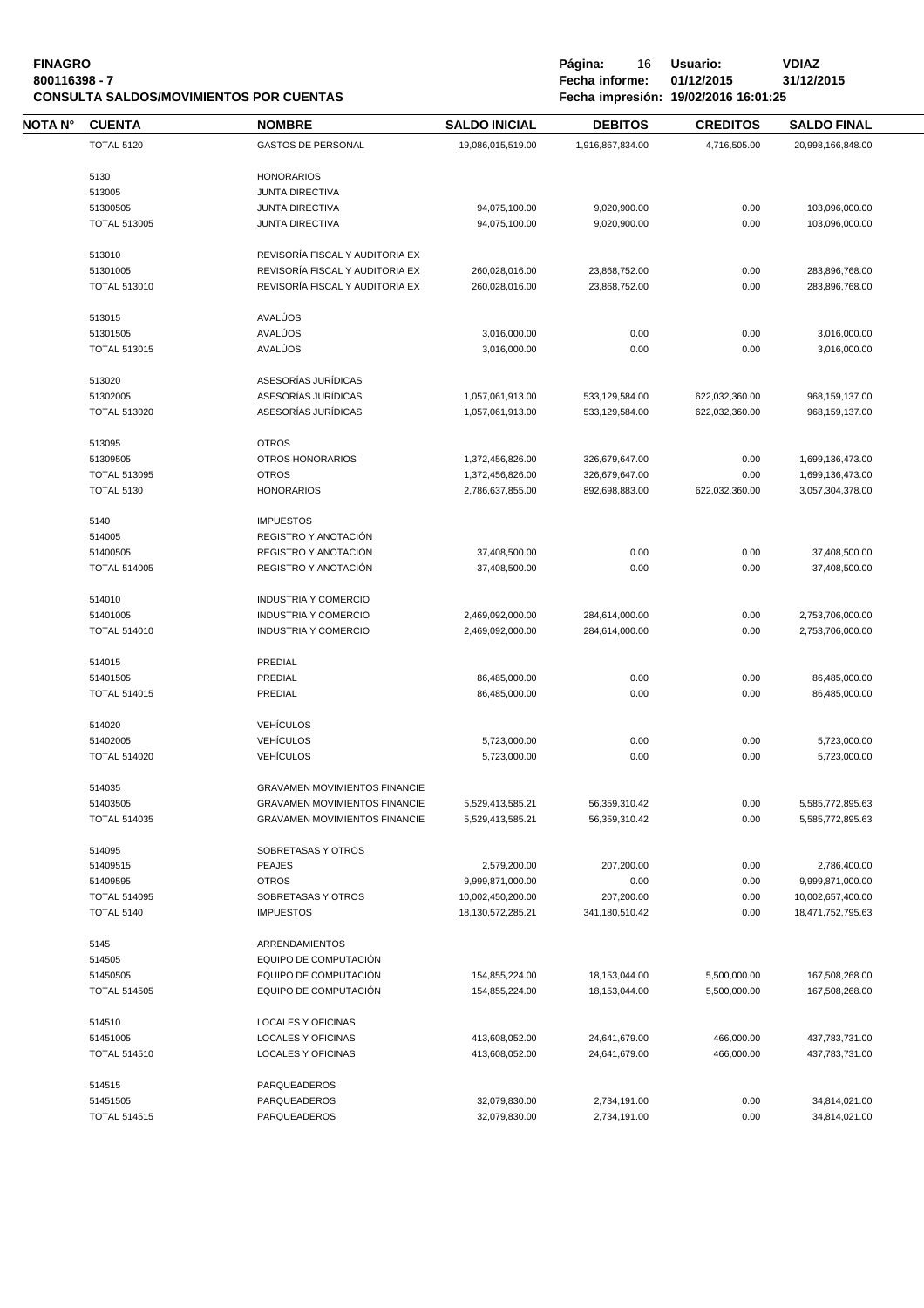#### **FINAGRO P á g i n a :** 17 **U s u a r i o : VDIAZ 800116398 - 7 Fecha informe: 01/12/2015 31/12/2015 CONSULTA SALDOS/MOVIMIENTOS POR CUENTAS**

| NOTA N° | <b>CUENTA</b>                            | <b>NOMBRE</b>                        | <b>SALDO INICIAL</b>               | <b>DEBITOS</b>                  | <b>CREDITOS</b> | <b>SALDO FINAL</b>                 |  |
|---------|------------------------------------------|--------------------------------------|------------------------------------|---------------------------------|-----------------|------------------------------------|--|
|         | 514535                                   | <b>MAQUINARIA Y EQUIPO</b>           |                                    |                                 |                 |                                    |  |
|         | 51453505                                 | MAQUINARIA Y EQUIPO                  | 1,594,232,370.00                   | 302,731,423.00                  | 123,926,965.00  | 1,773,036,828.00                   |  |
|         | <b>TOTAL 514535</b>                      | MAQUINARIA Y EQUIPO                  | 1,594,232,370.00                   | 302,731,423.00                  | 123,926,965.00  | 1,773,036,828.00                   |  |
|         | 514595                                   | <b>OTROS</b>                         |                                    |                                 |                 |                                    |  |
|         | 51459505                                 | <b>OTROS</b>                         | 610,008.00                         | 47,501.00                       | 0.00            | 657,509.00                         |  |
|         | <b>TOTAL 514595</b>                      | <b>OTROS</b>                         | 610,008.00                         | 47,501.00                       | 0.00            | 657,509.00                         |  |
|         | <b>TOTAL 5145</b>                        | <b>ARRENDAMIENTOS</b>                | 2,195,385,484.00                   | 348,307,838.00                  | 129,892,965.00  | 2,413,800,357.00                   |  |
|         | 5150                                     | CONTRIBUCIONES Y AFILIACIONES        |                                    |                                 |                 |                                    |  |
|         | 515005                                   | SUPERINTENDENCIA BANCARIA            |                                    |                                 |                 |                                    |  |
|         | 51500505                                 | SUPERINTENDENCIA FINANCIERA D        | 1,869,918,554.00                   | 163,495,550.00                  | 330,961,396.00  | 1,702,452,708.00                   |  |
|         | <b>TOTAL 515005</b>                      | SUPERINTENDENCIA BANCARIA            | 1,869,918,554.00                   | 163,495,550.00                  | 330,961,396.00  | 1,702,452,708.00                   |  |
|         | 515010                                   | ASOCIACIÓN BANCARIA YENT FCIER       |                                    |                                 |                 |                                    |  |
|         | 51501005                                 | ASOCIACIÓN BANCARIA YENT FCIER       | 286,227,810.00                     | 26,020,710.00                   | 0.00            | 312,248,520.00                     |  |
|         | <b>TOTAL 515010</b>                      | ASOCIACIÓN BANCARIA YENT FCIER       | 286,227,810.00                     | 26,020,710.00                   | 0.00            | 312,248,520.00                     |  |
|         | 515055                                   | CONTRALORIA GENERAL DE LA REP        |                                    |                                 |                 |                                    |  |
|         | 51505505                                 | CONTRALORIA GENERAL DE LA REP        | 57,618,436.25                      | 5,238,039.75                    | 0.00            | 62,856,476.00                      |  |
|         | <b>TOTAL 515055</b>                      | CONTRALORIA GENERAL DE LA REP        | 57,618,436.25                      | 5,238,039.75                    | 0.00            | 62,856,476.00                      |  |
|         | 515095                                   | <b>OTRAS</b>                         |                                    |                                 |                 |                                    |  |
|         | 51509505                                 | CONTRIBUCION AL FAG                  | 26,653,869,570.00                  | 3,502,296,197.00                | 0.00            | 30, 156, 165, 767.00               |  |
|         | 51509595                                 | <b>OTRAS CONTRIBUCIONES</b>          | 18,331,500.00                      | 0.00                            | 0.00            | 18,331,500.00                      |  |
|         | <b>TOTAL 515095</b>                      | <b>OTRAS</b>                         | 26,672,201,070.00                  | 3,502,296,197.00                | 0.00            | 30, 174, 497, 267.00               |  |
|         | <b>TOTAL 5150</b>                        | CONTRIBUCIONES Y AFILIACIONES        | 28,885,965,870.25                  | 3,697,050,496.75                | 330,961,396.00  | 32,252,054,971.00                  |  |
|         | 5155                                     | <b>SEGUROS</b>                       |                                    |                                 |                 |                                    |  |
|         | 515505                                   | <b>MANEJO</b>                        |                                    |                                 |                 |                                    |  |
|         | 51550505                                 | <b>MANEJO</b>                        | 515,375.00                         | 0.00                            | 0.00            | 515,375.00                         |  |
|         | <b>TOTAL 515505</b>                      | <b>MANEJO</b>                        | 515,375.00                         | 0.00                            | 0.00            | 515,375.00                         |  |
|         | 515515                                   | <b>CORRIENTE DÉBIL</b>               |                                    |                                 |                 |                                    |  |
|         | 51551505                                 | <b>CORRIENTE DÉBIL</b>               | 50,209.00                          | 0.00                            | 0.00            | 50,209.00                          |  |
|         | <b>TOTAL 515515</b>                      | <b>CORRIENTE DÉBIL</b>               | 50,209.00                          | 0.00                            | 0.00            | 50,209.00                          |  |
|         | 515520                                   | VIDA COLECTIVA                       |                                    |                                 |                 |                                    |  |
|         | 51552005                                 | VIDA COLECTIVA                       | 1,175,178,852.00                   | 95,653,603.00                   | 0.00            | 1,270,832,455.00                   |  |
|         | <b>TOTAL 515520</b>                      | <b>VIDA COLECTIVA</b>                | 1,175,178,852.00                   | 95,653,603.00                   | 0.00            | 1,270,832,455.00                   |  |
|         | 515525                                   | <b>INCENDIO</b>                      |                                    |                                 |                 |                                    |  |
|         | 51552505                                 | <b>INCENDIO</b>                      | 1,355,120.00                       | 0.00                            | 0.00            | 1,355,120.00                       |  |
|         | <b>TOTAL 515525</b>                      | <b>INCENDIO</b>                      | 1,355,120.00                       | 0.00                            | 0.00            | 1,355,120.00                       |  |
|         | 515530                                   | <b>TERREMOTO</b>                     |                                    |                                 |                 |                                    |  |
|         | 51553005                                 | <b>TERREMOTO</b>                     | 1,890,866.00                       | 0.00                            | 0.00            | 1,890,866.00                       |  |
|         | <b>TOTAL 515530</b>                      | <b>TERREMOTO</b>                     | 1,890,866.00                       | 0.00                            | 0.00            | 1,890,866.00                       |  |
|         | 515535                                   | <b>SUSTRACCIÓN</b>                   |                                    |                                 |                 |                                    |  |
|         | 51553505                                 | <b>SUSTRACCIÓN</b>                   | 343,797.00                         | 0.00                            | 0.00            | 343,797.00                         |  |
|         | <b>TOTAL 515535</b>                      | <b>SUSTRACCIÓN</b>                   | 343,797.00                         | 0.00                            | 0.00            | 343,797.00                         |  |
|         |                                          |                                      |                                    |                                 |                 |                                    |  |
|         | 515540                                   | <b>VEHÍCULOS</b>                     |                                    |                                 |                 |                                    |  |
|         | 51554005                                 | <b>VEHÍCULOS</b><br><b>VEHÍCULOS</b> | 3,604,085.00                       | 0.00                            | 0.00            | 3,604,085.00                       |  |
|         | <b>TOTAL 515540</b>                      |                                      | 3,604,085.00                       | 0.00                            | 0.00            | 3,604,085.00                       |  |
|         | 515595<br>51559505                       | <b>OTROS</b><br>OTROS SEGUROS        |                                    |                                 | 0.00            |                                    |  |
|         |                                          |                                      | 438,910,808.61                     | 80,586,096.80                   |                 | 519,496,905.41                     |  |
|         | <b>TOTAL 515595</b><br><b>TOTAL 5155</b> | <b>OTROS</b><br><b>SEGUROS</b>       | 438,910,808.61<br>1,621,849,112.61 | 80,586,096.80<br>176,239,699.80 | 0.00<br>0.00    | 519,496,905.41<br>1,798,088,812.41 |  |
|         |                                          |                                      |                                    |                                 |                 |                                    |  |
|         | 5160                                     | MANTENIMIENTO Y REPARACIONES         |                                    |                                 |                 |                                    |  |

EQUIPO DE COMPUTACIÓN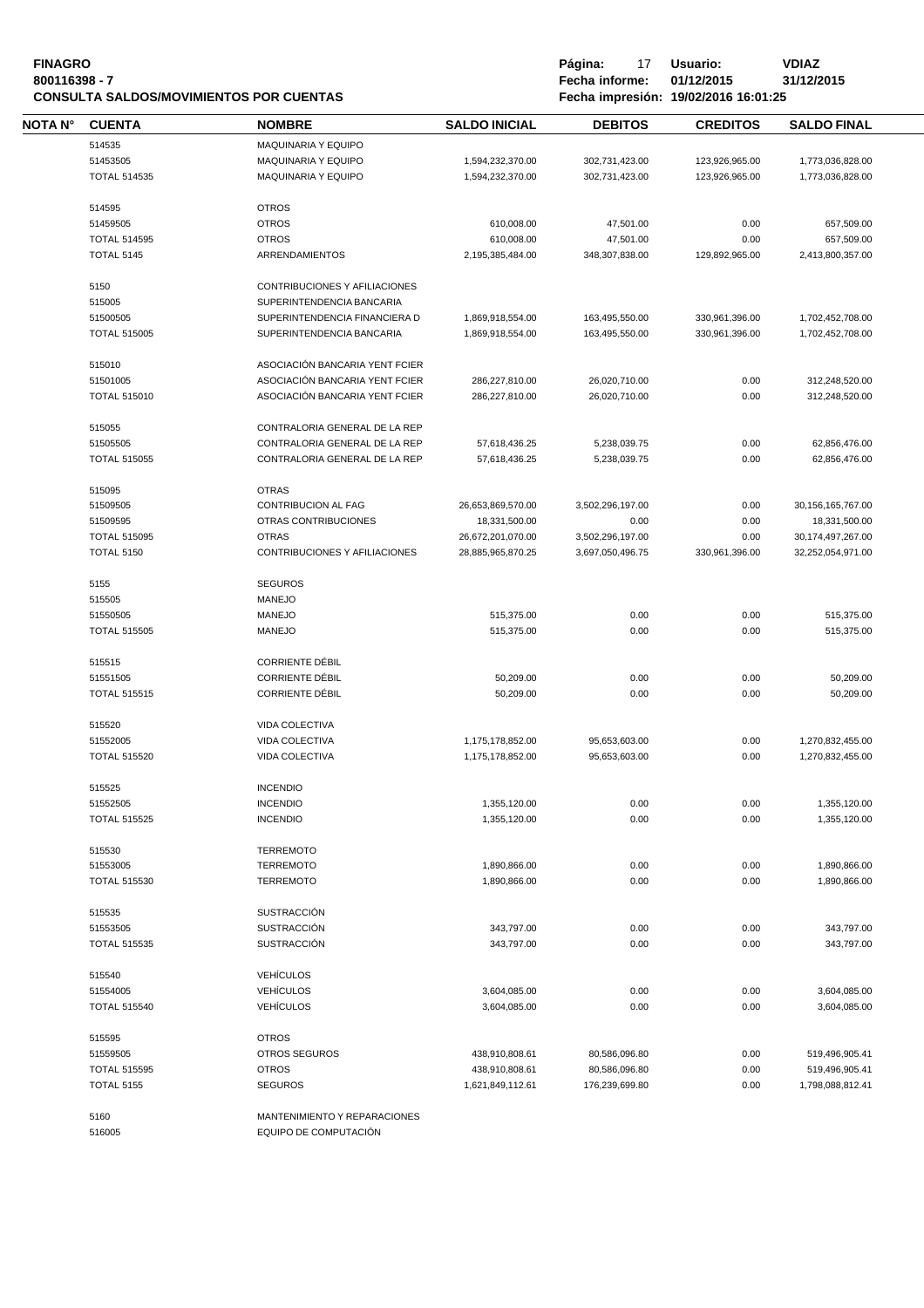| <b>FINAGRO</b>                                 |
|------------------------------------------------|
| 800116398 - 7                                  |
| <b>CONSULTA SALDOS/MOVIMIENTOS POR CUENTAS</b> |

**Fágina:** 18 **Usuario: <br>Fecha informe: 01/12/2015 31/12/2015 800116398 - 7 Fecha informe: 01/12/2015 31/12/2015 CONSULTA SALDOS/MOVIMIENTOS POR CUENTAS Fecha impresión: 19/02/2016 16:01:25**

| ΝΟΤΑ Ν° | <b>CUENTA</b>                   | <b>NOMBRE</b>                             | <b>SALDO INICIAL</b>              | <b>DEBITOS</b>                 | <b>CREDITOS</b>          | <b>SALDO FINAL</b>             |
|---------|---------------------------------|-------------------------------------------|-----------------------------------|--------------------------------|--------------------------|--------------------------------|
|         | 51600505                        | EQUIPO DE COMPUTACIÓN                     | 916,066,628.40                    | 336, 367, 805. 72              | 228,049,247.00           | 1,024,385,187.12               |
|         | <b>TOTAL 516005</b>             | EQUIPO DE COMPUTACIÓN                     | 916,066,628.40                    | 336,367,805.72                 | 228,049,247.00           | 1,024,385,187.12               |
|         |                                 |                                           |                                   |                                |                          |                                |
|         | 516010                          | <b>EQUIPO DE OFICINA</b>                  |                                   |                                |                          |                                |
|         | 51601005                        | <b>EQUIPO DE OFICINA</b>                  | 56, 165, 346.00                   | 4,107,205.00                   | 3,060,615.00             | 57,211,936.00                  |
|         | <b>TOTAL 516010</b>             | <b>EQUIPO DE OFICINA</b>                  | 56, 165, 346.00                   | 4,107,205.00                   | 3,060,615.00             | 57,211,936.00                  |
|         |                                 |                                           |                                   |                                |                          |                                |
|         | 516015                          | <b>MUEBLES Y ENSERES</b>                  |                                   |                                |                          |                                |
|         | 51601505                        | <b>MUEBLES Y ENSERES</b>                  | 6,611,135.00                      | 60,000.00                      | 0.00                     | 6,671,135.00                   |
|         | <b>TOTAL 516015</b>             | <b>MUEBLES Y ENSERES</b>                  | 6,611,135.00                      | 60,000.00                      | 0.00                     | 6,671,135.00                   |
|         |                                 |                                           |                                   |                                |                          |                                |
|         | 516020                          | <b>VEHÍCULOS</b>                          |                                   |                                |                          |                                |
|         | 51602005                        | <b>MANTENIMIENTO</b>                      | 9,548,171.00                      | 2,524,793.00                   | 0.00                     | 12,072,964.00                  |
|         | 51602010                        | <b>COMBUSTIBLE</b>                        | 20,011,231.00                     | 3,725,680.00                   | 1,200,000.00             | 22,536,911.00                  |
|         | <b>TOTAL 516020</b>             | <b>VEHÍCULOS</b>                          | 29,559,402.00                     | 6,250,473.00                   | 1,200,000.00             | 34,609,875.00                  |
|         |                                 |                                           |                                   |                                |                          |                                |
|         | 516095                          | <b>OTROS</b>                              |                                   |                                |                          |                                |
|         | 51609505                        | SUMINISTROS PARA MANTENIMIENT             | 16,868,073.00                     | 652,216.00<br>1,860,588.00     | 0.00                     | 17,520,289.00                  |
|         | 51609510<br><b>TOTAL 516095</b> | MANTENIMIENTO DE OFICINAS<br><b>OTROS</b> | 18,884,643.00                     |                                | 889,382.00<br>889,382.00 | 19,855,849.00<br>37,376,138.00 |
|         | <b>TOTAL 5160</b>               | MANTENIMIENTO Y REPARACIONES              | 35,752,716.00<br>1,044,155,227.40 | 2,512,804.00<br>349,298,287.72 | 233,199,244.00           | 1,160,254,271.12               |
|         |                                 |                                           |                                   |                                |                          |                                |
|         | 5165                            | ADECUACIÓN E INSTALACIÓN DE OF            |                                   |                                |                          |                                |
|         | 516505                          | INSTALACIONES ELÉCTRICAS                  |                                   |                                |                          |                                |
|         | 51650505                        | INSTALACIONES ELÉCTRICAS                  | 5,061,161.00                      | 0.00                           | 0.00                     | 5,061,161.00                   |
|         | <b>TOTAL 516505</b>             | INSTALACIONES ELÉCTRICAS                  | 5,061,161.00                      | 0.00                           | 0.00                     | 5,061,161.00                   |
|         |                                 |                                           |                                   |                                |                          |                                |
|         | 516510                          | ARREGLOS ORNAMENTALES                     |                                   |                                |                          |                                |
|         | 51651005                        | ARREGLOS ORNAMENTALES                     | 6,426,004.00                      | 0.00                           | 0.00                     | 6,426,004.00                   |
|         | <b>TOTAL 516510</b>             | ARREGLOS ORNAMENTALES                     | 6,426,004.00                      | 0.00                           | 0.00                     | 6,426,004.00                   |
|         |                                 |                                           |                                   |                                |                          |                                |
|         | 516515                          | REPARACIONES LOCATIVAS                    |                                   |                                |                          |                                |
|         | 51651505                        | REPARACIONES LOCATIVAS                    | 6,766,400.00                      | 0.00                           | 0.00                     | 6,766,400.00                   |
|         | <b>TOTAL 516515</b>             | REPARACIONES LOCATIVAS                    | 6,766,400.00                      | 0.00                           | 0.00                     | 6,766,400.00                   |
|         | <b>TOTAL 5165</b>               | ADECUACIÓN E INSTALACIÓN DE OF            | 18,253,565.00                     | 0.00                           | 0.00                     | 18,253,565.00                  |
|         |                                 |                                           |                                   |                                |                          |                                |
|         | 5170                            | <b>PROVISIONES</b>                        |                                   |                                |                          |                                |
|         | 517003                          | <b>DISPONIBLE</b>                         |                                   |                                |                          |                                |
|         | 51700305                        | <b>DISPONIBLE</b>                         | 1,622,931.68                      | 60,885.10                      | 756,454.64               | 927,362.14                     |
|         | <b>TOTAL 517003</b>             | <b>DISPONIBLE</b>                         | 1,622,931.68                      | 60,885.10                      | 756,454.64               | 927,362.14                     |
|         |                                 |                                           |                                   |                                |                          |                                |
|         | 517010                          | <b>CARTERA DE CRÉDITOS</b>                |                                   |                                |                          |                                |
|         | 51701005                        | PROVISION GENERAL                         | 0.00                              | 545,000.00                     | 0.00                     | 545,000.00                     |
|         | 51701015<br><b>TOTAL 517010</b> | PROVISIÓN PROCICLICA CARTERA C            | 60, 157, 737, 549.00              | 1,033,253,150.00               | 177,532,216.00           | 61,013,458,483.00              |
|         |                                 | <b>CARTERA DE CRÉDITOS</b>                | 60,157,737,549.00                 | 1,033,798,150.00               | 177,532,216.00           | 61,014,003,483.00              |
|         | 517015                          | <b>CUENTAS POR COBRAR</b>                 |                                   |                                |                          |                                |
|         | 51701587                        | <b>CUENTAS POR COBRAR DIVERSAS</b>        | 616,210.00                        | 0.00                           | 0.00                     | 616,210.00                     |
|         | 51701590                        | <b>OTRAS ENTIDADES</b>                    | 79,868,258.00                     | 65,672,510.00                  | 0.00                     | 145,540,768.00                 |
|         | <b>TOTAL 517015</b>             | <b>CUENTAS POR COBRAR</b>                 | 80,484,468.00                     | 65,672,510.00                  | 0.00                     | 146,156,978.00                 |
|         | <b>TOTAL 5170</b>               | <b>PROVISIONES</b>                        | 60,239,844,948.68                 | 1,099,531,545.10               | 178,288,670.64           | 61,161,087,823.14              |
|         |                                 |                                           |                                   |                                |                          |                                |
|         | 5171                            | COMPONENTE CONTRACÍCLICO PR               |                                   |                                |                          |                                |
|         | 517115                          | CRÉD Y OP DE LEA COMERCIALES              | 8,417,977,182.00                  | 162,578,721.00                 | 766,531.00               | 8,579,789,372.00               |
|         | <b>TOTAL 5171</b>               | COMPONENTE CONTRACÍCLICO PR               | 8,417,977,182.00                  | 162,578,721.00                 | 766,531.00               | 8,579,789,372.00               |
|         |                                 |                                           |                                   |                                |                          |                                |
|         | 5175                            | <b>DEPRECIACIONES</b>                     |                                   |                                |                          |                                |
|         | 517505                          | <b>EDIFICIOS</b>                          |                                   |                                |                          |                                |
|         | 51750505                        | <b>EDIFICIOS</b>                          | 52,987,836.00                     | 4,817,076.00                   | 0.00                     | 57,804,912.00                  |
|         | <b>TOTAL 517505</b>             | <b>EDIFICIOS</b>                          | 52,987,836.00                     | 4,817,076.00                   | 0.00                     | 57,804,912.00                  |
|         |                                 |                                           |                                   |                                |                          |                                |
|         | 517510                          | EQUIPO, MUEBLES Y ENSERES DE O            |                                   |                                |                          |                                |
|         | 51751005                        | EQUIPO, MUEBLES Y ENSERES DE O            | 139,044,372.00                    | 18,967,168.00                  | 0.00                     | 158,011,540.00                 |
|         | <b>TOTAL 517510</b>             | EQUIPO, MUEBLES Y ENSERES DE O            | 139,044,372.00                    | 18,967,168.00                  | 0.00                     | 158,011,540.00                 |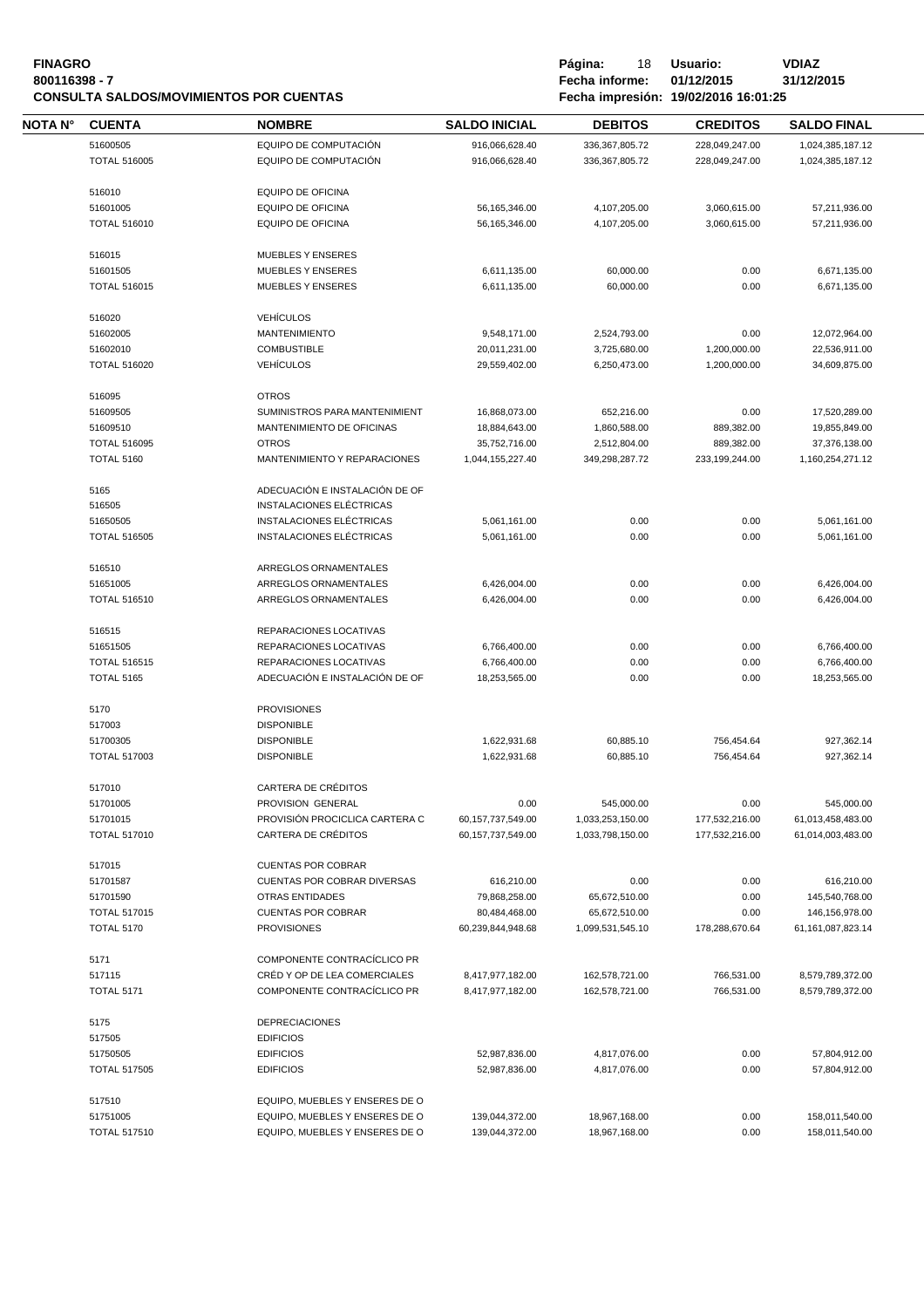| <b>FINAGRO</b><br>800116398 - 7 |                                          | <b>CONSULTA SALDOS/MOVIMIENTOS POR CUENTAS</b> |                      | Página:<br>19<br>Fecha informe: | Usuario:<br>01/12/2015<br>Fecha impresión: 19/02/2016 16:01:25 | <b>VDIAZ</b><br>31/12/2015 |
|---------------------------------|------------------------------------------|------------------------------------------------|----------------------|---------------------------------|----------------------------------------------------------------|----------------------------|
| NOTA N°                         | <b>CUENTA</b>                            | <b>NOMBRE</b>                                  | <b>SALDO INICIAL</b> | <b>DEBITOS</b>                  | <b>CREDITOS</b>                                                | <b>SALDO FINAL</b>         |
|                                 | 517515                                   | EQUIPO DE COMPUTACIÓN                          |                      |                                 |                                                                |                            |
|                                 | 51751505                                 | EQUIPO DE COMPUTACIÓN                          | 76,806,507.00        | 7,652,145.00                    | 0.00                                                           | 84,458,652.00              |
|                                 | <b>TOTAL 517515</b>                      | EQUIPO DE COMPUTACIÓN                          | 76,806,507.00        | 7,652,145.00                    | 0.00                                                           | 84,458,652.00              |
|                                 |                                          |                                                |                      |                                 |                                                                |                            |
|                                 | 517520                                   | <b>VEHÍCULOS</b>                               |                      |                                 |                                                                |                            |
|                                 | 51752005                                 | <b>VEHÍCULOS</b>                               | 62,571,663.00        | 5,688,333.00                    | 0.00                                                           | 68,259,996.00              |
|                                 | <b>TOTAL 517520</b><br><b>TOTAL 5175</b> | <b>VEHÍCULOS</b><br><b>DEPRECIACIONES</b>      | 62,571,663.00        | 5,688,333.00                    | 0.00                                                           | 68,259,996.00              |
|                                 |                                          |                                                | 331,410,378.00       | 37,124,722.00                   | 0.00                                                           | 368,535,100.00             |
|                                 | 5180                                     | <b>AMORTIZACIONES</b>                          |                      |                                 |                                                                |                            |
|                                 | 518010                                   | <b>REMODELACIÓN</b>                            |                      |                                 |                                                                |                            |
|                                 | 51801005                                 | <b>INMUEBLES</b>                               |                      |                                 |                                                                |                            |
|                                 | 5180100505                               | <b>INMUEBLES</b>                               | 1,174,187,217.42     | 106,744,292.53                  | 0.00                                                           | 1,280,931,509.95           |
|                                 | <b>TOTAL 51801005</b>                    | <b>INMUEBLES</b>                               | 1,174,187,217.42     | 106,744,292.53                  | 0.00                                                           | 1,280,931,509.95           |
|                                 | <b>TOTAL 518010</b>                      | <b>REMODELACIÓN</b>                            | 1,174,187,217.42     | 106,744,292.53                  | 0.00                                                           | 1,280,931,509.95           |
|                                 | 518020                                   | PROGRAMAS PARA COMPUTADOR (                    |                      |                                 |                                                                |                            |
|                                 | 51802005                                 | PROGRAMAS PARA COMPUTADOR (                    |                      |                                 |                                                                |                            |
|                                 | 5180200505                               | PROGRAMAS PARA COMPUTADOR (                    | 497,150,882.34       | 143,356,519.21                  | 111,306,146.34                                                 | 529,201,255.21             |
|                                 | <b>TOTAL 51802005</b>                    | PROGRAMAS PARA COMPUTADOR (                    | 497,150,882.34       | 143,356,519.21                  | 111,306,146.34                                                 | 529,201,255.21             |
|                                 | <b>TOTAL 518020</b>                      | PROGRAMAS PARA COMPUTADOR (                    | 497,150,882.34       | 143,356,519.21                  | 111,306,146.34                                                 | 529,201,255.21             |
|                                 | 518025                                   | MEJORAS A PROPI TOMADAS EN AR                  |                      |                                 |                                                                |                            |
|                                 | 51802505                                 | MEJORAS PROP TOMADAS EN ARRE                   |                      |                                 |                                                                |                            |
|                                 | 5180250505                               | MEJORAS PROP TOMADAS EN ARRE                   | 155,364,759.77       | 14,124,069.10                   | 0.00                                                           | 169,488,828.87             |
|                                 | TOTAL 51802505                           | MEJORAS PROP TOMADAS EN ARRE                   | 155,364,759.77       | 14,124,069.10                   | 0.00                                                           | 169,488,828.87             |
|                                 | <b>TOTAL 518025</b>                      | MEJORAS A PROPI TOMADAS EN AR                  | 155,364,759.77       | 14,124,069.10                   | 0.00                                                           | 169,488,828.87             |
|                                 |                                          |                                                |                      |                                 |                                                                |                            |
|                                 | 518095                                   | <b>OTRAS</b>                                   |                      |                                 |                                                                |                            |
|                                 | 51809505                                 | PROYECTOS DE REFORESTACIÓN                     |                      |                                 |                                                                |                            |
|                                 | 5180950510                               | <b>MONTERREY</b>                               | 3,885,080,564.24     | 387,424,698.22                  | 0.00                                                           | 4,272,505,262.46           |
|                                 | 5180950515                               | CORMAGDALENA                                   | 220,547,427.47       | 21,474,740.36                   | 0.00                                                           | 242,022,167.83             |
|                                 | 5180950525                               | <b>CONIF</b>                                   | 3,229,668.39         | 1,333,334.40                    | 0.00                                                           | 4,563,002.79               |
|                                 | TOTAL 51809505                           | PROYECTOS DE REFORESTACIÓN                     | 4,108,857,660.10     | 410,232,772.98                  | 0.00                                                           | 4,519,090,433.08           |
|                                 | <b>TOTAL 518095</b>                      | <b>OTRAS</b>                                   | 4,108,857,660.10     | 410,232,772.98                  | 0.00                                                           | 4,519,090,433.08           |
|                                 | <b>TOTAL 5180</b>                        | <b>AMORTIZACIONES</b>                          | 5,935,560,519.63     | 674,457,653.82                  | 111,306,146.34                                                 | 6,498,712,027.11           |
|                                 | 5190                                     | <b>DIVERSOS</b>                                |                      |                                 |                                                                |                            |
|                                 | 519005                                   | SERVICIO DE ASEO Y VIGILANCIA                  |                      |                                 |                                                                |                            |
|                                 | 51900505                                 | SERVICIO DE ASEO Y VIGILANCIA                  |                      |                                 |                                                                |                            |
|                                 | 5190050505                               | SERVICIO DE ASEO                               | 68,823,918.00        | 5,339,207.00                    | 0.00                                                           | 74,163,125.00              |
|                                 | 5190050510                               | SERVICIO DE VIGILANCIA                         | 117,051,194.00       | 21,040,085.00                   | 10,670,647.00                                                  | 127,420,632.00             |
|                                 | <b>TOTAL 51900505</b>                    | SERVICIO DE ASEO Y VIGILANCIA                  | 185,875,112.00       | 26,379,292.00                   | 10,670,647.00                                                  | 201,583,757.00             |
|                                 | <b>TOTAL 519005</b>                      | SERVICIO DE ASEO Y VIGILANCIA                  | 185,875,112.00       | 26,379,292.00                   | 10,670,647.00                                                  | 201,583,757.00             |
|                                 | 519010                                   | <b>SERVICIOS TEMPORALES</b>                    |                      |                                 |                                                                |                            |
|                                 | 51901005                                 | <b>SERVICIOS TEMPORALES</b>                    |                      |                                 |                                                                |                            |
|                                 | 5190100505                               | <b>SERVICIOS TEMPORALES</b>                    | 413,855,849.00       | 33,382,599.00                   | 0.00                                                           | 447,238,448.00             |
|                                 | TOTAL 51901005                           | <b>SERVICIOS TEMPORALES</b>                    | 413,855,849.00       | 33,382,599.00                   | 0.00                                                           | 447,238,448.00             |
|                                 | <b>TOTAL 519010</b>                      | <b>SERVICIOS TEMPORALES</b>                    | 413,855,849.00       | 33,382,599.00                   | 0.00                                                           | 447,238,448.00             |
|                                 | 519015                                   | PUBLICIDAD Y PROPAGANDA                        |                      |                                 |                                                                |                            |
|                                 | 51901505                                 | PUBLICIDAD Y PROPAGANDA                        |                      |                                 |                                                                |                            |
|                                 | 5190150505                               | <b>GESTION COMERCIAL</b>                       | 619,157,489.00       | 67,541,286.00                   | 174,680,412.00                                                 | 512,018,363.00             |
|                                 | 5190150510                               | SOCIALIZACION                                  | 103,917,584.00       | 33,782,822.00                   | 8,946,796.00                                                   | 128,753,610.00             |
|                                 | <b>TOTAL 51901505</b>                    | PUBLICIDAD Y PROPAGANDA                        | 723,075,073.00       | 101,324,108.00                  | 183,627,208.00                                                 | 640,771,973.00             |
|                                 |                                          |                                                |                      |                                 |                                                                |                            |
|                                 | 51901597                                 | IMPUESTO AL CONSUMO PUBLICIDA                  |                      |                                 |                                                                |                            |
|                                 | 5190159705                               | IMPUESTO AL CONSUMO PUBLICIDA                  | 0.00                 | 6,240.00                        | 0.00                                                           | 6,240.00                   |
|                                 | <b>TOTAL 51901597</b>                    | IMPUESTO AL CONSUMO PUBLICIDA                  | 0.00                 | 6,240.00                        | 0.00                                                           | 6,240.00                   |
|                                 | <b>TOTAL 519015</b>                      | PUBLICIDAD Y PROPAGANDA                        | 723,075,073.00       | 101,330,348.00                  | 183,627,208.00                                                 | 640,778,213.00             |
|                                 | 519025                                   | SERVICIOS PÚBLICOS                             |                      |                                 |                                                                |                            |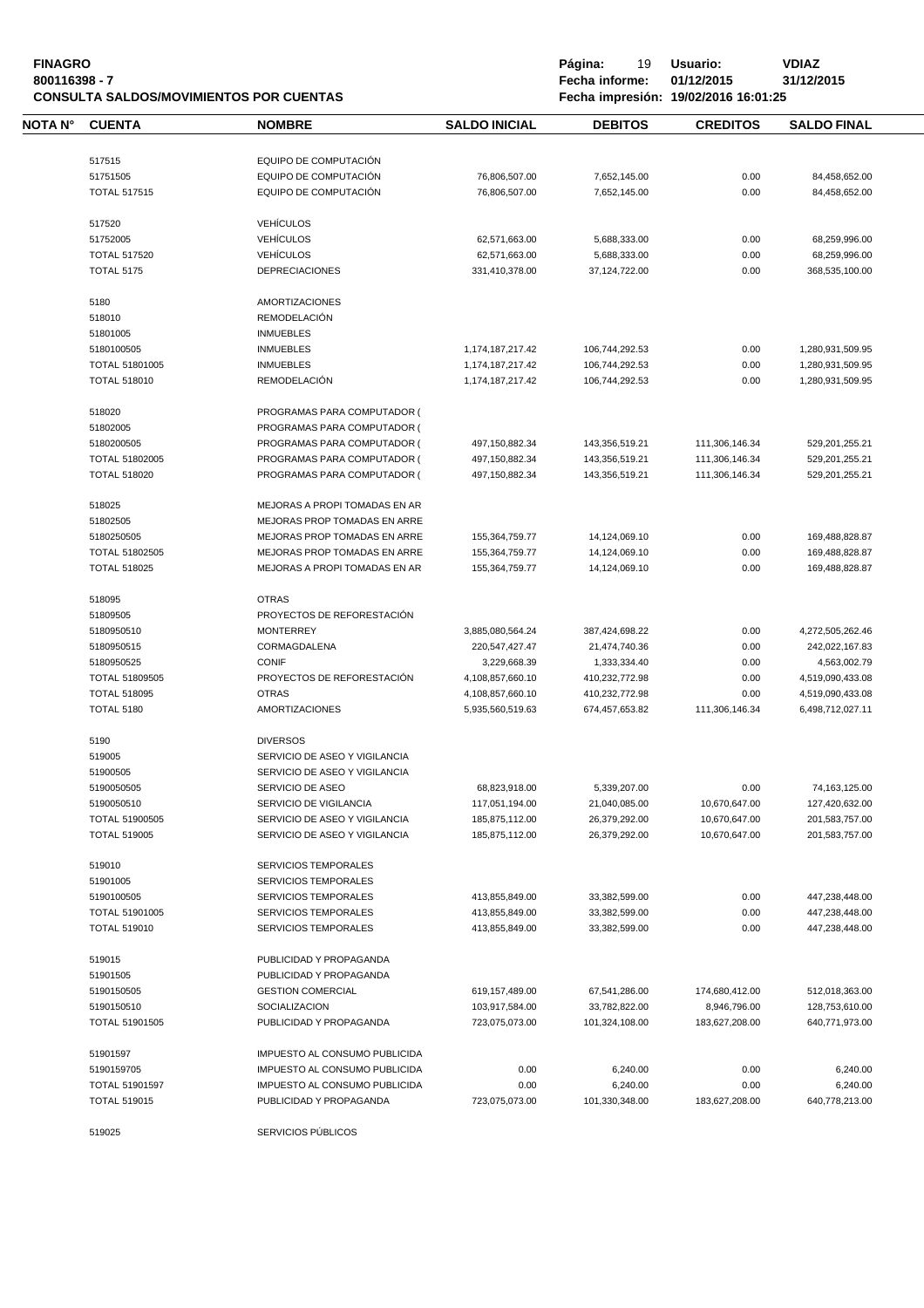# **FINAGRO P á g i n a :** 20 **U s u a r i o : VDIAZ CONSULTA SALDOS/MOVIMIENTOS POR CUENTAS**

**8**<br>**8**<br>**800116398 Fecha informe:** 01/12/2015<br>**18.01:25** 

| NOTA N° | <b>CUENTA</b>         | <b>NOMBRE</b>                   | <b>SALDO INICIAL</b> | <b>DEBITOS</b> | <b>CREDITOS</b> | <b>SALDO FINAL</b> |  |
|---------|-----------------------|---------------------------------|----------------------|----------------|-----------------|--------------------|--|
|         | 51902505              | SERVICIOS PÚBLICOS              |                      |                |                 |                    |  |
|         | 5190250505            | <b>ENERGIA ELECTRICA</b>        | 91,231,407.00        | 19,557,118.00  | 0.00            | 110,788,525.00     |  |
|         | 5190250510            | ACUEDUCTO Y ALCANTARILLADO      | 25,838,230.00        | 4,280,569.00   | 0.00            | 30,118,799.00      |  |
|         | 5190250515            | <b>TELEFONO</b>                 | 60,791,069.00        | 9,608,810.00   | 0.00            | 70,399,879.00      |  |
|         | 5190250520            | CABLES, TELEGRAMAS Y CORREOS    | 26,006,256.00        | 7,996,700.00   | 250,000.00      | 33,752,956.00      |  |
|         | 5190250525            | SERVICIO DE CELULAR             | 49,488,538.00        | 6,228,462.00   | 0.00            | 55,717,000.00      |  |
|         | 5190250597            | IMPUESTO AL CONSUMO SERVICIOS   | 1,168,908.00         | 57,145.00      | 0.00            | 1,226,053.00       |  |
|         | TOTAL 51902505        | SERVICIOS PÚBLICOS              | 254,524,408.00       | 47,728,804.00  | 250,000.00      | 302,003,212.00     |  |
|         | <b>TOTAL 519025</b>   | SERVICIOS PÚBLICOS              | 254,524,408.00       | 47,728,804.00  | 250,000.00      | 302,003,212.00     |  |
|         | 519030                | PROCESAMIENTO ELECTRÓNICO DE    |                      |                |                 |                    |  |
|         | 51903005              | PROCESAMIENTO ELECTRÓNICO DE    |                      |                |                 |                    |  |
|         | 5190300505            | SERV ELECTRÓNICO SEBRA BANCO    | 29,056,961.42        | 2,643,375.84   | 391,833.00      | 31,308,504.26      |  |
|         | 5190300510            | APLICATIVO CONSULTA MERCADEO    | 6,299,889.00         | 573,040.00     | 0.00            | 6,872,929.00       |  |
|         | 5190300515            | SERVICIOS SISTEMAS DE INFORMAC  | 90,084,815.00        | 29,539,881.00  | 1,500,000.00    | 118,124,696.00     |  |
|         | 5190300525            | SISTEMAS TRANSACCIONALES        | 20,777,207.00        | 1,120,786.00   | 1,142,529.00    | 20,755,464.00      |  |
|         | <b>TOTAL 51903005</b> | PROCESAMIENTO ELECTRÓNICO DE    | 146,218,872.42       | 33,877,082.84  | 3,034,362.00    | 177,061,593.26     |  |
|         | <b>TOTAL 519030</b>   | PROCESAMIENTO ELECTRÓNICO DE    | 146,218,872.42       | 33,877,082.84  | 3.034.362.00    | 177,061,593.26     |  |
|         | 519035                | <b>GASTOS DE VIAJE</b>          |                      |                |                 |                    |  |
|         | 51903505              | <b>GASTOS DE VIAJE</b>          |                      |                |                 |                    |  |
|         | 5190350505            | MANUTENCIÓN Y ALOJAMIENTO VIA   | 129,008,610.00       | 12,590,170.00  | 1,088,969.00    | 140,509,811.00     |  |
|         | 5190350510            | MANUT Y ALOJAMIENTO VIAJES AL E | 28,474,003.94        | 0.00           | 0.00            | 28,474,003.94      |  |
|         | 5190350515            | MANUTENCION Y ALOJAMIENTO CO    | 869,086.00           | 0.00           | 0.00            | 869,086.00         |  |
|         | 5190350597            | IMPUESTO AL CONSUMO MANUT Y A   | 1,795,198.00         | 232,637.00     | 32,090.00       | 1,995,745.00       |  |
|         | TOTAL 51903505        | <b>GASTOS DE VIAJE</b>          | 160,146,897.94       | 12.822.807.00  | 1,121,059.00    | 171,848,645.94     |  |
|         | <b>TOTAL 519035</b>   | <b>GASTOS DE VIAJE</b>          | 160,146,897.94       | 12,822,807.00  | 1,121,059.00    | 171,848,645.94     |  |
|         | 519040                | <b>TRANSPORTE</b>               |                      |                |                 |                    |  |
|         | 51904005              | TRANSPORTE                      |                      |                |                 |                    |  |
|         | 5190400505            | TRANSPORTE AEREO FUNCIONARIO    | 252,996,945.00       | 11,898,415.00  | 1,488,852.00    | 263,406,508.00     |  |
|         | 5190400510            | TRANSPORTE AEREO TERCEROS       | 5,478,072.00         | 2,949,294.00   | 0.00            | 8,427,366.00       |  |
|         | 5190400515            | TRANSPORTE TERRESTRE FUNCION    | 157, 162, 572.00     | 28,238,831.00  | 2,695,200.00    | 182,706,203.00     |  |
|         | 5190400520            | TRANSPORTE TERRESTRE TERCER     | 282,000.00           | 0.00           | 0.00            | 282,000.00         |  |
|         | 5190400525            | TRANSPORTE EXTERIOR AEREO Y T   | 22,338,981.90        | 332,961.00     | 0.00            | 22,671,942.90      |  |
|         | <b>TOTAL 51904005</b> | <b>TRANSPORTE</b>               | 438,258,570.90       | 43,419,501.00  | 4,184,052.00    | 477,494,019.90     |  |
|         | <b>TOTAL 519040</b>   | TRANSPORTE                      | 438,258,570.90       | 43,419,501.00  | 4,184,052.00    | 477,494,019.90     |  |
|         | 519045                | ÚTILES Y PAPELERÍA              |                      |                |                 |                    |  |
|         | 51904505              | ÚTILES Y PAPELERÍA              |                      |                |                 |                    |  |
|         | 5190450505            | ÚTILES Y PAPELERÍA              | 83,260,095.00        | 3,395,310.00   | 9,687,160.00    | 76,968,245.00      |  |
|         | 5190450510            | <b>FOTOCOPIAS</b>               | 3.256.626.00         | 2.089.042.00   | 0.00            | 5,345,668.00       |  |
|         | TOTAL 51904505        | ÚTILES Y PAPELERÍA              | 86,516,721.00        | 5,484,352.00   | 9,687,160.00    | 82,313,913.00      |  |
|         | <b>TOTAL 519045</b>   | ÚTILES Y PAPELERÍA              | 86,516,721.00        | 5,484,352.00   | 9,687,160.00    | 82,313,913.00      |  |
|         | 519095                | <b>OTROS</b>                    |                      |                |                 |                    |  |
|         | 51909502              | MENSAJES DE TEXTO               |                      |                |                 |                    |  |
|         | 5190950205            | MENSAJES DE TEXTO               | 8,216,445.00         | 828,414.00     | 900,000.00      | 8,144,859.00       |  |
|         | TOTAL 51909502        | MENSAJES DE TEXTO               | 8,216,445.00         | 828,414.00     | 900,000.00      | 8,144,859.00       |  |
|         | 51909504              | SALUD OCUPACIONAL               |                      |                |                 |                    |  |
|         | 5190950405            | SALUD OCUPACIONAL               | 68,400.00            | 10,593,440.00  | 0.00            | 10,661,840.00      |  |
|         |                       | SALUD OCUPACIONAL               |                      |                | 0.00            | 10,661,840.00      |  |
|         | TOTAL 51909504        |                                 | 68,400.00            | 10,593,440.00  |                 |                    |  |
|         | 51909506              | ELEMENTOS Y SERVICIO DE ASEO Y  |                      |                |                 |                    |  |
|         | 5190950605            | SERVICIO DE CAFETERIA           | 63,692,946.46        | 16,354,530.00  | 0.00            | 80,047,476.46      |  |
|         | 5190950610            | SUMINISTROS DE ASEO             | 32,233,044.00        | 470,580.00     | 0.00            | 32,703,624.00      |  |
|         | 5190950615            | SUMINISTROS DE CAFETERIA        | 44,919,447.00        | 4,623,748.00   | 1,300,000.00    | 48,243,195.00      |  |
|         | 5190950697            | IMPUESTO CONS ELEMENTOS SERV    | 2,307,000.00         | 758,900.00     | 0.00            | 3,065,900.00       |  |
|         | <b>TOTAL 51909506</b> | ELEMENTOS Y SERVICIO DE ASEO Y  | 143, 152, 437. 46    | 22,207,758.00  | 1,300,000.00    | 164,060,195.46     |  |
|         | 51909508              | CAPACITACIÓN A TERCEROS         |                      |                |                 |                    |  |
|         | 5190950805            | CAPACITACIÓN A TERCEROS         | 54,138,560.00        | 39,209,280.00  | 0.00            | 93,347,840.00      |  |
|         | TOTAL 51909508        | CAPACITACIÓN A TERCEROS         | 54,138,560.00        | 39,209,280.00  | 0.00            | 93,347,840.00      |  |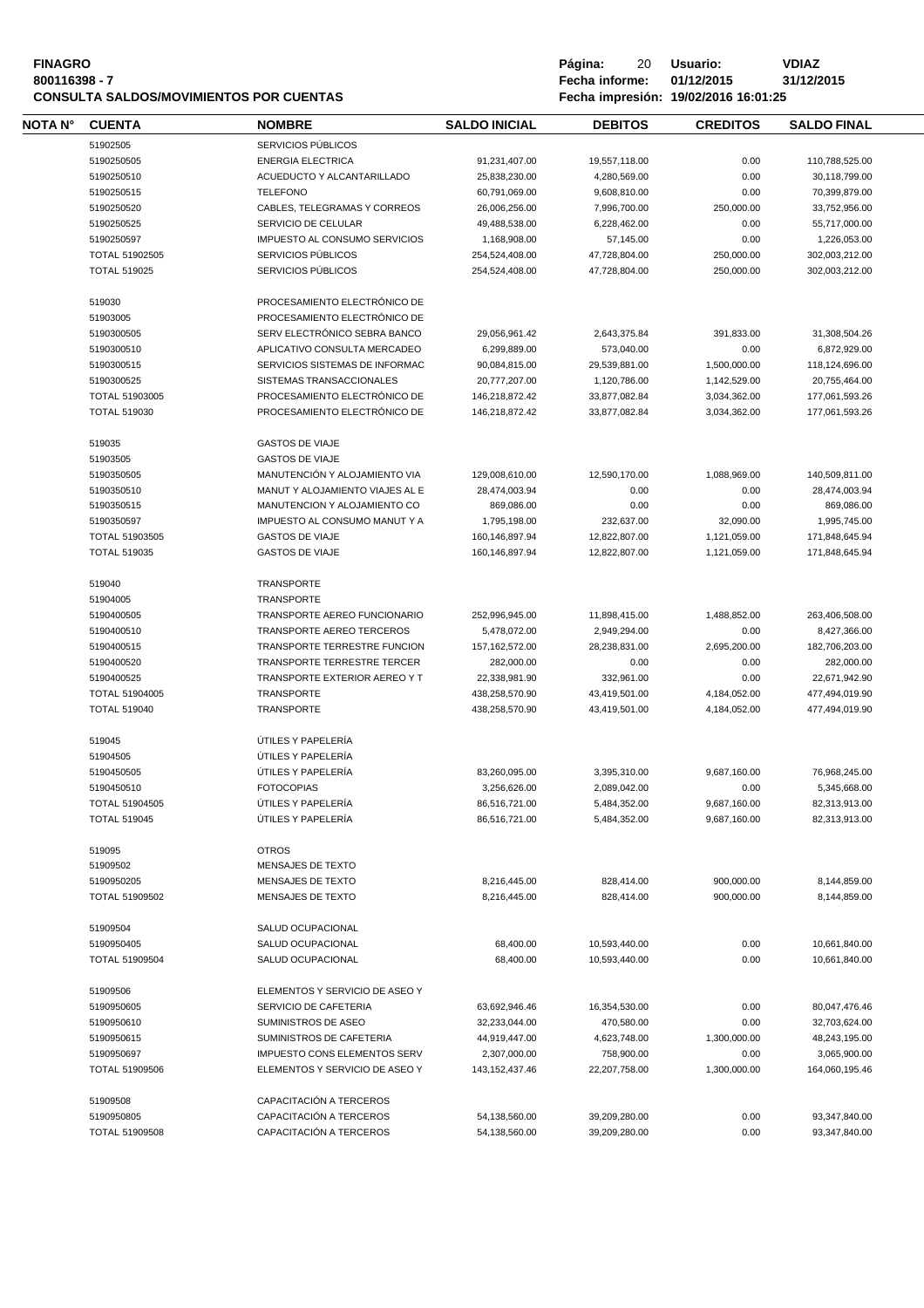| <b>FINAGRO</b><br>800116398 - 7 |                       | <b>CONSULTA SALDOS/MOVIMIENTOS POR CUENTAS</b> |                      | Página:<br>21<br>Fecha informe: | Usuario:<br>01/12/2015<br>Fecha impresión: 19/02/2016 16:01:25 | <b>VDIAZ</b><br>31/12/2015 |
|---------------------------------|-----------------------|------------------------------------------------|----------------------|---------------------------------|----------------------------------------------------------------|----------------------------|
| NOTA N°                         | <b>CUENTA</b>         | <b>NOMBRE</b>                                  | <b>SALDO INICIAL</b> | <b>DEBITOS</b>                  | <b>CREDITOS</b>                                                | <b>SALDO FINAL</b>         |
|                                 | 51909510              | CAPACITACIÓN                                   |                      |                                 |                                                                |                            |
|                                 |                       |                                                |                      |                                 |                                                                |                            |
|                                 | 5190951005            | CAPACITACIÓN<br>CAPACITACIÓN                   | 339,527,155.00       | 77,196,857.00                   | 0.00                                                           | 416,724,012.00             |
|                                 | TOTAL 51909510        |                                                | 339,527,155.00       | 77,196,857.00                   | 0.00                                                           | 416,724,012.00             |
|                                 | 51909512              | APOYOS EDUCATIVOS                              |                      |                                 |                                                                |                            |
|                                 | 5190951205            | APOYOS EDUCATIVOS                              | 13,356,026.00        | 580,664.00                      | 0.00                                                           | 13,936,690.00              |
|                                 | TOTAL 51909512        | APOYOS EDUCATIVOS                              | 13,356,026.00        | 580,664.00                      | 0.00                                                           | 13,936,690.00              |
|                                 | 51909514              | <b>MEDICINA PREPAGADA</b>                      |                      |                                 |                                                                |                            |
|                                 | 5190951405            | <b>MEDICINA PREPAGADA</b>                      | 703,519,624.00       | 70,809,119.00                   | 1,010.00                                                       | 774,327,733.00             |
|                                 | TOTAL 51909514        | MEDICINA PREPAGADA                             | 703,519,624.00       | 70,809,119.00                   | 1,010.00                                                       | 774,327,733.00             |
|                                 |                       |                                                |                      |                                 |                                                                |                            |
|                                 | 51909516              | <b>BIENESTAR SOCIAL</b>                        |                      |                                 |                                                                |                            |
|                                 | 5190951605            | <b>BIENESTAR SOCIAL</b>                        | 138,582,146.00       | 87,073,114.00                   | 0.00                                                           | 225,655,260.00             |
|                                 | TOTAL 51909516        | <b>BIENESTAR SOCIAL</b>                        | 138,582,146.00       | 87,073,114.00                   | 0.00                                                           | 225,655,260.00             |
|                                 | 51909518              | PATROCINIO FONDO DE EMPLEADO                   |                      |                                 |                                                                |                            |
|                                 | 5190951805            | PATROCINIO FONDO DE EMPLEADO                   | 40,822,452.00        | 7,422,264.00                    | 3,711,132.00                                                   | 44,533,584.00              |
|                                 | <b>TOTAL 51909518</b> | PATROCINIO FONDO DE EMPLEADO                   | 40,822,452.00        | 7,422,264.00                    | 3,711,132.00                                                   | 44,533,584.00              |
|                                 | 51909520              | SERVICIO EMERGENCIAS MEDICAS                   |                      |                                 |                                                                |                            |
|                                 | 5190952005            | SERVICIO EMERGENCIAS MEDICAS                   | 3,216,510.00         | 362,410.00                      | 0.00                                                           | 3,578,920.00               |
|                                 | <b>TOTAL 51909520</b> | SERVICIO EMERGENCIAS MEDICAS                   | 3,216,510.00         | 362,410.00                      | 0.00                                                           | 3,578,920.00               |
|                                 |                       |                                                |                      |                                 |                                                                |                            |
|                                 | 51909522              | OTROS GASTOS DE PERSONAL                       |                      |                                 |                                                                |                            |
|                                 | 5190952205            | OTROS GASTOS DE PERSONAL                       | 53,888,282.00        | 69,481,106.00                   | 43,397,980.00                                                  | 79,971,408.00              |
|                                 | TOTAL 51909522        | OTROS GASTOS DE PERSONAL                       | 53,888,282.00        | 69,481,106.00                   | 43,397,980.00                                                  | 79,971,408.00              |
|                                 | 51909524              | <b>CUSTODIA MEDIOS MAGNÉTICOS</b>              |                      |                                 |                                                                |                            |
|                                 | 5190952405            | CUSTODIA MEDIOS MAGNÉTICOS                     | 27,039,809.00        | 4,628,070.00                    | 0.00                                                           | 31,667,879.00              |
|                                 | <b>TOTAL 51909524</b> | <b>CUSTODIA MEDIOS MAGNÉTICOS</b>              | 27,039,809.00        | 4,628,070.00                    | 0.00                                                           | 31,667,879.00              |
|                                 | 51909526              | <b>CUSTODIA DE ARCHIVOS</b>                    |                      |                                 |                                                                |                            |
|                                 | 5190952605            | <b>CUSTODIA DE ARCHIVOS</b>                    | 171,777,689.00       | 23,480,395.00                   | 0.00                                                           | 195,258,084.00             |
|                                 | TOTAL 51909526        | <b>CUSTODIA DE ARCHIVOS</b>                    | 171,777,689.00       | 23,480,395.00                   | 0.00                                                           | 195,258,084.00             |
|                                 |                       |                                                |                      |                                 |                                                                |                            |
|                                 | 51909528              | ADMINISTRACIÓN Y CONDOMINIO                    |                      |                                 |                                                                |                            |
|                                 | 5190952805            | ADMINISTRACIÓN Y CONDOMINIO                    | 172,138,100.00       | 15,405,900.00                   | 0.00                                                           | 187,544,000.00             |
|                                 | TOTAL 51909528        | ADMINISTRACIÓN Y CONDOMINIO                    | 172,138,100.00       | 15,405,900.00                   | 0.00                                                           | 187,544,000.00             |
|                                 | 51909530              | <b>CLUBES SOCIALES</b>                         |                      |                                 |                                                                |                            |
|                                 | 5190953005            | <b>CLUBES SOCIALES</b>                         | 25,205,446.00        | 2,405,932.00                    | 0.00                                                           | 27,611,378.00              |
|                                 | TOTAL 51909530        | <b>CLUBES SOCIALES</b>                         | 25,205,446.00        | 2,405,932.00                    | 0.00                                                           | 27,611,378.00              |
|                                 | 51909532              | SERVICIO DE INTERNET                           |                      |                                 |                                                                |                            |
|                                 | 5190953205            | SERVICIO DE INTERNET                           | 83,419,500.00        | 19,488,220.00                   | 7,681,545.00                                                   | 95,226,175.00              |
|                                 | TOTAL 51909532        | SERVICIO DE INTERNET                           | 83,419,500.00        | 19,488,220.00                   | 7,681,545.00                                                   | 95,226,175.00              |
|                                 |                       |                                                |                      |                                 |                                                                |                            |
|                                 | 51909534              | SUSCRIPCIONES IMPRESAS Y DIGIT                 |                      |                                 |                                                                |                            |
|                                 | 5190953405            | SUSCRIPCIONES IMPRESAS Y DIGIT                 | 19,855,291.00        | 4,134,398.00                    | 0.00                                                           | 23,989,689.00              |
|                                 | TOTAL 51909534        | SUSCRIPCIONES IMPRESAS Y DIGIT                 | 19,855,291.00        | 4,134,398.00                    | 0.00                                                           | 23,989,689.00              |
|                                 | 51909536              | GASTOS LEGALES, NOTARIALES Y D                 |                      |                                 |                                                                |                            |
|                                 | 5190953605            | GASTOS LEGALES, NOTARIALES Y D                 | 7,999,083.00         | 1,277,368.00                    | 0.00                                                           | 9,276,451.00               |
|                                 | TOTAL 51909536        | GASTOS LEGALES, NOTARIALES Y D                 | 7,999,083.00         | 1,277,368.00                    | 0.00                                                           | 9,276,451.00               |
|                                 | 51909538              | <b>GASTOS DE COBRANZA</b>                      |                      |                                 |                                                                |                            |
|                                 | 5190953805            | GASTOS DE COBRANZA                             | 8,510,186.00         | 24,842,690.00                   | 0.00                                                           | 33,352,876.00              |
|                                 | TOTAL 51909538        | <b>GASTOS DE COBRANZA</b>                      | 8,510,186.00         | 24,842,690.00                   | 0.00                                                           | 33,352,876.00              |
|                                 |                       |                                                |                      |                                 |                                                                |                            |
|                                 | 51909540              | SERVICIOS CALL CENTER Y MONITO                 |                      |                                 |                                                                |                            |
|                                 | 5190954005            | SERVICIOS CALL CENTER Y MONITO                 | 0.00                 | 164,295,264.00                  | 0.00                                                           | 164,295,264.00             |
|                                 | <b>TOTAL 51909540</b> | SERVICIOS CALL CENTER Y MONITO                 | 0.00                 | 164,295,264.00                  | 0.00                                                           | 164,295,264.00             |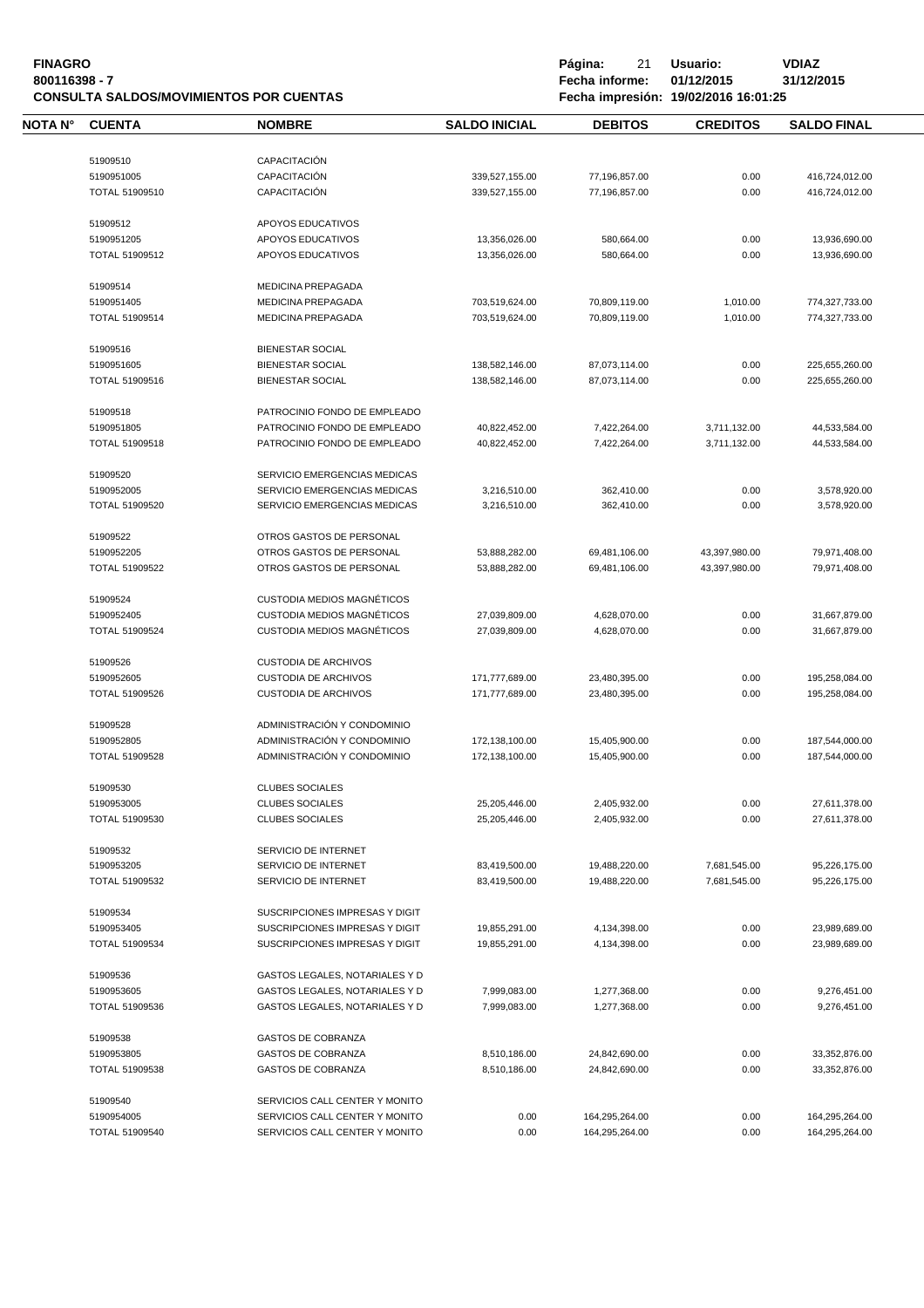| <b>FINAGRO</b>                          |
|-----------------------------------------|
| 800116398 - 7                           |
| CONSULTA SALDOS/MOVIMIENTOS POR CUENTAS |

| NOTA N° | <b>CUENTA</b>                 | <b>NOMBRE</b>                                                       | <b>SALDO INICIAL</b>                   | <b>DEBITOS</b>    | <b>CREDITOS</b>   | <b>SALDO FINAL</b>                     |  |
|---------|-------------------------------|---------------------------------------------------------------------|----------------------------------------|-------------------|-------------------|----------------------------------------|--|
|         |                               |                                                                     |                                        |                   |                   |                                        |  |
|         | 51909595                      | <b>OTROS GASTOS</b>                                                 |                                        |                   |                   |                                        |  |
|         | 5190959505                    | <b>OTROS GASTOS</b>                                                 | 22,785.00                              | 1,508,407.89      | 0.00              | 1,531,192.89                           |  |
|         | <b>TOTAL 51909595</b>         | <b>OTROS GASTOS</b>                                                 | 22,785.00                              | 1,508,407.89      | 0.00              | 1,531,192.89                           |  |
|         | <b>TOTAL 519095</b>           | <b>OTROS</b>                                                        | 2,014,455,926.46                       | 647,231,070.89    | 56,991,667.00     | 2,604,695,330.35                       |  |
|         | <b>TOTAL 5190</b>             | <b>DIVERSOS</b>                                                     |                                        |                   |                   |                                        |  |
|         |                               |                                                                     | 4,422,927,430.72                       | 951,655,856.73    | 269,566,155.00    | 5,105,017,132.45                       |  |
|         | <b>TOTAL 51</b>               | <b>OPERACIONALES</b>                                                | 262,355,381,949.00                     | 32,245,443,481.96 | 11,171,545,075.43 | 283,429,280,355.53                     |  |
|         | 52                            | NO OPERACIONALES                                                    |                                        |                   |                   |                                        |  |
|         | 5210                          | PERDIDA EN VENTA DE PROPIEDAD                                       |                                        |                   |                   |                                        |  |
|         | 521015                        | EQUIPO, MUEBLES Y ENSERES DE O                                      | 2,320.00                               | 0.00              | 0.00              | 2,320.00                               |  |
|         | <b>TOTAL 5210</b>             | PERDIDA EN VENTA DE PROPIEDAD                                       | 2,320.00                               | 0.00              | 0.00              | 2,320.00                               |  |
|         |                               |                                                                     |                                        |                   |                   |                                        |  |
|         | 5230                          | MULTAS SANC LITIG INDEMN DEMA                                       |                                        |                   |                   |                                        |  |
|         | 523010                        | MULTAS SANCIONES OTRAS AUTORI                                       |                                        |                   |                   |                                        |  |
|         | 52301005                      | MULTAS SANCIONES OTRAS AUTORI                                       | 344,000.00                             | 0.00              | 0.00              | 344,000.00                             |  |
|         | <b>TOTAL 523010</b>           | MULTAS SANCIONES OTRAS AUTORI                                       | 344,000.00                             | 0.00              | 0.00              | 344,000.00                             |  |
|         |                               |                                                                     |                                        |                   |                   |                                        |  |
|         | 523025                        | DEMANDAS LABORALES                                                  |                                        |                   |                   |                                        |  |
|         | 52302505                      | <b>DEMANDAS LABORALES</b>                                           | 119,147.59                             | 7,032.10          | 0.00              | 126.179.69                             |  |
|         | <b>TOTAL 523025</b>           | DEMANDAS LABORALES                                                  | 119,147.59                             | 7,032.10          | 0.00              | 126,179.69                             |  |
|         |                               |                                                                     |                                        |                   |                   |                                        |  |
|         | 523040                        | OTROS LITIGIO PROCESO ADTIVO J                                      |                                        |                   |                   |                                        |  |
|         | 52304005                      | OTROS LITIGIO PROCESO ADTIVO J                                      | 0.00                                   | 111,500,000.00    | 0.00              | 111,500,000.00                         |  |
|         | <b>TOTAL 523040</b>           | OTROS LITIGIO PROCESO ADTIVO J                                      | 0.00                                   | 111,500,000.00    | 0.00              | 111,500,000.00                         |  |
|         | <b>TOTAL 5230</b>             | MULTAS SANC LITIG INDEMN DEMA                                       | 463,147.59                             | 111,507,032.10    | 0.00              | 111.970.179.69                         |  |
|         | 5295                          | <b>DIVERSOS</b>                                                     |                                        |                   |                   |                                        |  |
|         | 529510                        | GASTOS BIENES REC EN PAGO Y RE                                      |                                        |                   |                   |                                        |  |
|         |                               |                                                                     |                                        |                   |                   |                                        |  |
|         | 52951005                      | GASTOS BIENES REC EN PAGO Y RE                                      | 65,443,489.00                          | 8,352,571.00      | 3,110,942.00      | 70,685,118.00                          |  |
|         | <b>TOTAL 529510</b>           | GASTOS BIENES REC EN PAGO Y RE                                      | 65,443,489.00                          | 8,352,571.00      | 3,110,942.00      | 70,685,118.00                          |  |
|         | 529595                        | <b>OTROS</b>                                                        |                                        |                   |                   |                                        |  |
|         | 52959505                      | <b>INTERESES DE MORA</b>                                            | 941,058.00                             | 335,873.00        | 0.00              | 1,276,931.00                           |  |
|         | 52959510                      | PROPIEDADES Y EQUIPO DADOS DE                                       | 12,595,822.00                          | 0.00              | 0.00              | 12,595,822.00                          |  |
|         | 52959515                      | <b>GASTOS DE EJERCICIOS ANTERIOR</b>                                | 178,257,139.00                         | 0.00              | 0.00              | 178,257,139.00                         |  |
|         | 52959520                      | MONETIZACION APRENDICES SENA                                        | 733,627.00                             | 0.00              | 0.00              | 733,627.00                             |  |
|         | <b>TOTAL 529595</b>           | <b>OTROS</b>                                                        | 192,527,646.00                         | 335,873.00        | 0.00              | 192,863,519.00                         |  |
|         | <b>TOTAL 5295</b>             | <b>DIVERSOS</b>                                                     |                                        | 8,688,444.00      |                   |                                        |  |
|         |                               |                                                                     | 257,971,135.00                         |                   | 3,110,942.00      | 263,548,637.00                         |  |
|         | TOTAL 52                      | NO OPERACIONALES                                                    | 258,436,602.59                         | 120, 195, 476. 10 | 3,110,942.00      | 375,521,136.69                         |  |
|         | 54                            | <b>IMPUESTO DE RENTA Y COMPLEME</b>                                 |                                        |                   |                   |                                        |  |
|         | 5405                          | <b>IMPUESTO DE RENTA Y COMPLEME</b>                                 |                                        |                   |                   |                                        |  |
|         | 540505                        | <b>IMPUESTO DE RENTA Y COMPLEME</b>                                 |                                        |                   |                   |                                        |  |
|         | 54050505                      | <b>IMPUESTO DE RENTA</b>                                            | 10,988,934,650.00                      | 6,014,666,350.00  | 0.00              | 17,003,601,000.00                      |  |
|         | 54050510                      | <b>IMPUESTO CREE</b>                                                | 6,117,136,737.24                       | 3,364,879,262.76  | 0.00              | 9,482,016,000.00                       |  |
|         | <b>TOTAL 540505</b>           | IMPUESTO DE RENTA Y COMPLEME                                        | 17,106,071,387.24                      | 9,379,545,612.76  | 0.00              | 26,485,617,000.00                      |  |
|         |                               |                                                                     |                                        | 9,379,545,612.76  |                   |                                        |  |
|         | TOTAL 5405<br><b>TOTAL 54</b> | IMPUESTO DE RENTA Y COMPLEME<br><b>IMPUESTO DE RENTA Y COMPLEME</b> | 17,106,071,387.24<br>17,106,071,387.24 | 9,379,545,612.76  | 0.00<br>0.00      | 26,485,617,000.00<br>26,485,617,000.00 |  |
|         |                               |                                                                     |                                        |                   |                   |                                        |  |
|         | 59                            | <b>GANANCIAS (EXCEDENTES) Y PERDI</b>                               |                                        |                   |                   |                                        |  |
|         | 5900                          | GANANCIAS (EXCEDENTES) Y PERDI                                      |                                        |                   |                   |                                        |  |
|         | 590000                        | GANANCIAS (EXCEDENTES) Y PERDI                                      | 63,058,736,150.70                      | 1,127,342,975.48  | 0.00              | 64,186,079,126.18                      |  |
|         | TOTAL 5900                    | GANANCIAS (EXCEDENTES) Y PERDI                                      | 63,058,736,150.70                      | 1,127,342,975.48  | 0.00              | 64,186,079,126.18                      |  |
|         | <b>TOTAL 59</b>               | GANANCIAS (EXCEDENTES) Y PERDI                                      | 63,058,736,150.70                      | 1,127,342,975.48  | 0.00              | 64,186,079,126.18                      |  |
|         | <b>TOTAL 5</b>                | <b>GASTOS Y COSTOS</b>                                              | 342,778,626,089.53                     | 42,872,527,546.30 | 11,174,656,017.43 | 374,476,497,618.40                     |  |
|         |                               |                                                                     |                                        |                   |                   |                                        |  |
|         | 6                             | <b>CUENTAS CONTINGENTES</b>                                         |                                        |                   |                   |                                        |  |
|         | 61                            | ACREEDORAS POR CONTRA                                               |                                        |                   |                   |                                        |  |
|         | 6195                          | OTRAS CONTING ACREEDORAS X C                                        |                                        |                   |                   |                                        |  |
|         | 619505                        | POR LITIGIOS ESTIPULADOS EN M/L                                     | 152,557,922,982.00                     | 250,742,989.00    | 0.00              | 152,808,665,971.00                     |  |
|         | 619595                        | OTRAS ESTIPULADAS EN M/L                                            | 60,153,823,462.00                      | 0.00              | 1,268,283,462.00  | 58,885,540,000.00                      |  |
|         | TOTAL 6195                    | OTRAS CONTING ACREEDORAS X C                                        | 212,711,746,444.00                     | 250,742,989.00    | 1,268,283,462.00  | 211,694,205,971.00                     |  |
|         | <b>TOTAL 61</b>               | ACREEDORAS POR CONTRA                                               | 212,711,746,444.00                     | 250,742,989.00    | 1,268,283,462.00  | 211,694,205,971.00                     |  |
|         |                               |                                                                     |                                        |                   |                   |                                        |  |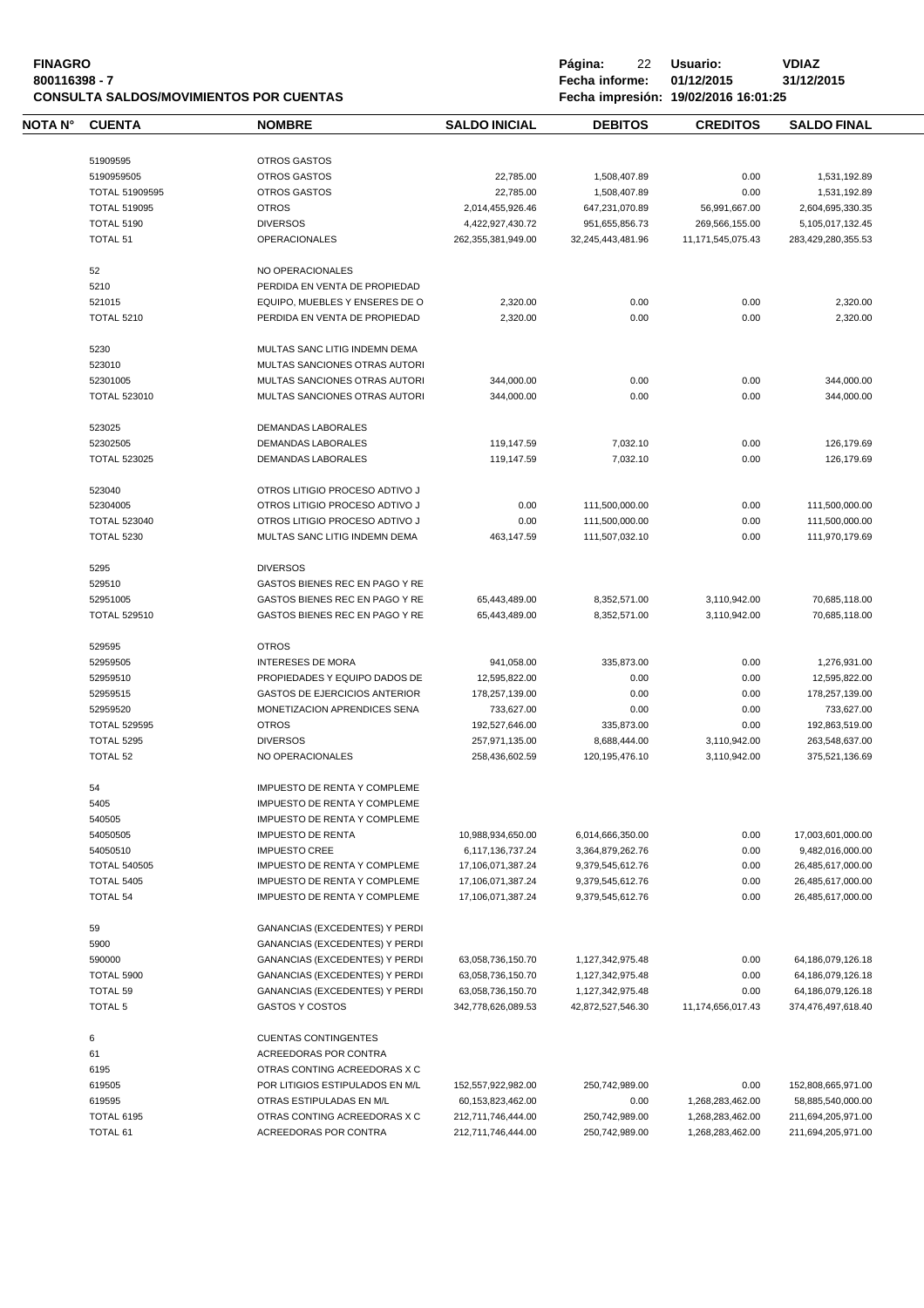| <b>FINAGRO</b><br>800116398 - 7 |                       | <b>CONSULTA SALDOS/MOVIMIENTOS POR CUENTAS</b> |                      | Página:<br>23<br>Fecha informe: | Usuario:<br>01/12/2015<br>Fecha impresión: 19/02/2016 16:01:25 | <b>VDIAZ</b><br>31/12/2015 |
|---------------------------------|-----------------------|------------------------------------------------|----------------------|---------------------------------|----------------------------------------------------------------|----------------------------|
| <b>NOTA N°</b>                  | <b>CUENTA</b>         | <b>NOMBRE</b>                                  | <b>SALDO INICIAL</b> | <b>DEBITOS</b>                  | <b>CREDITOS</b>                                                | <b>SALDO FINAL</b>         |
|                                 | 62                    | <b>ACREEDORAS</b>                              |                      |                                 |                                                                |                            |
|                                 | 6295                  | OTRAS CONTINGENCIAS ACREEDOR                   |                      |                                 |                                                                |                            |
|                                 | 629595                | <b>OTRAS</b>                                   |                      |                                 |                                                                |                            |
|                                 | 62959505              | <b>OTRAS</b>                                   | 212,711,746,444.00   | 1,268,283,462.00                | 250,742,989.00                                                 | 211,694,205,971.00         |
|                                 | <b>TOTAL 629595</b>   | <b>OTRAS</b>                                   | 212,711,746,444.00   | 1,268,283,462.00                | 250,742,989.00                                                 | 211,694,205,971.00         |
|                                 | <b>TOTAL 6295</b>     | OTRAS CONTINGENCIAS ACREEDOR                   | 212,711,746,444.00   | 1,268,283,462.00                | 250,742,989.00                                                 | 211,694,205,971.00         |
|                                 | TOTAL 62              | <b>ACREEDORAS</b>                              | 212,711,746,444.00   | 1,268,283,462.00                | 250,742,989.00                                                 | 211,694,205,971.00         |
|                                 | 63                    | DEUDORAS POR CONTRA (CR)                       |                      |                                 |                                                                |                            |
|                                 | 6305                  | DEUDORAS POR CONTRA (CR)                       |                      |                                 |                                                                |                            |
|                                 | 630500                | DEUDORAS POR CONTRA (CR)                       | 6,053,686.00         | 0.00                            | 228,384.00                                                     | 6,282,070.00               |
|                                 | TOTAL 6305            | DEUDORAS POR CONTRA (CR)                       | 6,053,686.00         | 0.00                            | 228,384.00                                                     | 6,282,070.00               |
|                                 | TOTAL 63              | DEUDORAS POR CONTRA (CR)                       | 6,053,686.00         | 0.00                            | 228,384.00                                                     | 6,282,070.00               |
|                                 | 64                    | <b>DEUDORAS</b>                                |                      |                                 |                                                                |                            |
|                                 | 6430                  | INTERESES CARTERA DE CRÉDITOS                  |                      |                                 |                                                                |                            |
|                                 | 643038                | CAT E RGO DE INCOBRABILIDAD, CO                |                      |                                 |                                                                |                            |
|                                 | 64303805              | <b>CREDITOS DIRECTOS</b>                       | 6,053,686.00         | 228,384.00                      | 0.00                                                           | 6,282,070.00               |
|                                 | <b>TOTAL 643038</b>   | CAT E RGO DE INCOBRABILIDAD, CO                | 6,053,686.00         | 228,384.00                      | 0.00                                                           | 6,282,070.00               |
|                                 | <b>TOTAL 6430</b>     | INTERESES CARTERA DE CRÉDITOS                  | 6,053,686.00         | 228,384.00                      | 0.00                                                           | 6,282,070.00               |
|                                 | <b>TOTAL 64</b>       | <b>DEUDORAS</b>                                | 6,053,686.00         | 228,384.00                      | 0.00                                                           | 6,282,070.00               |
|                                 | TOTAL 6               | <b>CUENTAS CONTINGENTES</b>                    | 0.00                 | 1,519,254,835.00                | 1,519,254,835.00                                               | 0.00                       |
|                                 | 8                     | <b>CUENTAS DE ORDEN</b>                        |                      |                                 |                                                                |                            |
|                                 | 81                    | <b>DEUDORAS</b>                                |                      |                                 |                                                                |                            |
|                                 | 8111                  | VALORIZACIONES DE BIENES REC E                 |                      |                                 |                                                                |                            |
|                                 | 811105                | <b>BIENES MUEBLES</b>                          |                      |                                 |                                                                |                            |
|                                 | 81110505              | <b>BIENES MUEBLES</b>                          | 1,060,565,724.20     | 0.00                            | 0.00                                                           | 1,060,565,724.20           |
|                                 | <b>TOTAL 811105</b>   | <b>BIENES MUEBLES</b>                          | 1,060,565,724.20     | 0.00                            | 0.00                                                           | 1,060,565,724.20           |
|                                 | 811115                | BIENES INMUEBLES DIFERENTES A                  |                      |                                 |                                                                |                            |
|                                 | 81111505              | <b>TERRENOS</b>                                | 272,079,852.00       | 0.00                            | 0.00                                                           | 272,079,852.00             |
|                                 | <b>TOTAL 811115</b>   | BIENES INMUEBLES DIFERENTES A                  | 272,079,852.00       | 0.00                            | 0.00                                                           | 272,079,852.00             |
|                                 | <b>TOTAL 8111</b>     | VALORIZACIONES DE BIENES REC E                 | 1,332,645,576.20     | 0.00                            | 0.00                                                           | 1,332,645,576.20           |
|                                 | 8120                  | <b>ACTIVOS CASTIGADOS</b>                      |                      |                                 |                                                                |                            |
|                                 | 812010                | CARTERA DE CRÉDITOS COMERCIA                   |                      |                                 |                                                                |                            |
|                                 | 81201005              | CARTERA DE CRÉDITOS COMERCIA                   |                      |                                 |                                                                |                            |
|                                 | 8120100510            | COMPAÑÍAS DE FINANCIAMIENTO C                  | 27,311,402.46        | 0.00                            | 0.00                                                           | 27,311,402.46              |
|                                 | 8120100525            | OTRAS ENTIDADES                                | 30,477,273,789.00    | 0.00                            | 0.00                                                           | 30,477,273,789.00          |
|                                 | 8120100530            | <b>CARTERA DIRECTA</b>                         | 973,187,704.03       | 0.00                            | 0.00                                                           | 973,187,704.03             |
|                                 | <b>TOTAL 81201005</b> | CARTERA DE CRÉDITOS COMERCIA                   | 31,477,772,895.49    | 0.00                            | 0.00                                                           | 31,477,772,895.49          |
|                                 | <b>TOTAL 812010</b>   | CARTERA DE CRÉDITOS COMERCIA                   | 31,477,772,895.49    | 0.00                            | 0.00                                                           | 31,477,772,895.49          |
|                                 | 812011                | CARTERA CRÉDITOS DE CONSUMO                    |                      |                                 |                                                                |                            |
|                                 | 81201105              | <b>CREDITOS DIRECTOS</b>                       |                      |                                 |                                                                |                            |
|                                 | 8120110505            | <b>CREDITOS DIRECTOS</b>                       | 10,580,750.00        | 0.00                            | 0.00                                                           | 10,580,750.00              |
|                                 | TOTAL 81201105        | <b>CREDITOS DIRECTOS</b>                       | 10,580,750.00        | 0.00                            | 0.00                                                           | 10,580,750.00              |
|                                 | <b>TOTAL 812011</b>   | CARTERA CRÉDITOS DE CONSUMO                    | 10,580,750.00        | 0.00                            | 0.00                                                           | 10,580,750.00              |
|                                 | 812015                | CUENTAS X COBRAR CRED COMER                    |                      |                                 |                                                                |                            |
|                                 | 81201505              | <b>INTERESES DE CARTERA</b>                    |                      |                                 |                                                                |                            |
|                                 | 8120150505            | <b>BANCOS</b>                                  | 18,285,383.00        | 0.00                            | 0.00                                                           | 18,285,383.00              |
|                                 | 8120150515            | <b>OTRAS ENTIDADES</b>                         | 1,371,221,480.00     | 0.00                            | 0.00                                                           | 1,371,221,480.00           |
|                                 | 8120150530            | <b>CREDITOS DIRECTOS</b>                       | 457,420,192.96       | 0.00                            | 0.00                                                           | 457,420,192.96             |
|                                 | TOTAL 81201505        | INTERESES DE CARTERA                           | 1,846,927,055.96     | 0.00                            | 0.00                                                           | 1,846,927,055.96           |
|                                 | <b>TOTAL 812015</b>   | CUENTAS X COBRAR CRED COMER                    | 1,846,927,055.96     | 0.00                            | 0.00                                                           | 1,846,927,055.96           |
|                                 | 812016                | CUENTAS POR COBRAR CRÉDITOS                    |                      |                                 |                                                                |                            |
|                                 | 81201605              | <b>CREDITOS DIRECTOS</b>                       |                      |                                 |                                                                |                            |
|                                 | 8120160505            | <b>CREDITOS DIRECTOS</b>                       | 677,974.00           | 0.00                            | 0.00                                                           | 677,974.00                 |
|                                 | TOTAL 81201605        | <b>CREDITOS DIRECTOS</b>                       | 677,974.00           | 0.00                            | 0.00                                                           | 677,974.00                 |
|                                 | <b>TOTAL 812016</b>   | CUENTAS POR COBRAR CRÉDITOS                    | 677,974.00           | 0.00                            | 0.00                                                           | 677,974.00                 |
|                                 |                       |                                                |                      |                                 |                                                                |                            |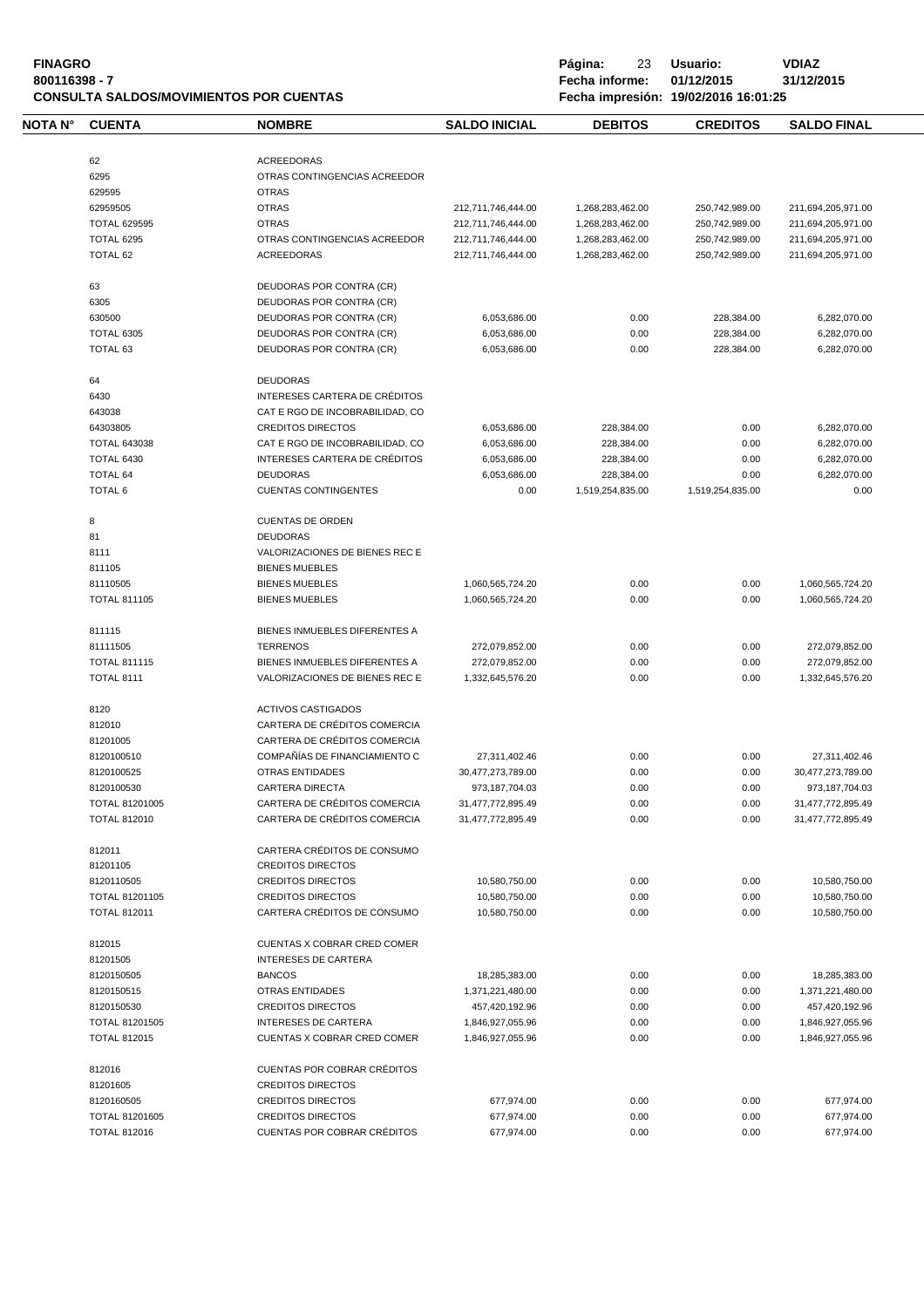| <b>FINAGRO</b><br>800116398 - 7<br><b>CONSULTA SALDOS/MOVIMIENTOS POR CUENTAS</b> |                     |                                    | Página:<br>24<br>Fecha informe: | Usuario:<br>01/12/2015<br>Fecha impresión: 19/02/2016 16:01:25 | <b>VDIAZ</b><br>31/12/2015 |                      |
|-----------------------------------------------------------------------------------|---------------------|------------------------------------|---------------------------------|----------------------------------------------------------------|----------------------------|----------------------|
| NOTA N°                                                                           | <b>CUENTA</b>       | <b>NOMBRE</b>                      | <b>SALDO INICIAL</b>            | <b>DEBITOS</b>                                                 | <b>CREDITOS</b>            | <b>SALDO FINAL</b>   |
|                                                                                   | 812020              | OTROS ACTIVOS                      |                                 |                                                                |                            |                      |
|                                                                                   | 81202005            | OTROS ACTIVOS                      |                                 |                                                                |                            |                      |
|                                                                                   | 8120200505          | OTROS ACTIVOS                      | 3,610,107,179.00                | 0.00                                                           | 0.00                       | 3,610,107,179.00     |
|                                                                                   | TOTAL 81202005      | OTROS ACTIVOS                      | 3,610,107,179.00                | 0.00                                                           | 0.00                       | 3,610,107,179.00     |
|                                                                                   | <b>TOTAL 812020</b> | OTROS ACTIVOS                      | 3,610,107,179.00                | 0.00                                                           | 0.00                       | 3,610,107,179.00     |
|                                                                                   | <b>TOTAL 8120</b>   | <b>ACTIVOS CASTIGADOS</b>          | 36,946,065,854.45               | 0.00                                                           | 0.00                       | 36,946,065,854.45    |
|                                                                                   |                     |                                    |                                 |                                                                |                            |                      |
|                                                                                   | 8146                | AJUSTES POR INFLACIÓN ACTIVOS      |                                 |                                                                |                            |                      |
|                                                                                   | 814617              | BIENES REALIZABLES Y RECIBIDOS     |                                 |                                                                |                            |                      |
|                                                                                   | 81461705            | BIENES REALIZABLES Y RECIBIDOS     | 47,400,143.78                   | 0.00                                                           | 0.00                       | 47,400,143.78        |
|                                                                                   | <b>TOTAL 814617</b> | BIENES REALIZABLES Y RECIBIDOS     | 47,400,143.78                   | 0.00                                                           | 0.00                       | 47,400,143.78        |
|                                                                                   | 814618              | PROPIEDADES Y EQUIPO               |                                 |                                                                |                            |                      |
|                                                                                   | 81461805            | PROPIEDADES Y EQUIPO               | 1,736,721,753.66                | 1,963,490.00                                                   | 0.00                       | 1,738,685,243.66     |
|                                                                                   | <b>TOTAL 814618</b> | PROPIEDADES Y EQUIPO               | 1,736,721,753.66                | 1,963,490.00                                                   | 0.00                       | 1,738,685,243.66     |
|                                                                                   | 814619              | OTROS ACTIVOS                      |                                 |                                                                |                            |                      |
|                                                                                   | 81461905            | OTROS ACTIVOS                      | 333,340,812.91                  | 0.00                                                           | 0.00                       | 333,340,812.91       |
|                                                                                   |                     |                                    |                                 |                                                                |                            |                      |
|                                                                                   | <b>TOTAL 814619</b> | OTROS ACTIVOS                      | 333,340,812.91                  | 0.00                                                           | 0.00                       | 333,340,812.91       |
|                                                                                   | TOTAL 8146          | AJUSTES POR INFLACIÓN ACTIVOS      | 2,117,462,710.35                | 1,963,490.00                                                   | 0.00                       | 2,119,426,200.35     |
|                                                                                   | 8170                | PROPES Y EQUIPO TOTALMENTE DE      |                                 |                                                                |                            |                      |
|                                                                                   | 817005              | <b>EDIFICIOS</b>                   |                                 |                                                                |                            |                      |
|                                                                                   | 81700505            | <b>EDIFICIOS</b>                   | 1,862,586,594.00                | 0.00                                                           | 0.00                       | 1,862,586,594.00     |
|                                                                                   | <b>TOTAL 817005</b> | <b>EDIFICIOS</b>                   | 1,862,586,594.00                | 0.00                                                           | 0.00                       | 1,862,586,594.00     |
|                                                                                   | 817010              | EQUIPO MUEBLES Y ENSERES DE O      |                                 |                                                                |                            |                      |
|                                                                                   | 81701005            | EQUIPO MUEBLES Y ENSERES DE O      | 674,777,917.00                  | 64,266,921.00                                                  | 51,147,054.00              | 687,897,784.00       |
|                                                                                   | <b>TOTAL 817010</b> | EQUIPO MUEBLES Y ENSERES DE O      | 674,777,917.00                  | 64,266,921.00                                                  | 51,147,054.00              | 687,897,784.00       |
|                                                                                   | 817015              | EQUIPO DE COMPUTACIÓN              |                                 |                                                                |                            |                      |
|                                                                                   | 81701505            | EQUIPO DE COMPUTACIÓN              | 420,699,859.05                  | 218,672,488.60                                                 | 0.00                       | 639,372,347.65       |
|                                                                                   | <b>TOTAL 817015</b> | EQUIPO DE COMPUTACIÓN              | 420,699,859.05                  | 218,672,488.60                                                 | 0.00                       | 639,372,347.65       |
|                                                                                   |                     |                                    |                                 |                                                                |                            |                      |
|                                                                                   | 817020              | <b>VEHÍCULOS</b>                   |                                 |                                                                |                            |                      |
|                                                                                   | 81702005            | <b>VEHÍCULOS</b>                   | 102,950,100.00                  | 0.00                                                           | 0.00                       | 102,950,100.00       |
|                                                                                   | <b>TOTAL 817020</b> | <b>VEHÍCULOS</b>                   | 102,950,100.00                  | 0.00                                                           | 0.00                       | 102,950,100.00       |
|                                                                                   | <b>TOTAL 8170</b>   | PROPES Y EQUIPO TOTALMENTE DE      | 3,061,014,470.05                | 282,939,409.60                                                 | 51,147,054.00              | 3.292.806.825.65     |
|                                                                                   | 8171                | VALOR FISCAL DE LOS ACTIVOS        |                                 |                                                                |                            |                      |
|                                                                                   | 817100              | VALOR FISCAL DE LOS ACTIVOS        |                                 |                                                                |                            |                      |
|                                                                                   | 81710005            | VALOR FISCAL DE LOS ACTIVOS        | 8,155,507,005,000.00            | 0.00                                                           | 0.00                       | 8,155,507,005,000.00 |
|                                                                                   | <b>TOTAL 817100</b> | VALOR FISCAL DE LOS ACTIVOS        | 8,155,507,005,000.00            | 0.00                                                           | 0.00                       | 8,155,507,005,000.00 |
|                                                                                   | <b>TOTAL 8171</b>   | VALOR FISCAL DE LOS ACTIVOS        | 8,155,507,005,000.00            | 0.00                                                           | 0.00                       | 8,155,507,005,000.00 |
|                                                                                   | 8174                | INV NEGOCIABLES EN TÍT DE DEUDA    |                                 |                                                                |                            |                      |
|                                                                                   | 817415              | ACEP POR ESTABLECIMIENTOS DE       | 716,894,705,208.66              | 111,495,888,292.67                                             | 33,652,092,052.37          | 794,738,501,448.96   |
|                                                                                   | <b>TOTAL 8174</b>   | INV NEGOCIABLES EN TÍT DE DEUDA    | 716,894,705,208.66              | 111,495,888,292.67                                             | 33,652,092,052.37          | 794,738,501,448.96   |
|                                                                                   |                     | INV PARA MANTENER HASTA EL VEN     |                                 |                                                                |                            |                      |
|                                                                                   | 8176                |                                    |                                 |                                                                |                            |                      |
|                                                                                   | 817605              | <b>GARANTIZADOS POR LA NACIÓN</b>  | 92,462,196,373.58               | 9,997,613,177.52                                               | 0.00                       | 102,459,809,551.10   |
|                                                                                   | 817615              | ACEP POR ESTABLECIMIENTOS DE       | 190,252,575,592.72              | 1,076,840,818.12                                               | 539,750,000.00             | 190,789,666,410.84   |
|                                                                                   | <b>TOTAL 8176</b>   | INV PARA MANTENER HASTA EL VEN     | 282,714,771,966.30              | 11,074,453,995.64                                              | 539,750,000.00             | 293,249,475,961.94   |
|                                                                                   | 8195                | OTRAS CUENTAS DE ORDEN DEUDO       |                                 |                                                                |                            |                      |
|                                                                                   | 819595              | <b>OTRAS</b>                       |                                 |                                                                |                            |                      |
|                                                                                   | 81959505            | PAGARÉS                            | 41,681,556,712.00               | 0.00                                                           | 0.00                       | 41,681,556,712.00    |
|                                                                                   | <b>TOTAL 819595</b> | <b>OTRAS</b>                       | 41,681,556,712.00               | 0.00                                                           | 0.00                       | 41,681,556,712.00    |
|                                                                                   | <b>TOTAL 8195</b>   | OTRAS CUENTAS DE ORDEN DEUDO       | 41,681,556,712.00               | 0.00                                                           | 0.00                       | 41,681,556,712.00    |
|                                                                                   | TOTAL 81            | <b>DEUDORAS</b>                    | 9,240,255,227,498.01            | 122,855,245,187.91                                             | 34,242,989,106.37          | 9,328,867,483,579.55 |
|                                                                                   | 82                  | ACREEDORAS                         |                                 |                                                                |                            |                      |
|                                                                                   | 8213                | BIENES Y VAL REC EN GTÍA - GTÍA ID |                                 |                                                                |                            |                      |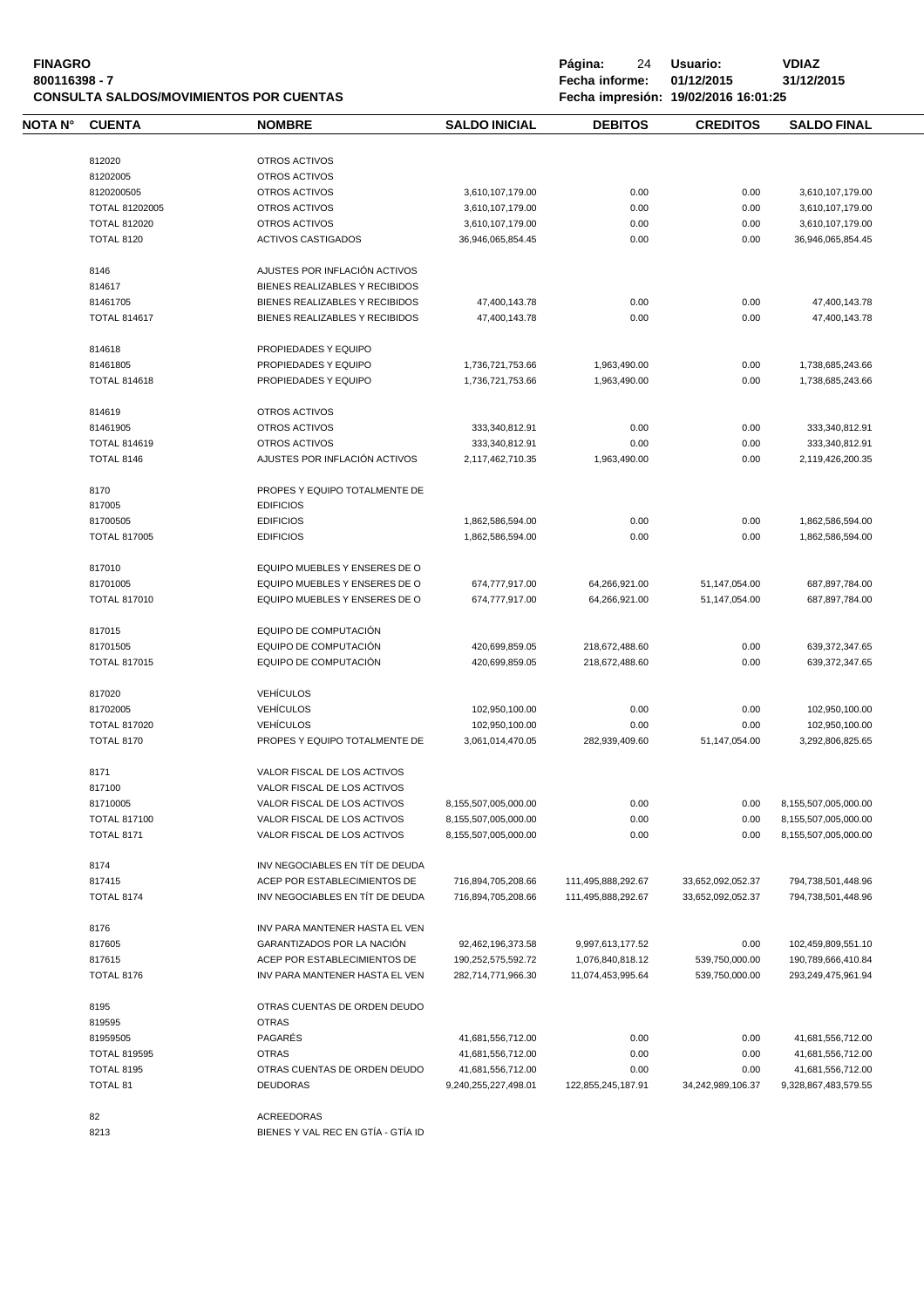| <b>FINAGRO</b>                                 |
|------------------------------------------------|
| 800116398 - 7                                  |
| <b>CONSULTA SALDOS/MOVIMIENTOS POR CUENTAS</b> |

**Página:** 25 **Usuario: <br>Fecha informe: 01/12/2015 31/12/2015 800116398 - 7 Fecha informe: 01/12/2015 31/12/2015 CONSULTA SALDOS/MOVIMIENTOS POR CUENTAS Fecha impresión: 19/02/2016 16:01:25**

| NOTA N° | <b>CUENTA</b>                     | <b>NOMBRE</b>                         | <b>SALDO INICIAL</b>             | <b>DEBITOS</b>            | <b>CREDITOS</b>    | <b>SALDO FINAL</b>     |  |
|---------|-----------------------------------|---------------------------------------|----------------------------------|---------------------------|--------------------|------------------------|--|
|         | 821305                            | CRÉDITOS COMERCIALES                  |                                  |                           |                    |                        |  |
|         | 82130505                          | <b>BANCOS</b>                         | 6,175,064,701,190.00             | 201,883,821,754.00        | 215,676,286,332.00 | 6,188,857,165,768.00   |  |
|         | 82130510                          | COMPAÑÍAS DE FINANCIAMIENTO C         | 118,405,602,328.00               | 3,112,669,746.00          | 12,205,598,371.00  | 127,498,530,953.00     |  |
|         | 82130515                          | COOP VIG POR LA SUPER FCIERA D        | 8,675,557,206.00                 | 261,740,939.00            | 367,848,016.00     | 8,781,664,283.00       |  |
|         | 82130520                          | COOP VIG POR LA SUPER DE ECON         |                                  |                           |                    |                        |  |
|         | 82130525                          | <b>OTRAS ENTIDADES</b>                | 25,193,892,447.00                | 802,393,106.00            | 1,203,147,626.00   | 25,594,646,967.00      |  |
|         |                                   |                                       | 13,096,796,382.00                | 0.00                      | 0.00               | 13,096,796,382.00      |  |
|         | <b>TOTAL 821305</b>               | CRÉDITOS COMERCIALES                  | 6,340,436,549,553.00             | 206,060,625,545.00        | 229,452,880,345.00 | 6,363,828,804,353.00   |  |
|         | <b>TOTAL 8213</b>                 | BIENES Y VAL REC EN GTÍA - GTÍA ID    | 6,340,436,549,553.00             | 206,060,625,545.00        | 229,452,880,345.00 | 6,363,828,804,353.00   |  |
|         | 8214                              | BIENES Y VAL REC EN GTÍA - OTRAS      |                                  |                           |                    |                        |  |
|         | 821410                            | CRÉDITOS DE CONSUMO                   |                                  |                           |                    |                        |  |
|         | 82141025                          | <b>CREDITOS DIRECTOS</b>              | 69,376,783.00                    | 4,784,543.00              | 0.00               | 64,592,240.00          |  |
|         | <b>TOTAL 821410</b>               | CRÉDITOS DE CONSUMO                   | 69,376,783.00                    | 4,784,543.00              | 0.00               | 64,592,240.00          |  |
|         | TOTAL 8214                        | BIENES Y VAL REC EN GTÍA - OTRAS      | 69,376,783.00                    | 4,784,543.00              | 0.00               | 64,592,240.00          |  |
|         | 8246                              | AJUSTES POR INFLACIÓN PATRIMO         |                                  |                           |                    |                        |  |
|         | 824631                            | <b>CAPITAL SOCIAL</b>                 | 73,898,459,154.60                | 0.00                      | 0.00               | 73,898,459,154.60      |  |
|         |                                   |                                       |                                  |                           |                    |                        |  |
|         | 824632                            | <b>RESERVAS</b>                       | 11,147,547,646.53                | 0.00                      | 0.00               | 11, 147, 547, 646. 53  |  |
|         | 824634                            | <b>SUPERÁVIT</b>                      | 50,168,252,786.67                | 0.00                      | 0.00               | 50, 168, 252, 786. 67  |  |
|         | 824635                            | RESULTADOS DE EJERCICIOS ANTE         | 7,512,128,864.98                 | 0.00                      | 0.00               | 7,512,128,864.98       |  |
|         | 824637                            | DIVIDENDOS DECRETADOS EN ACCI         | 375,597,200.00                   | 0.00                      | 0.00               | 375,597,200.00         |  |
|         | TOTAL 8246                        | AJUSTES POR INFLACIÓN PATRIMO         | 143,101,985,652.78               | 0.00                      | 0.00               | 143, 101, 985, 652. 78 |  |
|         | 8249                              | CAPITAL X REVALORIZACIÓN DEL P        |                                  |                           |                    |                        |  |
|         | 824900                            | CAPITALIZACIÓN X REVALOR PATRI        |                                  |                           |                    |                        |  |
|         | 82490005                          | CAPITALIZ REVALORIZACIÓN DEL PA       | 143,101,983,000.00               | 0.00                      | 0.00               | 143,101,983,000.00     |  |
|         | <b>TOTAL 824900</b>               | CAPITALIZACIÓN X REVALOR PATRI        | 143,101,983,000.00               | 0.00                      | 0.00               | 143,101,983,000.00     |  |
|         | <b>TOTAL 8249</b>                 | CAPITAL X REVALORIZACIÓN DEL P        | 143,101,983,000.00               | 0.00                      | 0.00               | 143,101,983,000.00     |  |
|         |                                   | REND UTIL O PÉRD VTA INV EN TÍT D     |                                  |                           |                    |                        |  |
|         | 8261                              |                                       |                                  |                           |                    |                        |  |
|         | 826105                            | RENDIMIENTOS EN TÍTULOS EN PES        |                                  |                           |                    |                        |  |
|         | 82610505                          | RENDIMIENTOS EN TÍTULOS EN PES        | 50,740,286,619.00                | 50,740,286,619.00         | 0.00               | 0.00                   |  |
|         | <b>TOTAL 826105</b>               | RENDIMIENTOS EN TÍTULOS EN PES        | 50,740,286,619.00                | 50,740,286,619.00         | 0.00               | 0.00                   |  |
|         | 826110                            | RENDIMIENTOS EN TÍTULOS EN UVR        |                                  |                           |                    |                        |  |
|         | 82611005                          | RENDIMIENTOS EN TÍTULOS EN UVR        | 9,291,529,260.00                 | 14,862,875,143.00         | 5,571,345,883.00   | 0.00                   |  |
|         | <b>TOTAL 826110</b>               | RENDIMIENTOS EN TÍTULOS EN UVR        | 9,291,529,260.00                 | 14,862,875,143.00         | 5,571,345,883.00   | 0.00                   |  |
|         | 826115                            | UTILIDAD EN VENTA DE TÍTULOS EN       |                                  |                           |                    |                        |  |
|         | 82611505                          | UTILIDAD EN VENTA DE TÍTULOS EN       | 15,969,218.00                    | 15,969,218.00             | 0.00               | 0.00                   |  |
|         | <b>TOTAL 826115</b>               | UTILIDAD EN VENTA DE TÍTULOS EN       | 15,969,218.00                    | 15,969,218.00             | 0.00               | 0.00                   |  |
|         | 826130                            | PÉRDIDA EN VENTA DE TÍTULOS EN        |                                  |                           |                    |                        |  |
|         | 82613005                          | PÉRDIDA EN VENTA DE TÍTULOS EN        | $-688,022.00$                    | 0.00                      | 688,022.00         | 0.00                   |  |
|         |                                   | PÉRDIDA EN VENTA DE TÍTULOS EN        |                                  |                           | 688,022.00         | 0.00                   |  |
|         | <b>TOTAL 826130</b><br>TOTAL 8261 | REND UTIL O PÉRD VTA INV EN TÍT D     | -688,022.00<br>60,047,097,075.00 | 0.00<br>65,619,130,980.00 | 5,572,033,905.00   | 0.00                   |  |
|         |                                   |                                       |                                  |                           |                    |                        |  |
|         | 8271                              | VALOR FISCAL DEL PATRIMONIO           |                                  |                           |                    |                        |  |
|         | 827100                            | VALOR FISCAL DEL PATRIMONIO           |                                  |                           |                    |                        |  |
|         | 82710005                          | VALOR FISCAL DEL PATRIMONIO           | 872,597,613,000.00               | 0.00                      | 0.00               | 872,597,613,000.00     |  |
|         | <b>TOTAL 827100</b>               | VALOR FISCAL DEL PATRIMONIO           | 872,597,613,000.00               | 0.00                      | 0.00               | 872,597,613,000.00     |  |
|         | <b>TOTAL 8271</b>                 | VALOR FISCAL DEL PATRIMONIO           | 872,597,613,000.00               | 0.00                      | 0.00               | 872,597,613,000.00     |  |
|         | 8284                              | CALIF CRÉD DE CONSUMO, OTRAS          |                                  |                           |                    |                        |  |
|         | 828402                            | CAPITAL - VIGENTE Y MORA HASTA        |                                  |                           |                    |                        |  |
|         | 82840205                          | CALIFICACION DE LA CARTERA            | 58,578,566.00                    | 4,784,543.00              | 0.00               | 53,794,023.00          |  |
|         | <b>TOTAL 828402</b>               | CAPITAL - VIGENTE Y MORA HASTA        | 58,578,566.00                    | 4,784,543.00              | 0.00               | 53,794,023.00          |  |
|         |                                   |                                       |                                  |                           |                    |                        |  |
|         | 828410                            | CAPITAL - MORA MAYOR A 6 MESES        |                                  |                           |                    |                        |  |
|         | 82841005                          | CALIFICACION DE LA CARTERA            | 10,798,217.00                    | 0.00                      | 0.00               | 10,798,217.00          |  |
|         | <b>TOTAL 828410</b>               | CAPITAL - MORA MAYOR A 6 MESES        | 10,798,217.00                    | 0.00                      | 0.00               | 10,798,217.00          |  |
|         | 828412                            | <b>INTERESES - VIGENTE Y MORA HAS</b> |                                  |                           |                    |                        |  |
|         | 82841205                          | CALIFICACION DE LA CARTERA            | 128,558.00                       | 26,827.00                 | 0.00               | 101,731.00             |  |